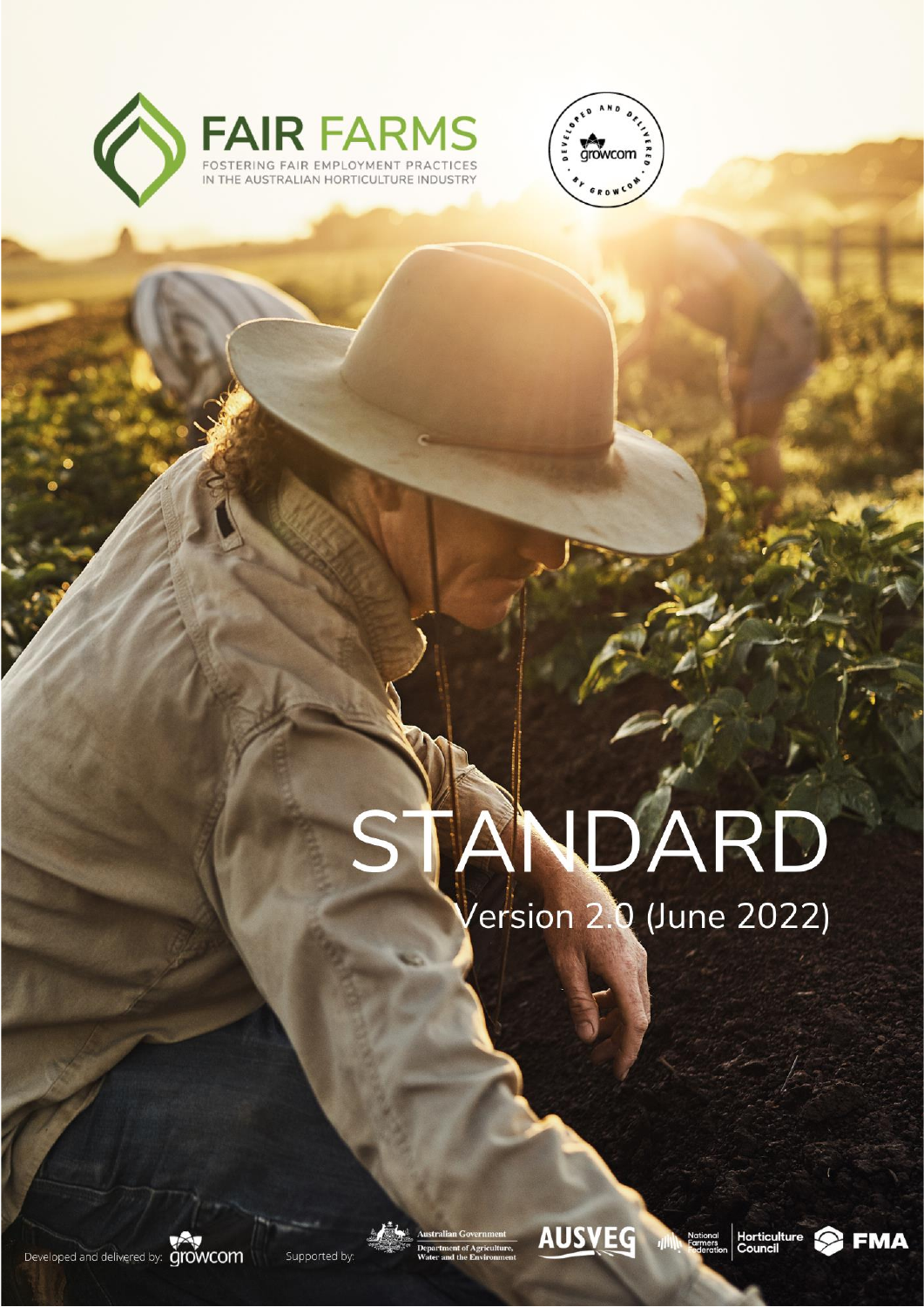# Contents

| M1              |                                                          |                                          |  |  |  |
|-----------------|----------------------------------------------------------|------------------------------------------|--|--|--|
| M <sub>2</sub>  |                                                          |                                          |  |  |  |
| M <sub>3</sub>  |                                                          |                                          |  |  |  |
| M4              |                                                          |                                          |  |  |  |
|                 |                                                          |                                          |  |  |  |
| F1              |                                                          |                                          |  |  |  |
| F <sub>2</sub>  |                                                          |                                          |  |  |  |
| F <sub>3</sub>  |                                                          |                                          |  |  |  |
| F4              |                                                          |                                          |  |  |  |
| F <sub>5</sub>  |                                                          |                                          |  |  |  |
| F <sub>6</sub>  |                                                          |                                          |  |  |  |
| F7              |                                                          |                                          |  |  |  |
| F <sub>8</sub>  | Induction, communication, training and qualifications 29 |                                          |  |  |  |
| F <sub>9</sub>  |                                                          |                                          |  |  |  |
| F <sub>10</sub> |                                                          |                                          |  |  |  |
| F11             |                                                          |                                          |  |  |  |
| F12             |                                                          |                                          |  |  |  |
| Glossary        | --                                                       | $\Lambda$ <sup><math>\Omega</math></sup> |  |  |  |

Fair Farms Standard - Version 2.0 - June 2022 | Copyright © Growcom Australia

 $\overline{2}$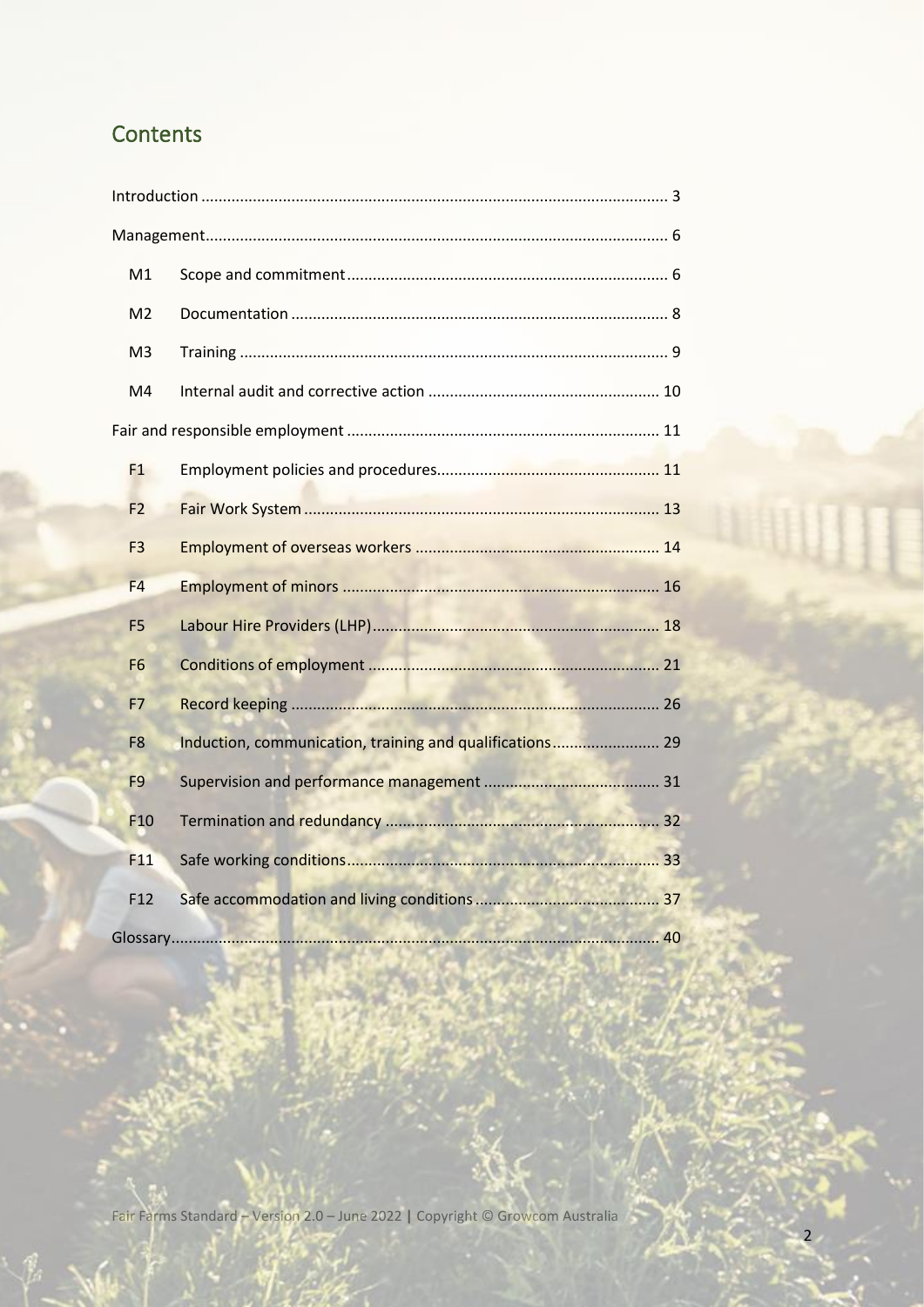# <span id="page-2-0"></span>**Introduction**

# **Fair Farms Training and Certification Program**

The objective of the Fair Farms Training and Certification Program is fostering fair and responsible employment practices across the Australian horticulture industry. The program aims at establishing a culture of compliance which will lead to better employment practices, fairer treatment of workers and reduced risk of exploitation.

The Fair Farms Training and Certification Program has been developed by Growcom (scheme owner) with reference to the Credibility Principles established by the ISEAL Alliance [\(https://www.isealalliance.org/credible-sustainability-standards/iseal-credibility-principles\)](https://www.isealalliance.org/credible-sustainability-standards/iseal-credibility-principles), a global initiative to strengthen sustainability standards systems. Growcom is committed to continuously review and improve the Fair Farms Training and Certification Program, always aspiring to operate a credible and effective system that achieves its purpose.

The Fair Farms Training and Certification Program is open to all businesses operating within the Australian horticulture supply chain that:

- Grow produce for retail sale, and/or
- Pack produce for retail sale, and/or
- **•** Operate as an aggregator, distributor, broker or agent supplying produce for retail sale.

For detail on the operational workings of the program, its underlying principles and rules refer to the information and resources available on the Fair Farms website: [www.fairfarms.com.au](http://www.fairfarms.com.au/)

# **The Fair Farms Standard**

The Fair Farms Standard is an industry-owned standard describing fair and responsible employment practices that, if implemented by a participant, provide assurance (through a third-party audit) that the participant employs and treats workers in a fair and responsible manner. This assurance includes that:

- (a) the participant engages and remunerates their staff in accordance with all applicable state and federal laws, rules and Awards relating to fair work and immigration laws;
- (b) the participant understands and appropriately discharges their responsibilities towards workers engaged through third-parties (labour hire providers);
- (c) the participant ensures a safe work environment and, where applicable, legally compliant and reasonable standards of on-farm accommodation for workers; and
- (d) the participant follows an approach of zero-tolerance towards any form of forced labour, bonded labour or any form of modern slavery.

Terms used repeatedly throughout the Standard are explained in the Glossary at the document end.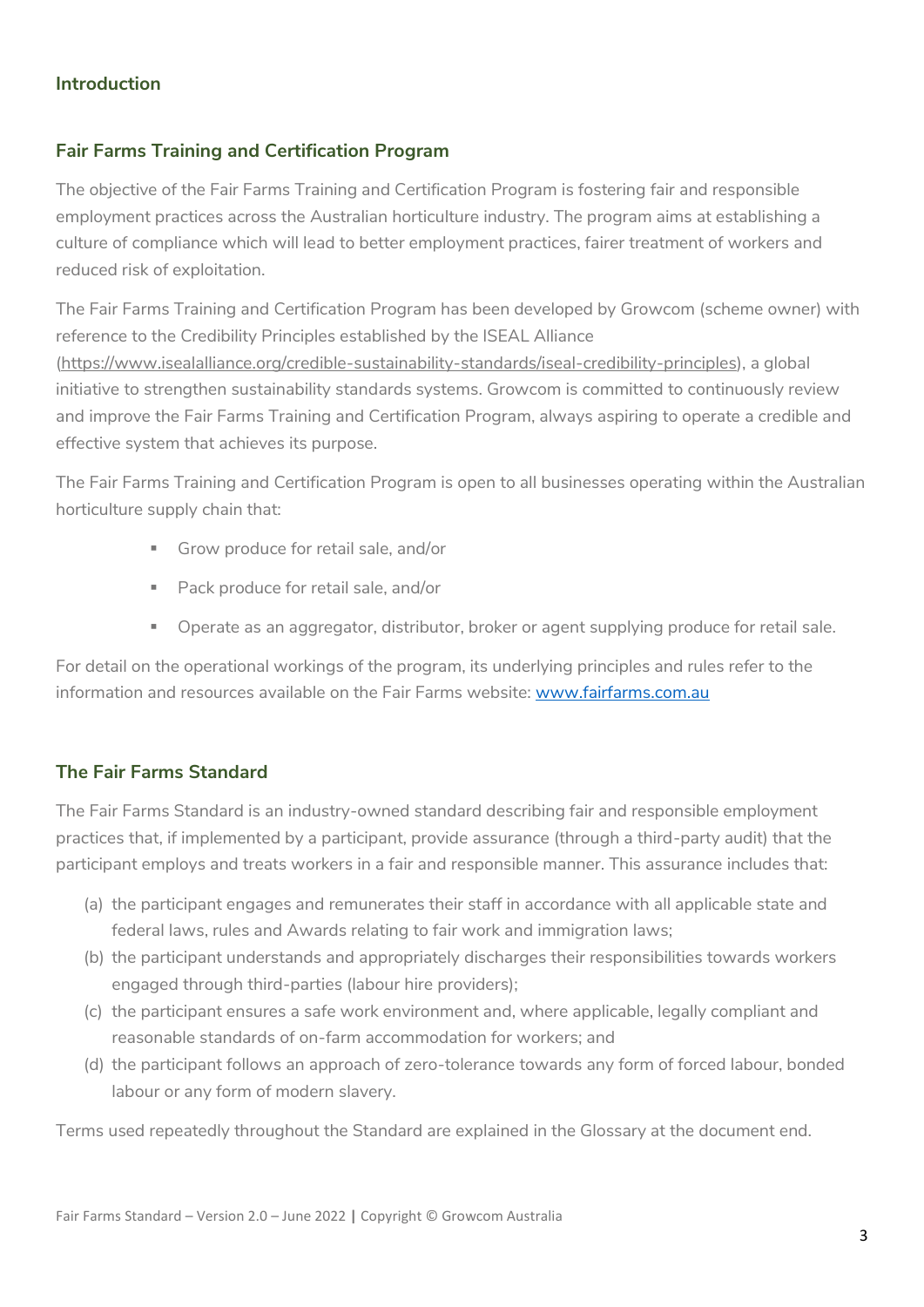The Fair Farms Standard has been developed by Growcom in consultation with growers and other members of the fresh produce supply chain, industry representative bodies, technical experts, trade unions, representatives of the major Australian retailers (supermarket chains) and the Fair Work Ombudsman. The Fair Farms Standard is founded on the Ethical Trading Initiative (ETI) Base Code and upon the conventions of the International Labour Organisation (ILO). The Standard will be continuously reviewed and updated in accordance with the consultation process set out below.

# **Disclaimer**

Growcom endeavours to ensure that the content of this Standard is accurate, complete and current. Growcom, however, makes no representation in relation to the accuracy, completeness or currency of the content of this Standard. Reliance on the content of this Standard is at the user's own risk. The user should always make independent enquiries and seek professional advice regarding its compliance with applicable laws and other legal obligations.

Growcom disclaims all liability and responsibility to any person arising directly or indirectly from reliance on the use of the content of this Standard and for any consequences of such use arising out of such reliance, whether or not caused by the negligence of Growcom, to the maximum extent permitted by law.

# **Copyright notice**

Growcom seeks widespread adoption of the Fair Farms Standard and therefore encourages growers and industry to access the Fair Farms Standard on their path to certification and share it with others. This Standard is licensed under a Creative Commons 4.0 license. The details of the licence conditions are available at<https://creativecommons.org/licenses/by/4.0/>

#### Attribution

You are free to share the Fair Farms Standard (the material), including copying and redistributing it in any medium or format and adapt this material, including remixing, transforming and building upon the material for any purpose, including commercial purposes.

However, you must provide a link or reference to the material and attribute the material as follows:

*Copyright © Growcom Australia 2022*

You must also indicate if changes were made to the material.

The attribution must not in any way, suggest that Growcom endorses you or your use of the material or apply legal terms of technological measures that restrict others from doing anything the license permits.

#### Third party material

To the extent that Growcom makes available material in which copyright is owned by a third party, the Creative Commons 4.0 licence would not apply to such third party material and, if you wish to re-use third party material, you may have to seek permission from the copyright owner.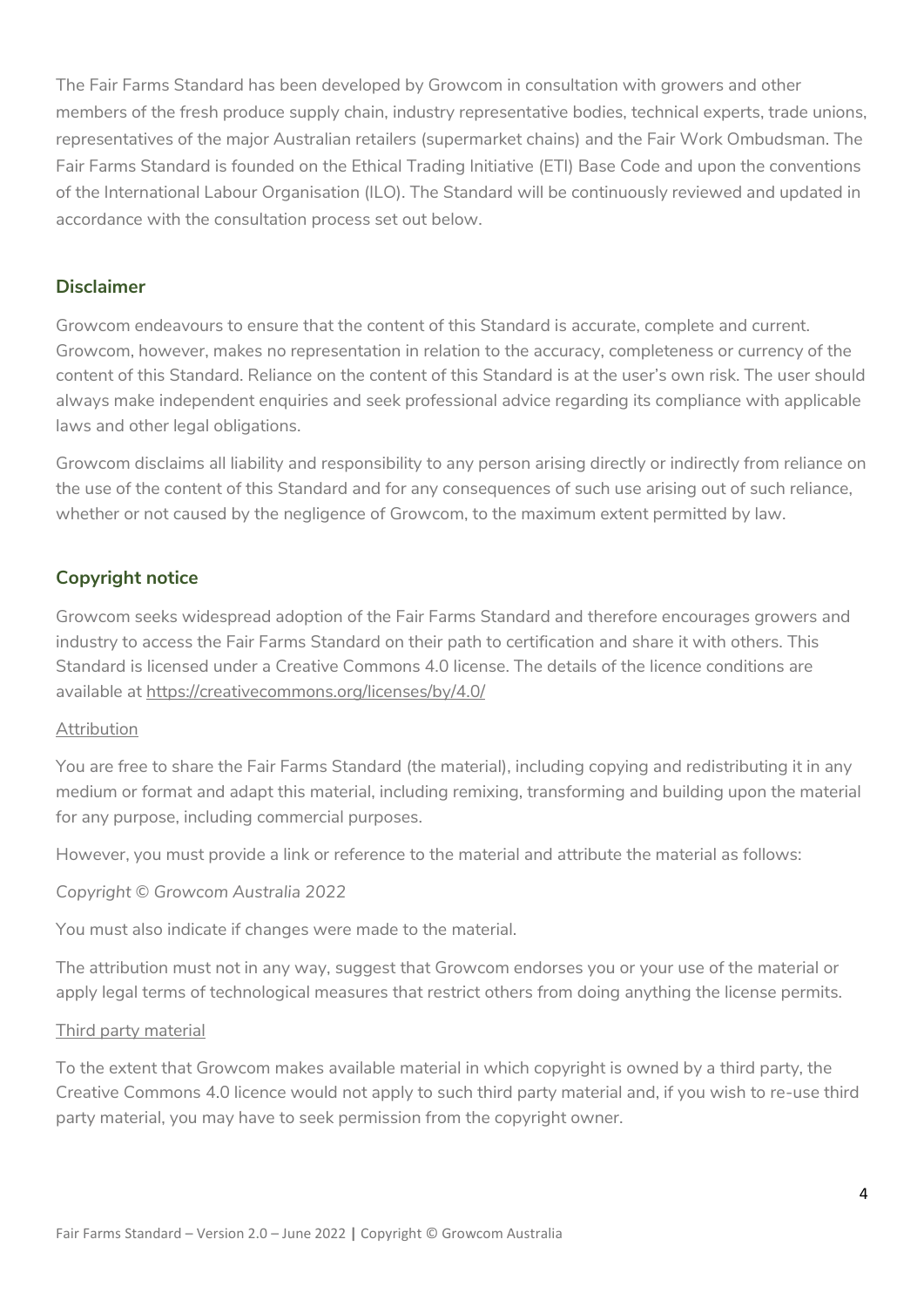# **Acknowledgments**

Many individuals and organisations have contributed to the development of the Fair Farms Standard. Their time, effort, patience and ongoing support is well acknowledged and much appreciated.

## **Standard Review Process**

The Fair Farms Technical Committee is responsible for the review and amendment of the Fair Farms Standard. Businesses participating in the program will be advised of all updates and should ensure they are operating within the current edition of the Fair Farms Standard at all times available on the Fair Farms website [www.fairfarms.com.au.](http://www.fairfarms.com.au/)

Program participants and others are encouraged to make suggestions for improving the Standard. Please submit your suggestions at any time either by email or posted mail, with our best contact details available on the Fair Farms website [\(www.fairfarms.com.au\)](http://www.fairfarms.com.au/).

# **Using the Standard**

The requirements (elements) of the Fair Farms Standard are grouped into two sections – 'Management' (referenced 'M') and 'Fair and responsible employment' (referenced 'F'). Compliance with all these elements is required for Fair Farms Certification.

Each element describes the outcomes required, the practices needed to ensure compliance and records that may be used to demonstrate compliance with the Fair Farms Standard. These elements form the basis of Fair Farms training and audit, and together, form the foundation for the effective implementation of the Fair Farms program across the horticulture industry.

In the event that there is any inconsistency between the Standard and any other program documentation the Standard shall prevail.

At the end of each section is a list of resources that are available to support participants with the implementation of the Fair Farms Standard.

For more information, visit the Fair Farms website at [www.fairfarms.com.au](http://www.fairfarms.com.au/) or contact the Fair Farms team.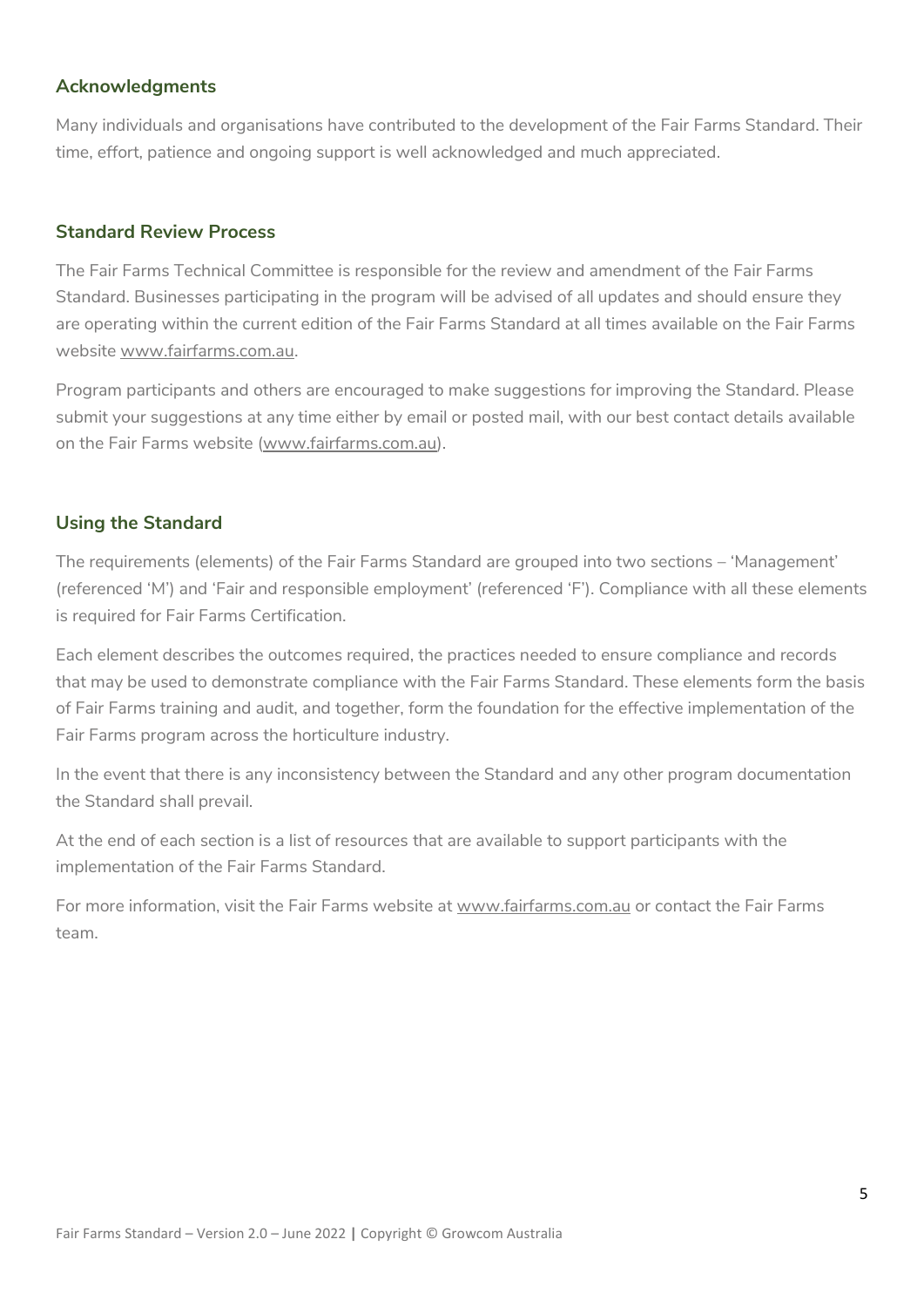# **Management**

<span id="page-5-1"></span><span id="page-5-0"></span>

| M1   | <b>Scope and commitment</b>                                                                                            |                                                                                                                                                                                                                                                                                                                                                                                                                                                                                                                                                                                         |                                          |
|------|------------------------------------------------------------------------------------------------------------------------|-----------------------------------------------------------------------------------------------------------------------------------------------------------------------------------------------------------------------------------------------------------------------------------------------------------------------------------------------------------------------------------------------------------------------------------------------------------------------------------------------------------------------------------------------------------------------------------------|------------------------------------------|
| M1.1 | Define the business scope<br>and the scope of Fair<br>Farms certification.                                             | All business enterprises, activities and work sites within the scope of Fair Farms<br>1.<br>certification are defined by the Participant's owner or appropriate senior manager.<br>A record is kept.                                                                                                                                                                                                                                                                                                                                                                                    | Scope statement                          |
| M1.2 | Identify property areas<br>that has workers and any<br>relevant infrastructure and<br>facilities on a property<br>map. | A property map(s) is documented and maintained. The map(s) identifies:<br>1.<br>production areas and growing sites<br>relevant farm buildings, such as packing facilities and amenities<br>$\bullet$<br>workers' accommodation and facilities, if provided on site.                                                                                                                                                                                                                                                                                                                     | Property map                             |
| M1.3 | Document the business'<br>commitment to integrity<br>and ethical conduct.                                              | The business unit has a policy statement outlining its commitment to professional<br>1.<br>business practice and ethical conduct, and intolerance of any forms of bribery,<br>inducement or corruption<br>The business unit has a code of conduct that identifies unacceptable behaviours<br>2.<br>within the business and trains its workers in that code<br>The business unit discloses any current or past legal action/investigations relating<br>3.<br>to employment, WHS or immigration matters, including any enforceable<br>undertakings entered, noting any unresolved issues. | Policy statement<br>Disclosure statement |
| M1.4 | Document the business<br>commitment to fair<br>employment practices and<br>compliance with all<br>applicable laws.     | The business unit has and regularly reviews a policy statement outlining its<br>1.<br>commitment to:<br>adhere to all laws that apply to its workforce, in particular the Fair Work Act (for<br>National system employers) or relevant State laws, relevant Awards, the<br>Migration Act, and work health and safety legislation<br>maintain a cooperative and consultative approach with its employees<br>recognise and respect workers' right to freedom of association and to<br>$\bullet$<br>collectively bargain                                                                   | Policy statement                         |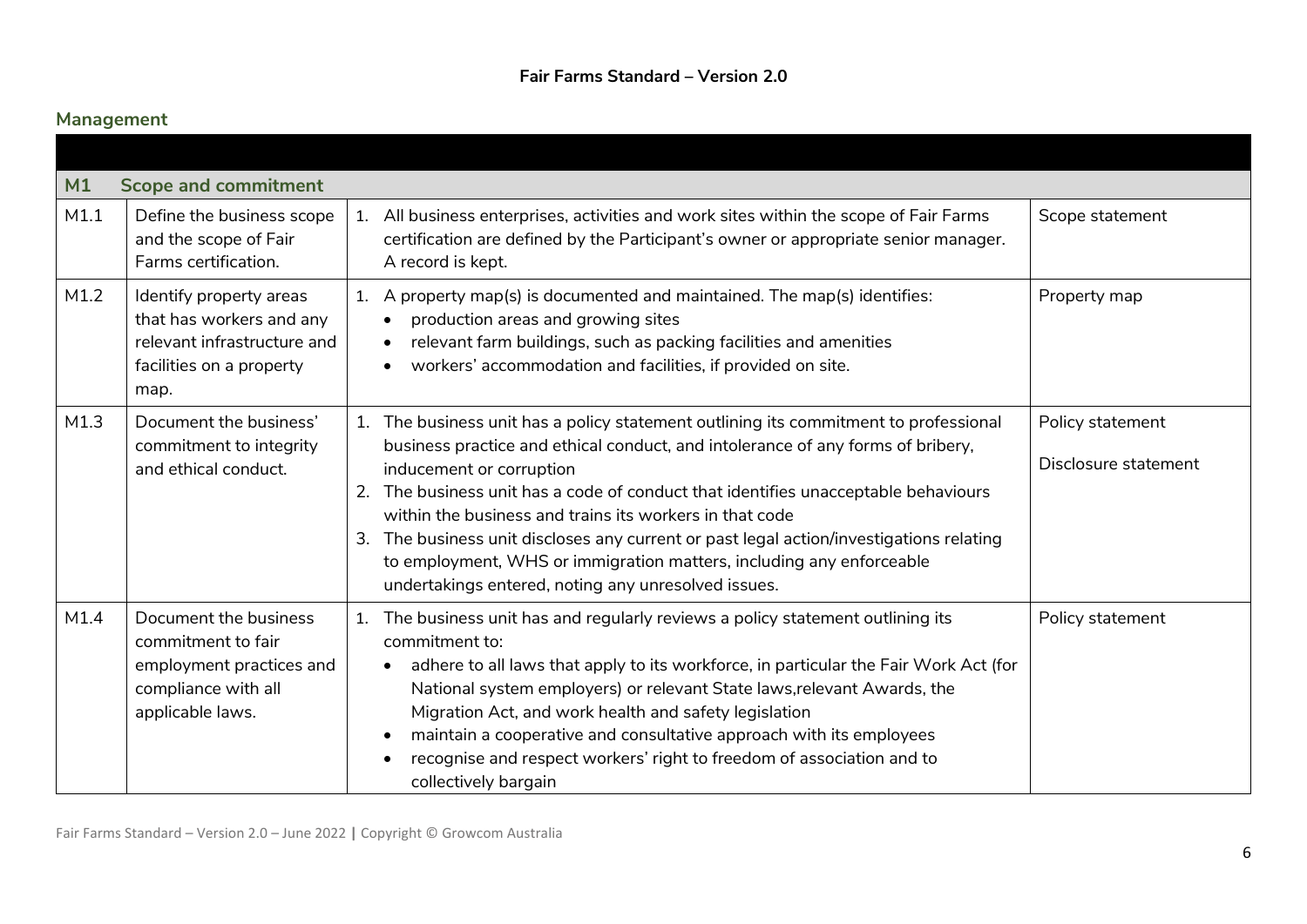|      |                                                                    |    | The owner or general manager signs the policy statement                                                                                                                                                                                                                                                                                                                                                             |                           |                      |
|------|--------------------------------------------------------------------|----|---------------------------------------------------------------------------------------------------------------------------------------------------------------------------------------------------------------------------------------------------------------------------------------------------------------------------------------------------------------------------------------------------------------------|---------------------------|----------------------|
|      |                                                                    | 3. | The policy statement is communicated to all workers                                                                                                                                                                                                                                                                                                                                                                 |                           |                      |
| M1.5 | Establish responsibility for<br>workplace relations<br>compliance. | 1. | The business unit appoints a person with primary responsibility for human resource<br>management and maintaining a working knowledge of workplace relations laws.                                                                                                                                                                                                                                                   |                           |                      |
| M1.6 | Define the organisational<br>structure of the business.            | 1. | The organisational structure of the business is documented and notes:<br>business owner/manager<br>Person responsible for human resource management and compliance with<br>workplace relations laws<br>Person responsible for work health and safety<br>the reporting relationships between workers and supervisors/managers,<br>including where supervisors/managers are engaged through Labour Hire<br>Providers. |                           | Organisational chart |
|      | <b>Fair Farms Resources</b>                                        |    |                                                                                                                                                                                                                                                                                                                                                                                                                     | <b>External Resources</b> |                      |
|      | Policy Statement template                                          |    |                                                                                                                                                                                                                                                                                                                                                                                                                     |                           |                      |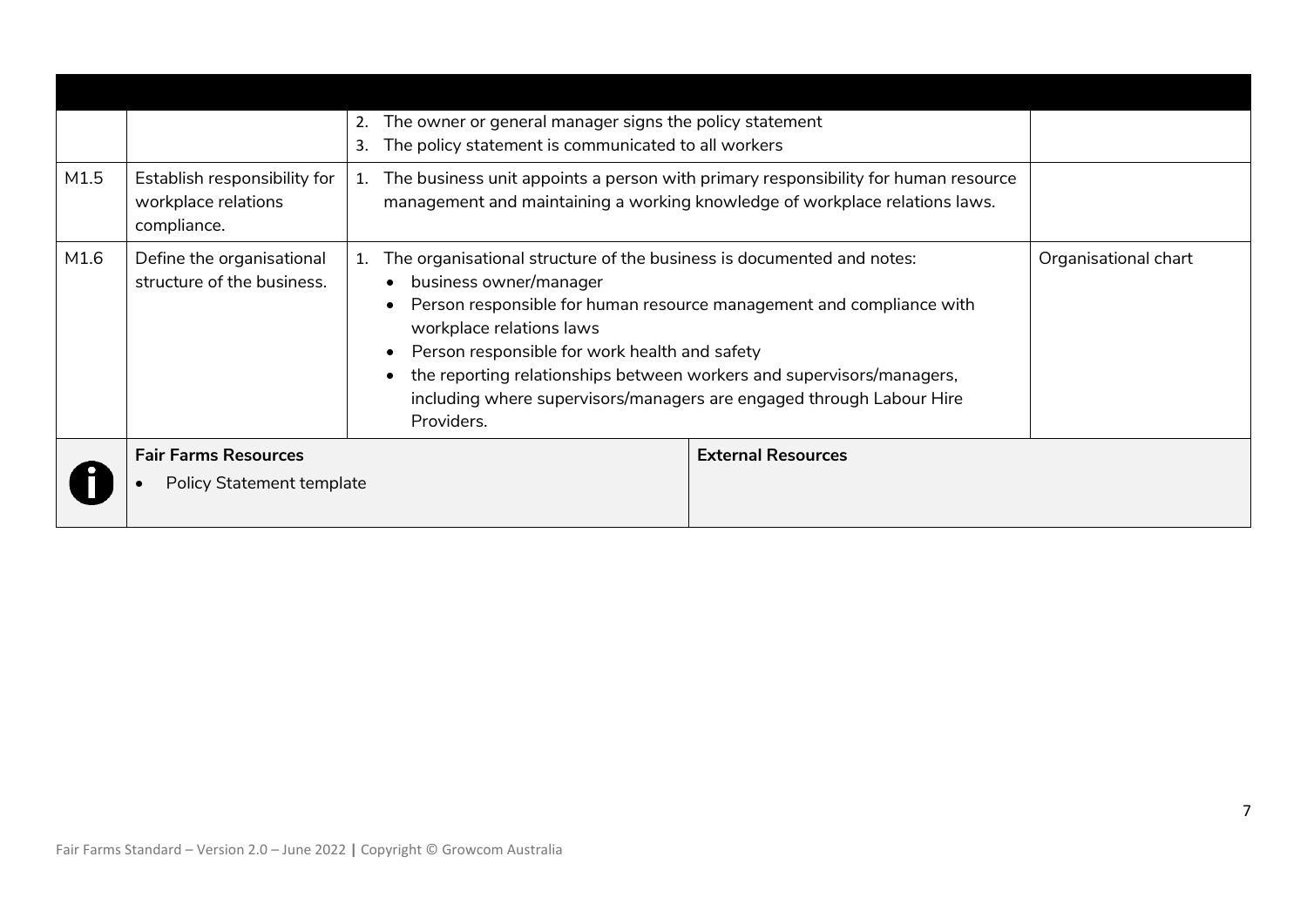<span id="page-7-0"></span>

| M <sub>2</sub> | <b>Documentation</b>                                                                                   |                                                                                                                                                                                                                                   |                                                                                                                                                                                                                                      |  |  |  |
|----------------|--------------------------------------------------------------------------------------------------------|-----------------------------------------------------------------------------------------------------------------------------------------------------------------------------------------------------------------------------------|--------------------------------------------------------------------------------------------------------------------------------------------------------------------------------------------------------------------------------------|--|--|--|
| M2.1           | Verify compliance with the<br><b>Fair Farms Standard</b><br>through relevant<br>documents and records. | $\mathbf{1}$ .<br><b>Fair Farms Rules</b><br>are legible and must include:<br>title<br>$\bullet$<br>date of issue or version number<br>business name<br>As documents and records change, out of date versions are replaced.<br>3. | The business unit has access to current editions of the Fair Farms Standard and the<br>All records and documents required to verify compliance to the Fair Farms Standard<br>name of person completing record and date of completion |  |  |  |
|                | <b>Fair Farms Resources</b><br><b>Fair Farms Standard</b><br><b>Fair Farms Rules</b>                   |                                                                                                                                                                                                                                   | <b>External Resources</b>                                                                                                                                                                                                            |  |  |  |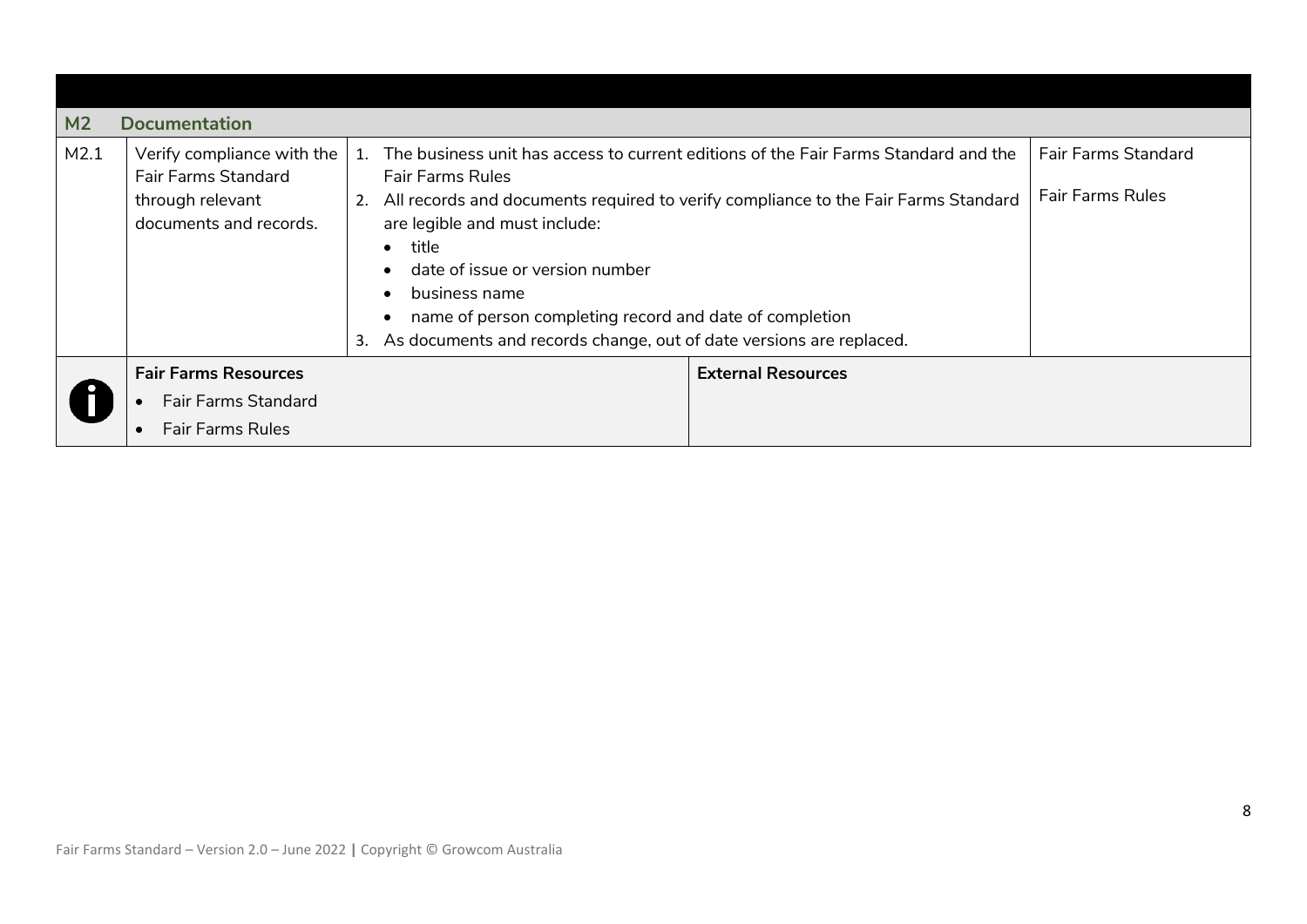<span id="page-8-0"></span>

| M <sub>3</sub> | <b>Training</b>                                                                            |                                                                                                                                                                                                                                                    |                                        |
|----------------|--------------------------------------------------------------------------------------------|----------------------------------------------------------------------------------------------------------------------------------------------------------------------------------------------------------------------------------------------------|----------------------------------------|
| M3.1           | Complete self-assessment<br>of workplace relations<br>compliance.                          | The business owner or appropriate management representative completes the Fair<br>Farms Online Self-Assessment (OSA) to establish the business' level of compliance<br>with the Fair Farms Standard and to identify any associated training needs. | Online Self-Assessment<br>(OSA) Report |
| M3.2           | Complete training, where<br>required.                                                      | The business owner or appropriate management representative completes<br>approved Fair Farms training (where required) to address matters of non-<br>compliance identified through the OSA. Evidence of completion of training is kept.            | Training completion<br>records         |
|                | <b>Fair Farms Resources</b><br><b>Online Self-Assessment</b><br><b>Fair Farms Training</b> | <b>External Resources</b>                                                                                                                                                                                                                          |                                        |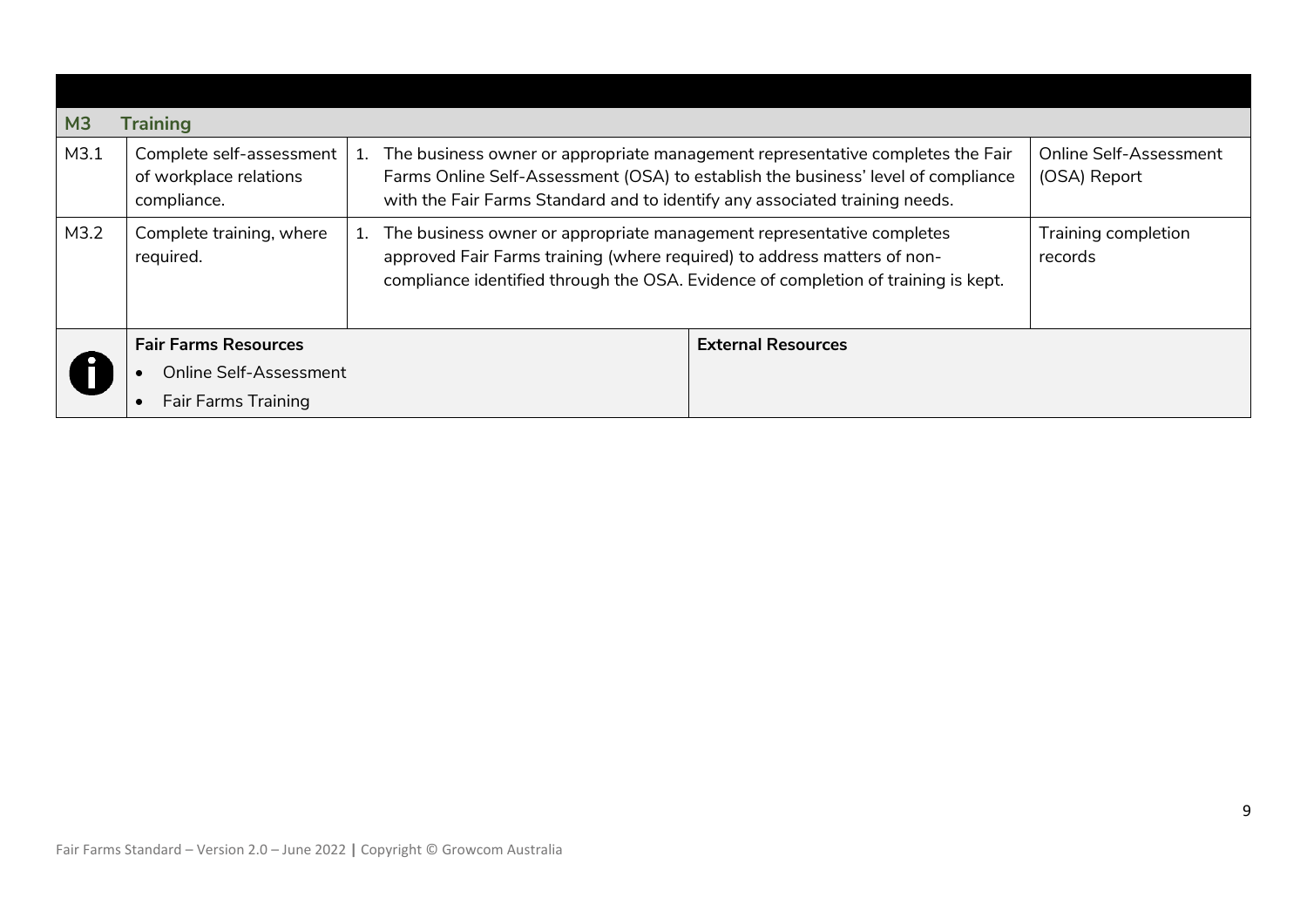<span id="page-9-0"></span>

| M <sub>4</sub> | Internal audit and corrective action                                                             |                                                                                                                                                                                                                                                                                                                                                                                                                                                                                                                                                                                                                                                   |                                                                                                                                                                                                                                                                                                                                                |                                                |  |
|----------------|--------------------------------------------------------------------------------------------------|---------------------------------------------------------------------------------------------------------------------------------------------------------------------------------------------------------------------------------------------------------------------------------------------------------------------------------------------------------------------------------------------------------------------------------------------------------------------------------------------------------------------------------------------------------------------------------------------------------------------------------------------------|------------------------------------------------------------------------------------------------------------------------------------------------------------------------------------------------------------------------------------------------------------------------------------------------------------------------------------------------|------------------------------------------------|--|
| M4.1           | <b>Conduct Online Self-</b><br>Assessment to verify<br>ongoing compliance with<br>this Standard. | 1. The business unit completes the Online Self-Assessment (OSA) at least annually. A<br>record is kept.                                                                                                                                                                                                                                                                                                                                                                                                                                                                                                                                           |                                                                                                                                                                                                                                                                                                                                                | Online Self-Assessment<br>(OSA) Report         |  |
| M4.2           | Complete corrective<br>actions for any non-<br>compliance.                                       | 1.<br>by:<br>routine activities<br>annual OSA as prescribed by the Fair Farms Rules<br>internal audits (where applicable)<br>external audits (where applicable)<br>a valid complaint received<br>A Corrective Action Record must include:<br>2.<br>description of the problem<br>cause of the problem<br>whether or not the problem has occurred before<br>short term fix (action taken to fix the problem)<br>long term fix (action taken to prevent the problem recurring)<br>name and signature of person completing the review<br>date of the review<br>3.<br>senior manager to ensure risks are assessed and actions taken to address risks. | A Corrective Action Record (CAR) must be completed when the requirements of the<br>Fair Farms Standard, Fair Farms Rules or legislation are not being met, as identified<br>confirmation that short term and long term actions are completed and effective<br>Non-conformances and corrective actions are reviewed by the owner or appropriate | FF Form - M4 Corrective<br>action record (CAR) |  |
|                | <b>Fair Farms Resources</b>                                                                      |                                                                                                                                                                                                                                                                                                                                                                                                                                                                                                                                                                                                                                                   | <b>External Resources</b>                                                                                                                                                                                                                                                                                                                      |                                                |  |
|                | 1FF Form - M4 Corrective action record (CAR)                                                     |                                                                                                                                                                                                                                                                                                                                                                                                                                                                                                                                                                                                                                                   |                                                                                                                                                                                                                                                                                                                                                |                                                |  |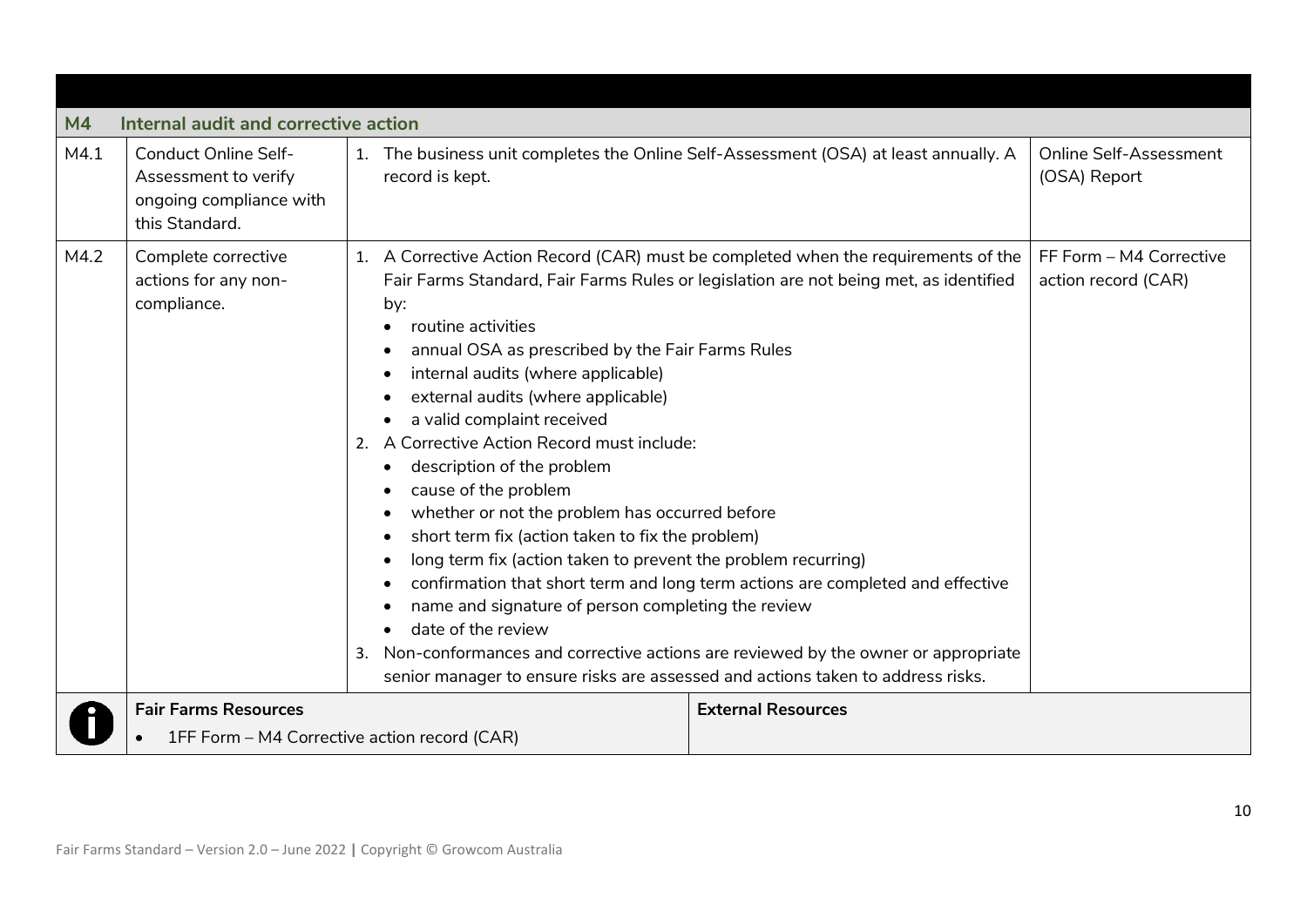# **Fair and responsible employment**

<span id="page-10-1"></span><span id="page-10-0"></span>

| F <sub>1</sub> | <b>Employment policies and procedures</b>                                 |                                                                                                                                                                                                                                                                                                                                                                                                                                                                                                                                                                                                                                                  |                                                                                                       |
|----------------|---------------------------------------------------------------------------|--------------------------------------------------------------------------------------------------------------------------------------------------------------------------------------------------------------------------------------------------------------------------------------------------------------------------------------------------------------------------------------------------------------------------------------------------------------------------------------------------------------------------------------------------------------------------------------------------------------------------------------------------|-------------------------------------------------------------------------------------------------------|
| F1.1           | Maintain relevant<br>employment policies and<br>procedures.               | The business unit has and makes accessible relevant employment policies and<br>1.<br>procedures to ensure:<br>the business unit complies with legislative and/or applicable standards<br>workers understand their pay, entitlements, terms and conditions and know<br>what is expected of them in the workplace<br>corrective action is taken when policies and procedures are not followed.                                                                                                                                                                                                                                                     | Employment policies and<br>procedures                                                                 |
| F1.2           | Provide a workplace of<br>free and voluntary<br>employment.               | The business unit has policies and procedures to ensure all workers, including<br>1.<br>those provided through a Labour Hire Provider:<br>have freely chosen the employment<br>are not forced, bonded or involuntary workers<br>do not have to lodge deposits or identity papers with the business or its<br>service providers<br>have not paid recruitment fees<br>are free to resign after they have given reasonable notice (as specified in the<br>relevant industrial instrument and not more than 1 month)<br>2. The business unit takes action to address any evidence that any aspects of F1.2.1<br>are not being met. A record is kept. | Policy and procedure<br>documents regarding free<br>and voluntary employment<br>Labour Hire Agreement |
| F1.3           | Provide a workplace free<br>from abuse, harassment<br>and discrimination. | The business unit has policies and procedures to provide a workplace that is free<br>1.<br>from all forms of bullying, harassment, abuse or discrimination, including sexual<br>harassment<br>The policy is communicated to workers<br>All staff in a management or supervisory role are trained in the policy and its<br>implementation. A record is kept.                                                                                                                                                                                                                                                                                      | Policy statement regarding<br>abuse, harassment and<br>discrimination<br>Records of training          |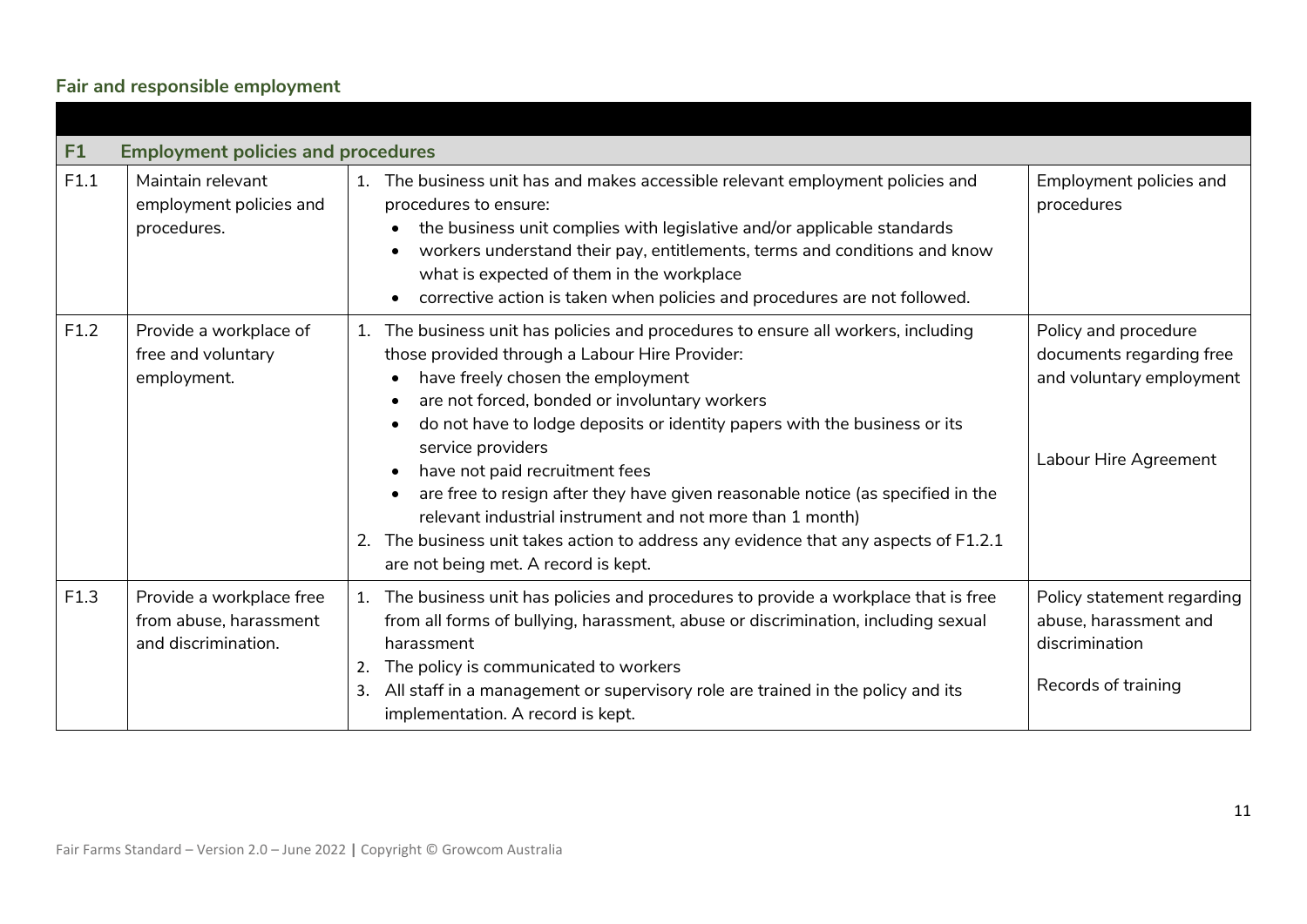| F1.4 | Provide a process to<br>manage disputes and<br>grievances. | 1.<br>complaint ('no retaliation')<br>The disputes policy outlines:<br>2.<br>3.<br>4.<br>mechanisms<br>Workers have a way of anonymously reporting issues.<br>5. | The business unit has a policy and procedure outlining how disputes and<br>Policy and procedure<br>grievances in the workplace are managed and resolved. The policy and procedure<br>documents regarding<br>ensures that no adverse action will be taken against a worker for making a<br>dispute and grievance<br>management<br>workers' right to know about any disciplinary action taken against them<br>workers' right to participate in a disputes process<br>workers' right to appeal a disciplinary action without fear of reprisal<br>The policy is applied in a reasonable, equitable and fair manner to make sure<br>disputes and grievances are managed in a timely way<br>Workers are aware of, and have access to, the disputes and grievances policy, and |  |
|------|------------------------------------------------------------|------------------------------------------------------------------------------------------------------------------------------------------------------------------|-------------------------------------------------------------------------------------------------------------------------------------------------------------------------------------------------------------------------------------------------------------------------------------------------------------------------------------------------------------------------------------------------------------------------------------------------------------------------------------------------------------------------------------------------------------------------------------------------------------------------------------------------------------------------------------------------------------------------------------------------------------------------|--|
|      | <b>Fair Farms Resources</b>                                |                                                                                                                                                                  | <b>External Resources</b><br>https://www.fairwork.gov.au/employee-entitlements                                                                                                                                                                                                                                                                                                                                                                                                                                                                                                                                                                                                                                                                                          |  |
|      |                                                            |                                                                                                                                                                  | Workplace discrimination and harassment policy template<br>https://www.fairwork.gov.au/how-we-will-help/templates-and-<br>guides/best-practice-quides/effective-dispute-resolution                                                                                                                                                                                                                                                                                                                                                                                                                                                                                                                                                                                      |  |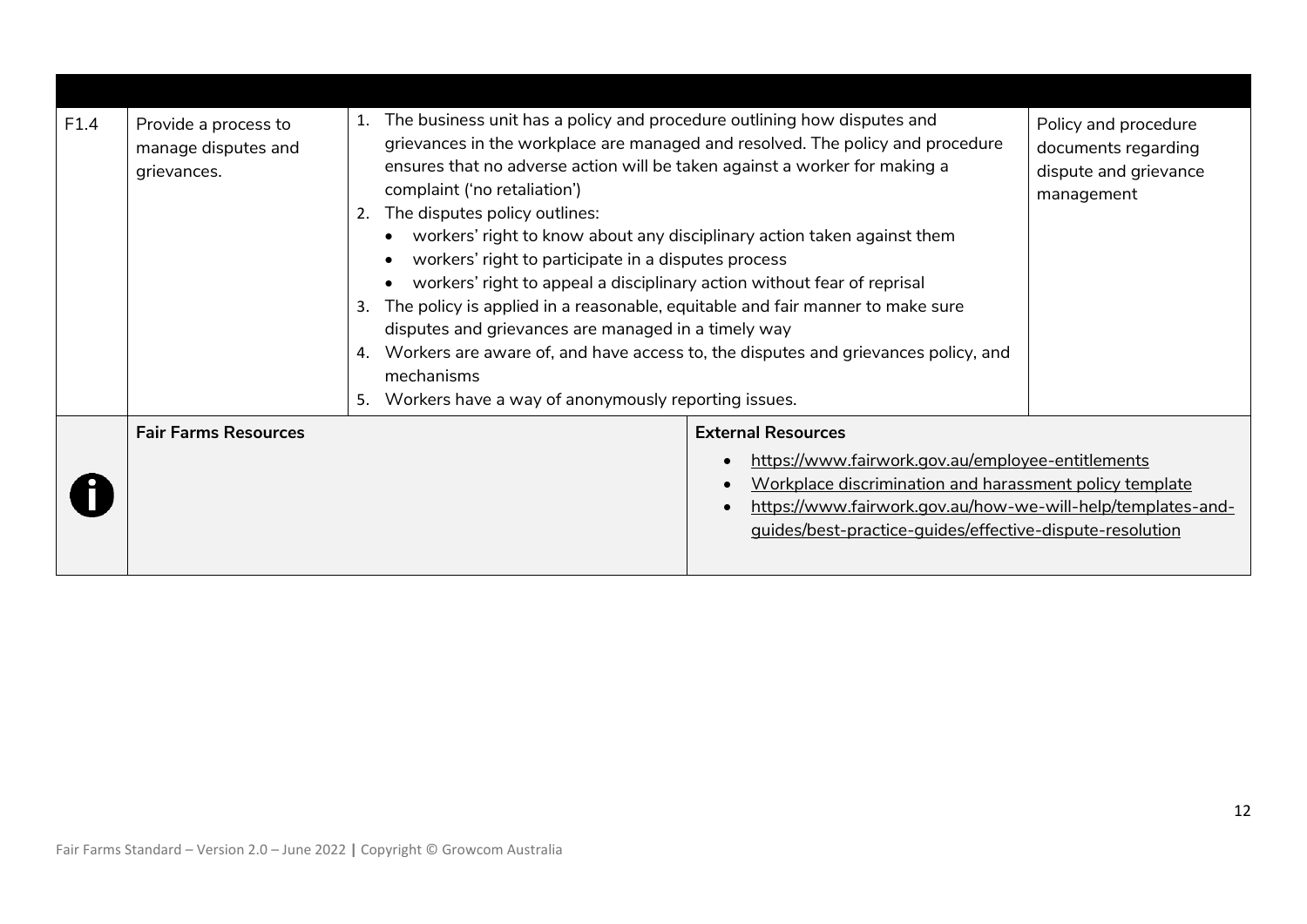<span id="page-12-0"></span>

| F <sub>2</sub> | <b>Fair Work System</b>                                                                                                                                                                           |                                                                                                                                                                                                                                                                |                                                                                                                                                      |
|----------------|---------------------------------------------------------------------------------------------------------------------------------------------------------------------------------------------------|----------------------------------------------------------------------------------------------------------------------------------------------------------------------------------------------------------------------------------------------------------------|------------------------------------------------------------------------------------------------------------------------------------------------------|
| F2.1           | Identify and apply the<br>Industrial Instrument(s)<br>applicable to the business.                                                                                                                 | The business unit demonstrates a working knowledge of the contents and<br>1.<br>application of Industrial Instruments that apply to all workers, including those<br>provided through Labour Hire Providers.                                                    | Access to relevant<br>Awards, Enterprise<br>Agreements, Individual<br>Flexibility Agreements,<br>piecework agreements<br>that apply to business unit |
| F2.2           | Ensure applicable<br>Industrial Instruments are<br>available to employees.                                                                                                                        | The business unit has copies of all relevant Industrial Instruments and:<br>1.<br>keeps them at the workplace<br>updates them when new versions are released<br>$\bullet$<br>makes them accessible and available to all employees.<br>$\bullet$                | Copies of current relevant<br>Industrial Instruments                                                                                                 |
| F2.3           | Maintain knowledge of the<br>National Employment<br>Standards (NES) or State<br>equivalent.                                                                                                       | The business unit demonstrates access to, and knowledge of, the 11 National<br>1.<br>Employment Standards (NES) or the WA employment standards (WAES) for WA<br>State System employers.                                                                        | <b>Access to National</b><br><b>Employment Standards or</b><br><b>WAES</b>                                                                           |
| F2.4           | <b>Ensure the Fair Work</b><br><b>Information Statement</b><br>(FWIS) is provided to<br>employees and the Casual<br><b>Employment Information</b><br>Statement is provided to<br>casual employees | Where required, the business unit gives the Fair Work Information Statement<br>1.<br>(FWIS) to all employees. A record is kept<br>Where required, the business unit gives the Casual Employment Information<br>2.<br>Statement (CEIS) to all casual employees. | Induction records                                                                                                                                    |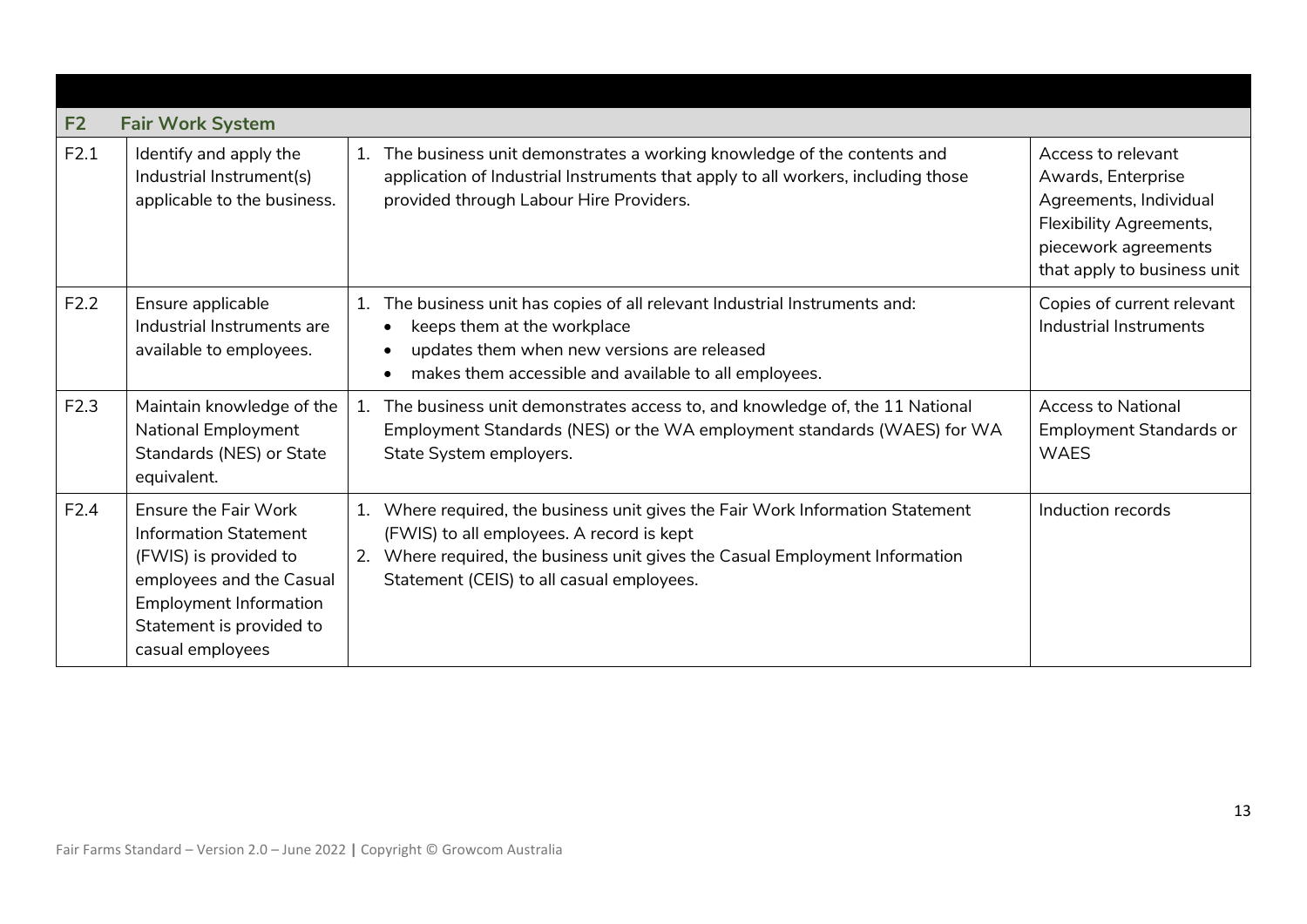| <b>Fair Farms Resources</b> | <b>External Resources</b>                                         |
|-----------------------------|-------------------------------------------------------------------|
|                             | https://www.fairwork.gov.au/awards-and-agreements                 |
|                             | https://www.fwc.gov.au/                                           |
|                             | https://www.fairwork.gov.au/how-we-will-help/templates-and-quides |
|                             | https://www.fairwork.gov.au/employee-entitlements/national-       |
|                             | employment-standards                                              |
|                             | https://www.fairwork.gov.au/employee-entitlements/national-       |
|                             | employment-standards/fair-work-information-statement              |
|                             | https://www.fairwork.gov.au/employment-conditions/national-       |
|                             | employment-standards/casual-employment-information-statement      |
|                             |                                                                   |

<span id="page-13-0"></span>

| F <sub>3</sub> | <b>Employment of overseas workers</b>                                                                      |                                                                                                                                                                                                                                                                                                            |                                                                                               |  |  |  |  |  |  |
|----------------|------------------------------------------------------------------------------------------------------------|------------------------------------------------------------------------------------------------------------------------------------------------------------------------------------------------------------------------------------------------------------------------------------------------------------|-----------------------------------------------------------------------------------------------|--|--|--|--|--|--|
| F3.1           | Maintain appropriate<br>policies and procedures to<br>ensure correct<br>employment of overseas<br>workers. | If overseas workers are employed (either directly or through Labour Hire Providers),<br>1.<br>the business unit:<br>has knowledge of visa types and compliance with visa rules/conditions<br>$\bullet$<br>uses VEVO checks to verify the legal entitlement of all workers on site to work<br>in Australia  | Policies and procedures<br>regarding overseas<br>workers<br>Labour Hire Agreement             |  |  |  |  |  |  |
|                |                                                                                                            | $\bullet$<br>The business unit demonstrates that overseas workers are properly employed<br>under the relevant Industrial Instrument.<br>When necessary, the business is registered with the ATO as an employer of<br>3.<br>overseas workers and workers are taxed in accordance with the ATO requirements. | Record of registration with<br><b>VEVO</b><br>VEVO check recordsATO<br>registration documents |  |  |  |  |  |  |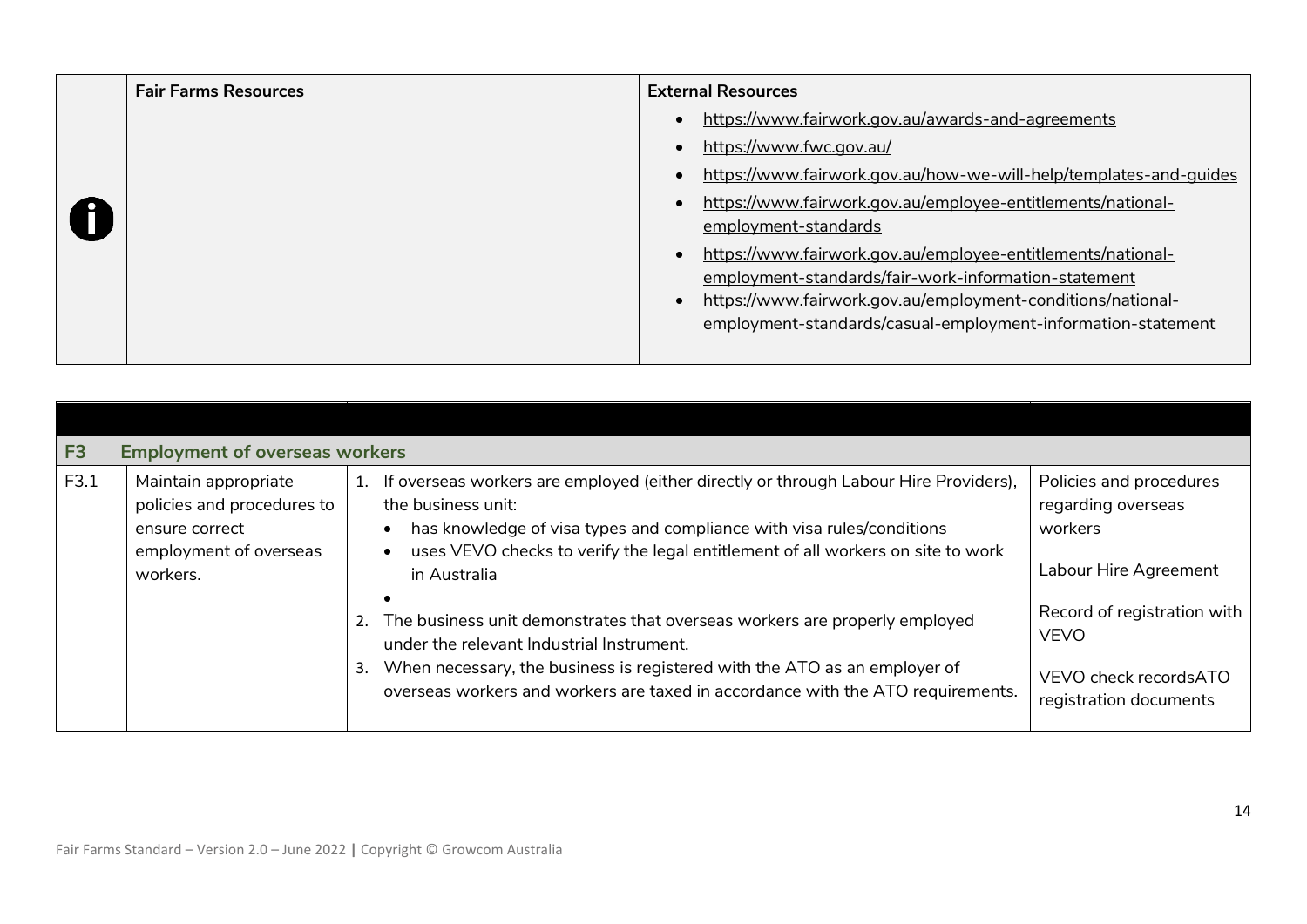| F3.2 | Meet key requirements<br>under the Pacific Australia<br><b>Labour Mobility Scheme</b> | 1. If workers are employed under the Pacific Australia Labour Mobility Scheme (PALM<br>- incorporating the Seasonal Worker Programme and the Pacific Labour Scheme),<br>the business unit demonstrates:<br>access to current information relating to the PALM Scheme<br>$\bullet$<br>the business unit (or its Labour Hire Provider) is an 'Approved Employer' under<br>the Scheme<br>Letters of Offer and acceptancesare in placefor all workers<br>$\bullet$<br>an understanding of the scheme requirements for worker welfare,<br>accommodation and insurance.<br>$\epsilon$ |  | Documentation of<br>'Approved Employer'<br>status<br>Letters of Offer and<br>acceptances<br>Evidence of application of<br>scheme requirements for<br>worker welfare,<br>accommodation and<br>insurance obligations                                                        |  |
|------|---------------------------------------------------------------------------------------|---------------------------------------------------------------------------------------------------------------------------------------------------------------------------------------------------------------------------------------------------------------------------------------------------------------------------------------------------------------------------------------------------------------------------------------------------------------------------------------------------------------------------------------------------------------------------------|--|---------------------------------------------------------------------------------------------------------------------------------------------------------------------------------------------------------------------------------------------------------------------------|--|
|      | <b>Fair Farms Resources</b>                                                           |                                                                                                                                                                                                                                                                                                                                                                                                                                                                                                                                                                                 |  | <b>External Resources</b>                                                                                                                                                                                                                                                 |  |
|      |                                                                                       |                                                                                                                                                                                                                                                                                                                                                                                                                                                                                                                                                                                 |  | https://www.homeaffairs.gov.au/busi/visas-and-migration/visa-<br>entitlement-verification-online-(vevo)<br>https://www.ato.gov.au/Business<br>https://dfat.gov.au/geo/pacific/engagement/pacific-labour-<br>mobility/Pages/default.aspx<br>https://www.palmscheme.gov.au/ |  |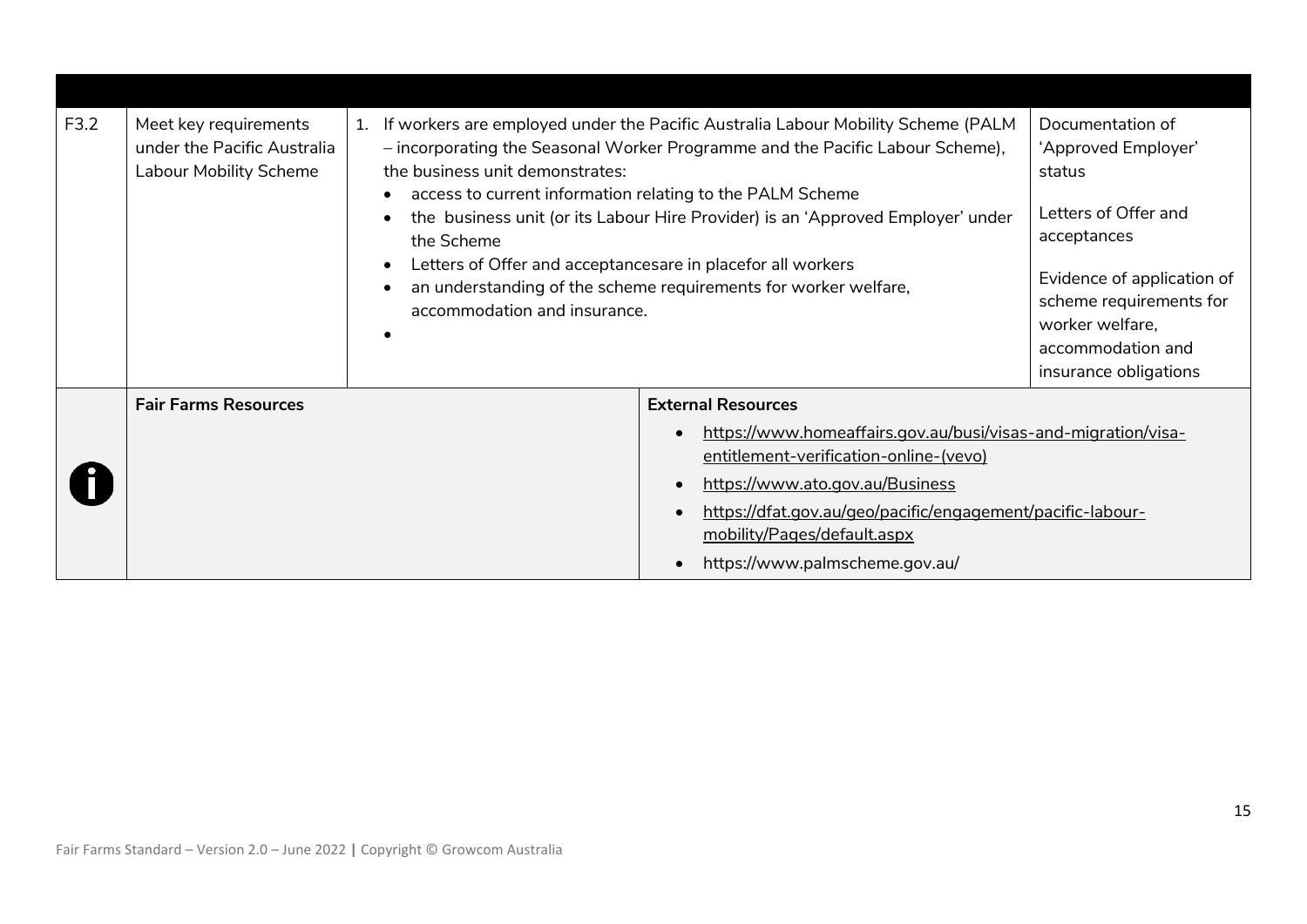<span id="page-15-0"></span>

| F4   | <b>Employment of minors</b>                                                                                     |                                                                                                                                                                                                                                                                                                                                                                                                                                                                                                                                                                                                                                                                                                                                                                                                                                                                                                                                                                                                                                                                                                                                  |                                                                                                       |
|------|-----------------------------------------------------------------------------------------------------------------|----------------------------------------------------------------------------------------------------------------------------------------------------------------------------------------------------------------------------------------------------------------------------------------------------------------------------------------------------------------------------------------------------------------------------------------------------------------------------------------------------------------------------------------------------------------------------------------------------------------------------------------------------------------------------------------------------------------------------------------------------------------------------------------------------------------------------------------------------------------------------------------------------------------------------------------------------------------------------------------------------------------------------------------------------------------------------------------------------------------------------------|-------------------------------------------------------------------------------------------------------|
| F4.1 | Ensure no child labour is<br>used.                                                                              | No child under the age of 13 is employed.<br>1.<br>The business unit uses age verification procedures to ensure no child labour is used.<br>2.                                                                                                                                                                                                                                                                                                                                                                                                                                                                                                                                                                                                                                                                                                                                                                                                                                                                                                                                                                                   | Age verification records                                                                              |
| F4.2 | Ensure employment of<br>minors meets all<br>legislative requirements.                                           | If minors (aged between 13 and 17) are employed, the business unit demonstrates:<br>1.<br>proof of age of minors<br>$\bullet$<br>access to, and knowledge of, relevant State/Territory laws that apply to the<br>employment of minors<br>legal requirements for minors are properly applied<br>correct wages and entitlements are given to workers in line with<br>Award/Agreement provisions                                                                                                                                                                                                                                                                                                                                                                                                                                                                                                                                                                                                                                                                                                                                    | Employment contracts for<br>minors<br>Pay slips<br>Wage records<br>Age verification records           |
| F4.3 | Ensure employment of<br>minors does not interfere<br>with their education,<br>health, development or<br>safety. | If minors (aged between 13 and 17) are employed, the business unit demonstrates:<br>1.<br>duties and responsibilities are appropriate for the employee's age and<br>$\bullet$<br>capabilities<br>minors do not perform work that is likely to harm their health, safety or<br>$\bullet$<br>development. This includes making considerations for hours of work. Examples<br>of harmful work include, but are not limited to:<br>working with or around harmful chemicals<br>$\circ$<br>using or operating machinery<br>working without supervision<br>$\circ$<br>very loud environments<br>$\circ$<br>minors are given appropriate training regarding roles and safe work practices<br>minors are appropriately supervised<br>2. If minors of compulsory school age are employed, the business unit demonstrates:<br>• work does not interfere with their learning, including, but not limited to, the<br>attendance of compulsory education<br>If minors are employed, procedures are in place to ensure the working environment<br>3.<br>is appropriate for minors. This includes, but is not limited to, limiting exposure to: | <b>Employment contracts</b><br><b>WHS</b> policies<br><b>Briefing records</b><br>Working time records |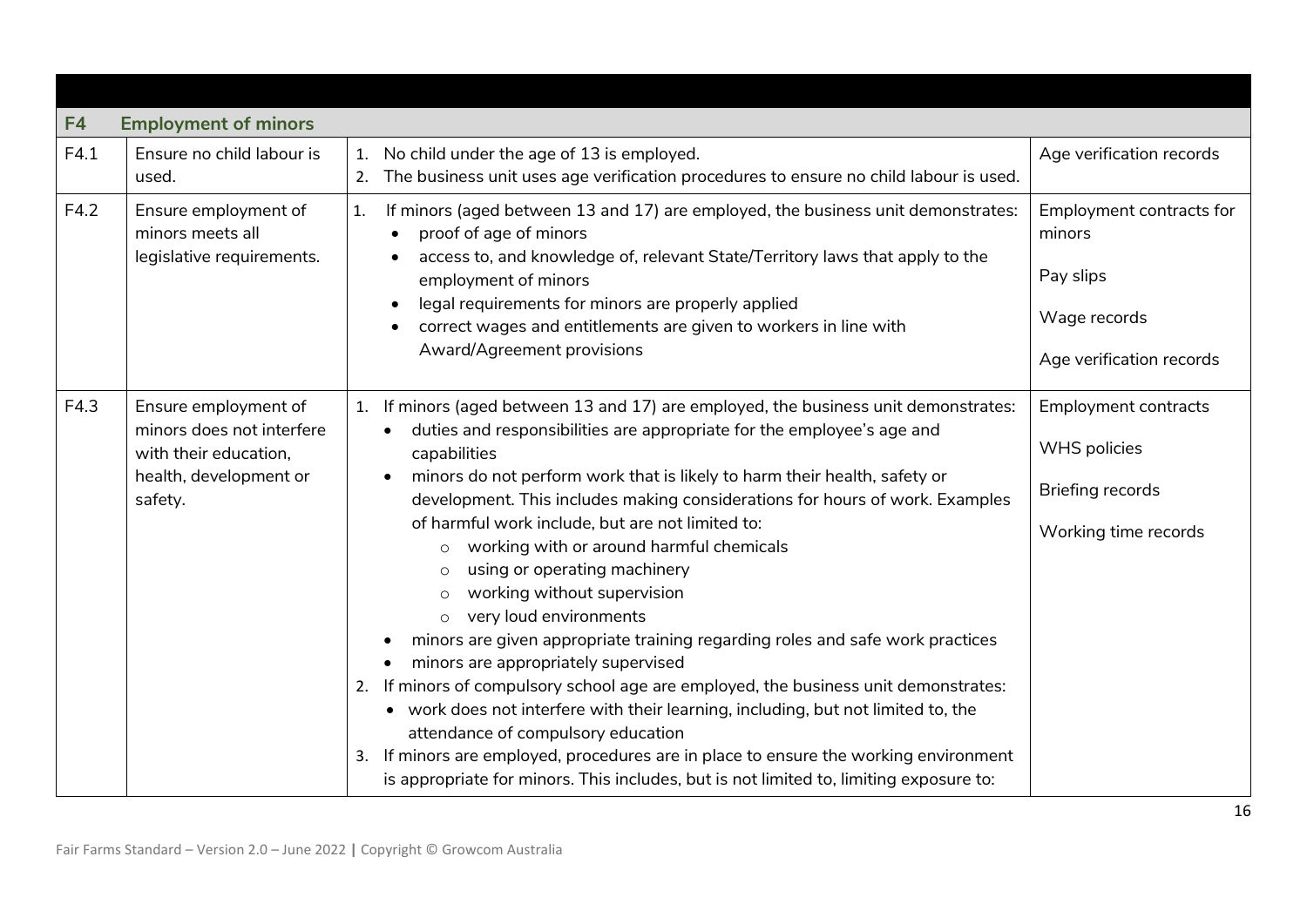|                             | vulgar language<br>alcohol<br>non-prescription drugs<br>images or conversations of a sexual nature<br>4.<br>outlined in 4.3. | If minors are employed, other workers are briefed regarding the requirements                                   |  |
|-----------------------------|------------------------------------------------------------------------------------------------------------------------------|----------------------------------------------------------------------------------------------------------------|--|
| <b>Fair Farms Resources</b> |                                                                                                                              | <b>External Resources</b>                                                                                      |  |
|                             |                                                                                                                              | (Note that NSW, South Australia and Tasmania do not have specific legislation<br>governing child employment)   |  |
|                             |                                                                                                                              | https://www.business.gld.gov.au/running-business/employing/taking-on-<br>staff/employing-children/restrictions |  |
|                             |                                                                                                                              | https://www.business.vic.gov.au/hiring-and-managing-staff/employing-<br>children                               |  |
|                             |                                                                                                                              | https://www.communityservices.act.gov.au/youth/young_workers                                                   |  |
|                             |                                                                                                                              | https://www.commerce.wa.gov.au/labour-relations/when-children-can-<br>work-western-australia                   |  |
|                             |                                                                                                                              | https://nt.gov.au/learning/primary-and-secondary-students/age-your-child-<br>attends-school                    |  |
|                             |                                                                                                                              | https://www.kidsquardian.nsw.gov.au/childrens-employment                                                       |  |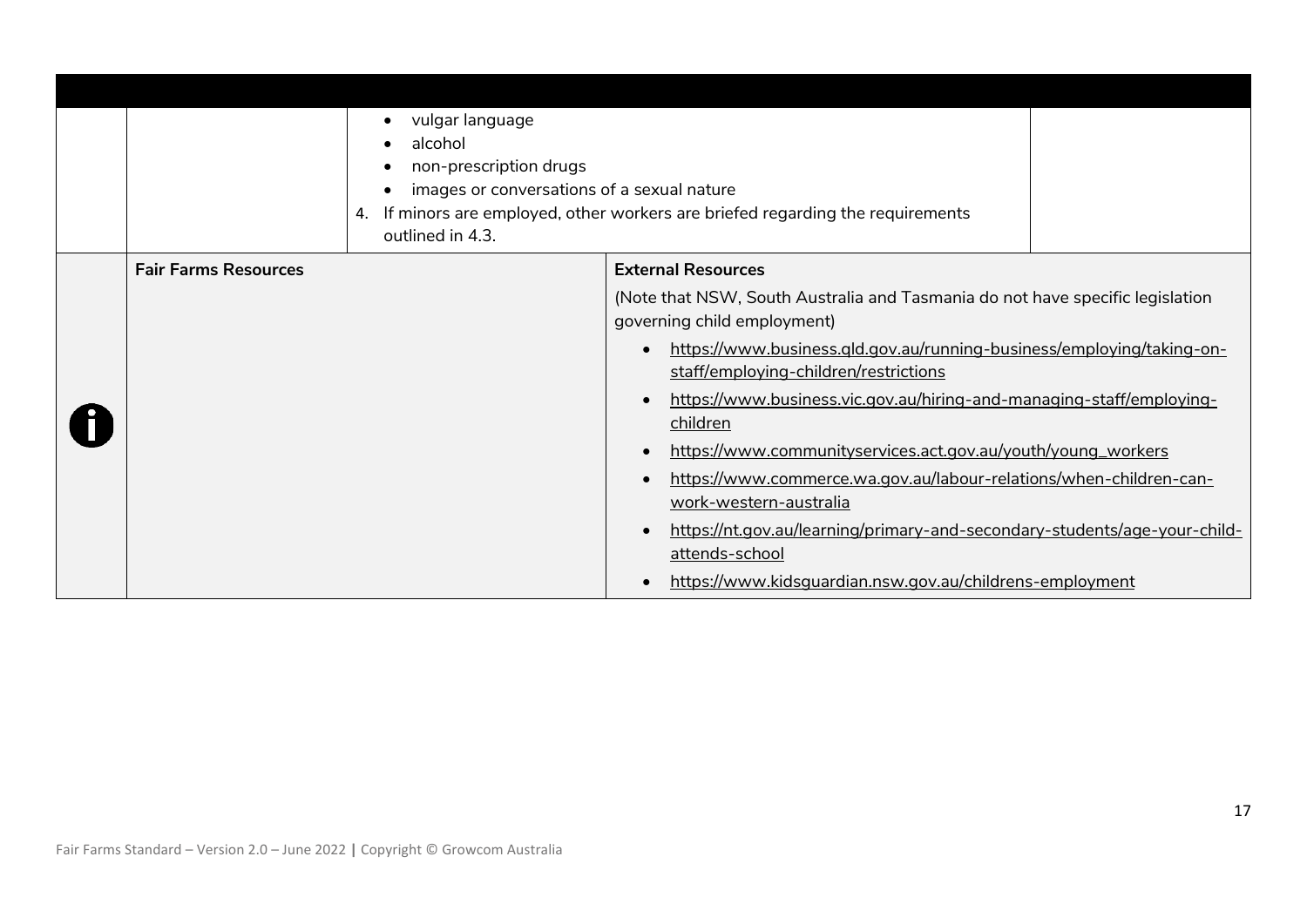<span id="page-17-0"></span>

| F <sub>5</sub> | <b>Labour Hire Providers (LHP)</b>                                     |                                                                                                                                                                                                                                                                                                                                                                                                                                                                                                                                                                                                                                                                                                                                                                                                                                                                                                                                                                                                                                                                                                                                                                                                                                                                                                                                                                                          |                                                                                                                                                         |
|----------------|------------------------------------------------------------------------|------------------------------------------------------------------------------------------------------------------------------------------------------------------------------------------------------------------------------------------------------------------------------------------------------------------------------------------------------------------------------------------------------------------------------------------------------------------------------------------------------------------------------------------------------------------------------------------------------------------------------------------------------------------------------------------------------------------------------------------------------------------------------------------------------------------------------------------------------------------------------------------------------------------------------------------------------------------------------------------------------------------------------------------------------------------------------------------------------------------------------------------------------------------------------------------------------------------------------------------------------------------------------------------------------------------------------------------------------------------------------------------|---------------------------------------------------------------------------------------------------------------------------------------------------------|
| F5.1           | Apply due diligence prior<br>to selecting a Labour Hire<br>Provider.   | 1. If workers are employed through a Labour Hire Provider (LHP), the business unit<br>demonstrates:<br>knowledge of legal requirements and liability (as the host) under the applicable<br>labour hire licensing laws (where in existence), work health & safety laws,<br>workers compensation laws, immigration laws, Fair Work laws and common<br>law<br>understanding of the legal concept "accessorial liability", meaning the business<br>(host) may be liable for the LHP's breaches of the Fair Work Act (2009).<br>Examples can include labour hire workers being underpaid or not receiving their<br>entitlements. The business' (host's) liability may arise if it knew, or ought to have<br>known, about the breaches by the LHP and did not take reasonable steps to<br>prevent them<br>applying due diligence processes and reference checks before selecting a LHP<br>$\bullet$<br>to confirm existence of business, history and operational integrity (refer to<br>section F3 of this Standard for further requirements if LHP provides overseas<br>workers)<br>LHP workers are employed in line with provisions of relevant Industrial<br>$\bullet$<br>Instruments<br>the health and safety of workers is managed as required by work health and<br>$\bullet$<br>safety laws<br>payment to LHPs are adequate to reasonably ensure workers receive their<br>entitlements. | Demonstrate access to<br>information regarding<br>accessorial liability<br>provisions regarding use<br>of Labour Hire Providers<br>Due diligence checks |
| F5.2           | Use licensed or certified<br>Labour Hire Providers,<br>where required. | 1. If workers are employed through a LHP in a State/Territory where laws require<br>licensing of LHPs, only licensed providers are engaged. A record is kept that shows<br>a check confirming the license to operate was undertaken<br>The business unit should make reasonable effort to engage LHPs that are certified<br>2.<br>through StaffSure (https://www.staffsure.org/). A record is kept.                                                                                                                                                                                                                                                                                                                                                                                                                                                                                                                                                                                                                                                                                                                                                                                                                                                                                                                                                                                      | LHP license check records<br><b>LHP StaffSure certification</b><br>records/records of<br>research                                                       |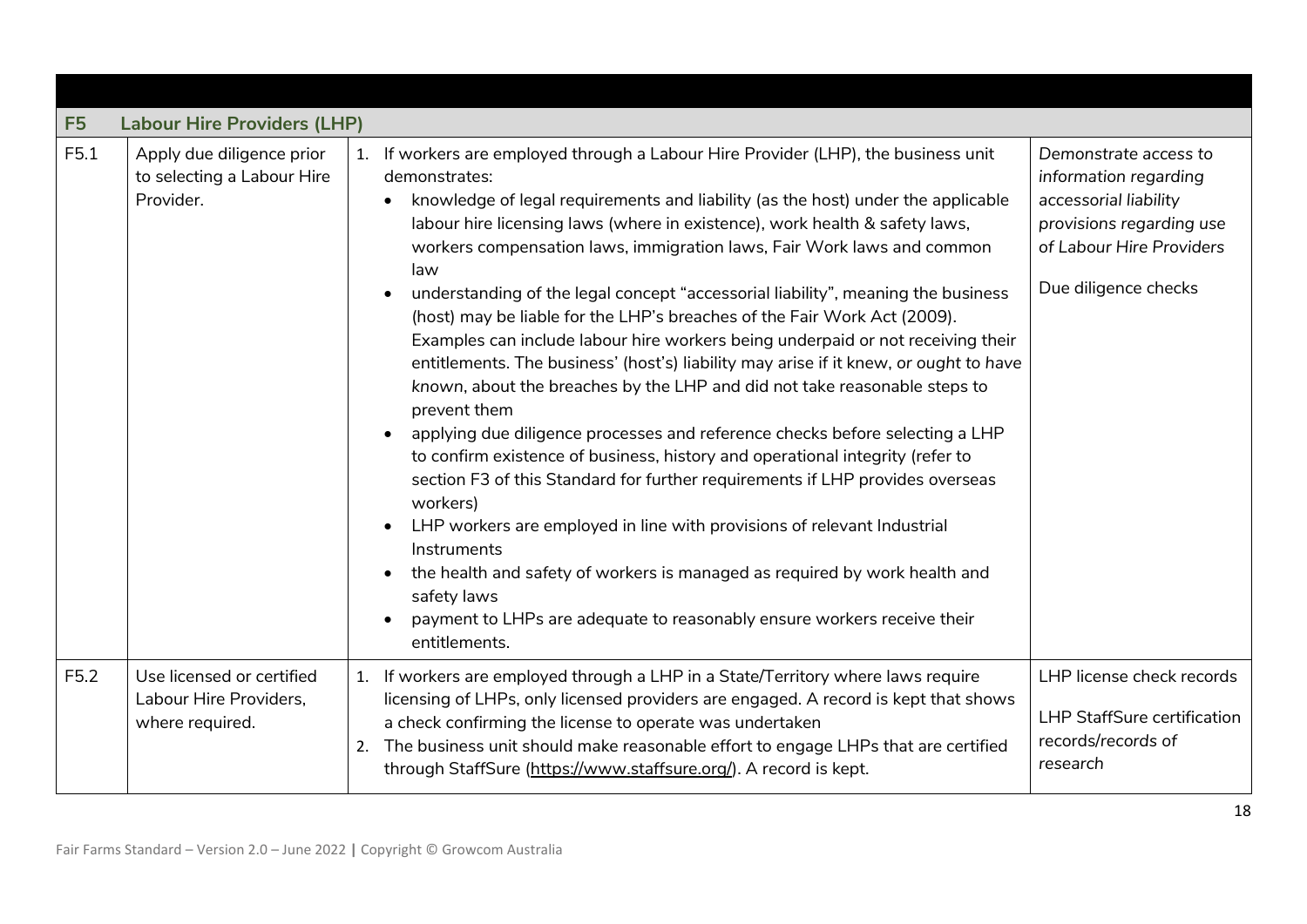|      |                                                                                                     |                                                                                                                                                                                                                                                                                                                                                                                                                                                                                                                                                                                                                                                                                                                                                                                                                                                                                                 | <b>LHP Agreements</b>                                                |
|------|-----------------------------------------------------------------------------------------------------|-------------------------------------------------------------------------------------------------------------------------------------------------------------------------------------------------------------------------------------------------------------------------------------------------------------------------------------------------------------------------------------------------------------------------------------------------------------------------------------------------------------------------------------------------------------------------------------------------------------------------------------------------------------------------------------------------------------------------------------------------------------------------------------------------------------------------------------------------------------------------------------------------|----------------------------------------------------------------------|
|      |                                                                                                     |                                                                                                                                                                                                                                                                                                                                                                                                                                                                                                                                                                                                                                                                                                                                                                                                                                                                                                 | Evidence of sourcing                                                 |
|      |                                                                                                     |                                                                                                                                                                                                                                                                                                                                                                                                                                                                                                                                                                                                                                                                                                                                                                                                                                                                                                 | attempts.                                                            |
|      |                                                                                                     |                                                                                                                                                                                                                                                                                                                                                                                                                                                                                                                                                                                                                                                                                                                                                                                                                                                                                                 |                                                                      |
| F5.3 | Maintain written<br>agreements with Labour<br>Hire Providers who supply<br>workers to the business. | The business unit has a written legal agreement in place with the LHP for the<br>1.<br>provision of workers, which clearly outlines each party's responsibilities and<br>obligations to LHP workers, including but not limited to:<br>the LHP does not make workers lodge any money related to their employment<br>the LHP ensures all workers have the appropriate citizenship, visas or working<br>rights to work at the host business. The LHP provides ongoing evidence of this<br>to the host<br>the LHP does not place any restrictions on the freedom of movement of their<br>$\bullet$<br>workers<br>If piecework rates are used, the LHP has legal written agreements with each<br>$\bullet$<br>worker that meet Award/Agreement rules. The LHP gives ongoing evidence of<br>this to the host<br>the LHP does not keep any valuable items belonging to workers, including<br>$\bullet$ | LHP agreements<br>Details of sub-contracting<br>arrangements, if any |
|      |                                                                                                     | identity papers<br>the LHP provides all entitlements to workers, in line with the relevant<br>$\bullet$<br>Award/Agreement and the Fair Work Act<br>where required, the LHP provides workers with the Fair Work Information<br>Statement and the Casual Employment Information Statement<br>the LHP does not use child labour and uses age verification procedures to<br>$\bullet$<br>ensure this. The LHP gives ongoing evidence of this to the host.<br>the LHP gives adequate induction and training to workers when required. The<br>$\bullet$<br>LHP gives evidence of this to the host.<br>The LHP must provide upon request documents and records relating to the<br>$\bullet$<br>employment of its workers to the host for the purpose of a Fair Farms audit.                                                                                                                           |                                                                      |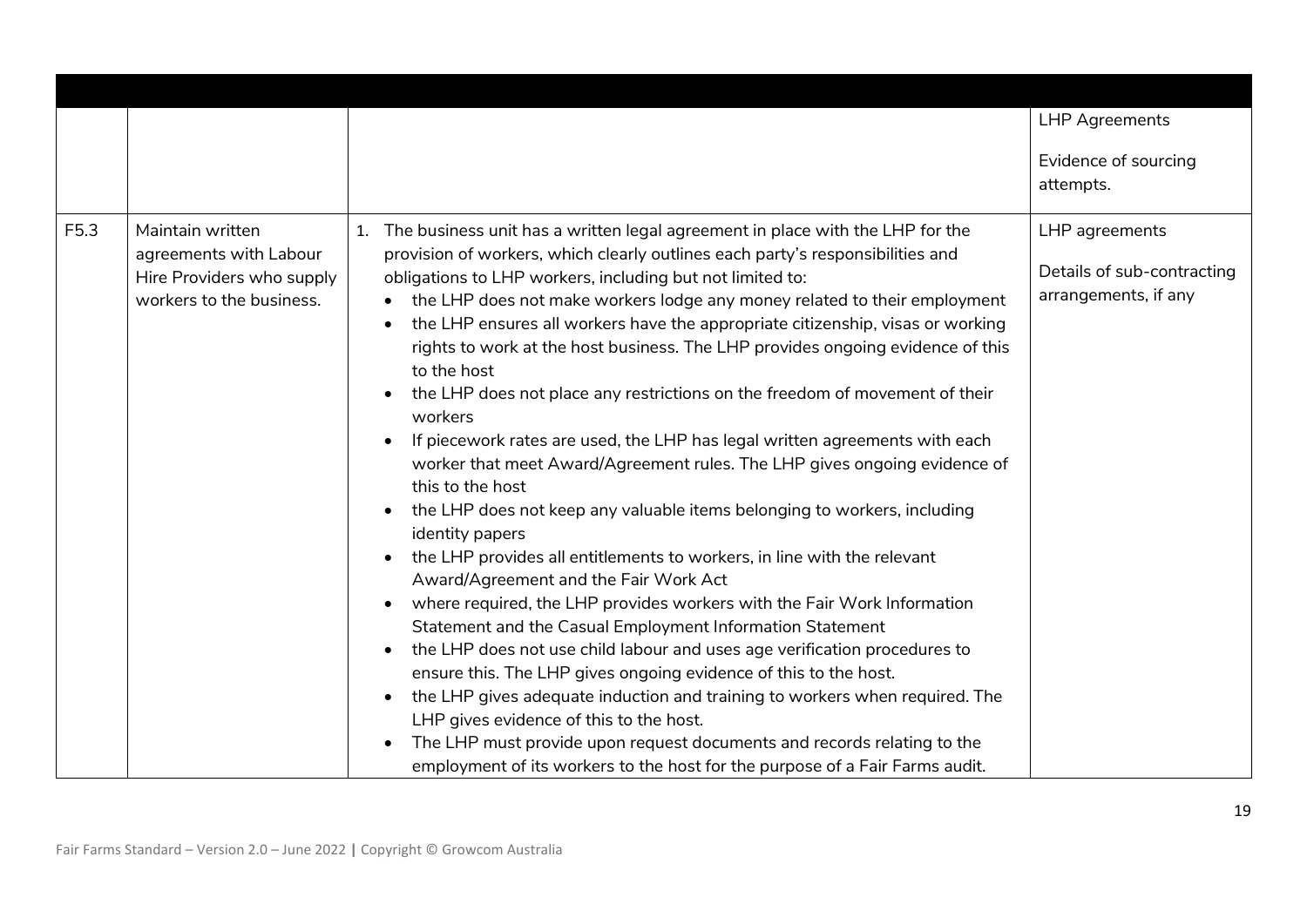|      |                                                               | 2. The business unit requires the LHP to not subcontract the supply of workers to<br>other LHPs without the prior authority of the business unit. The business unit<br>met and completed in relation to the subcontracted LHP before workers are<br>provided, as far as this is reasonably practical.                                                                                                                                                                            | ensures the various requirements and checks of Fair Farms Standard section F5 are                                                                                                                                                                      |                                                                       |
|------|---------------------------------------------------------------|----------------------------------------------------------------------------------------------------------------------------------------------------------------------------------------------------------------------------------------------------------------------------------------------------------------------------------------------------------------------------------------------------------------------------------------------------------------------------------|--------------------------------------------------------------------------------------------------------------------------------------------------------------------------------------------------------------------------------------------------------|-----------------------------------------------------------------------|
| F5.4 | Monitor workers provided<br>through Labour Hire<br>Providers. | 1. The business unit demonstrates they have ongoing procedures in place to ensure<br>parties and that LHPs are meeting all of their responsibilities and obligations<br>not limited to:<br>the LHP giving regular wage records<br>interviewing workers<br>educating workers about their rights<br>providing workers with a grievance process<br>2. If evidence is found that workers supplied by LHP are not receiving their rights and<br>corrective actions. A record is kept. | LHP workers' rights, entitlements, and work health and safety is managed by both<br>outlined in the Labour Hire Agreement. Examples of procedures may include but are<br>entitlements under workplace laws, the business unit and LHP take appropriate | Record of procedures<br>Record of corrective<br>actions and close out |
|      | <b>Fair Farms Resources</b>                                   |                                                                                                                                                                                                                                                                                                                                                                                                                                                                                  | <b>External Resources</b>                                                                                                                                                                                                                              |                                                                       |
|      |                                                               | Labour Hire Provider Agreement Template + Checklist                                                                                                                                                                                                                                                                                                                                                                                                                              | https://www.labourhire.gld.gov.au/                                                                                                                                                                                                                     |                                                                       |
|      |                                                               |                                                                                                                                                                                                                                                                                                                                                                                                                                                                                  | https://www.staffsure.org/                                                                                                                                                                                                                             |                                                                       |
|      |                                                               |                                                                                                                                                                                                                                                                                                                                                                                                                                                                                  | https://labourhireauthority.vic.gov.au/                                                                                                                                                                                                                |                                                                       |
|      |                                                               |                                                                                                                                                                                                                                                                                                                                                                                                                                                                                  | https://www.fairwork.gov.au/about-us/our-role/enforcing-the-<br>legislation/litigation/accessorial-franchisor-and-holding-                                                                                                                             |                                                                       |
|      |                                                               |                                                                                                                                                                                                                                                                                                                                                                                                                                                                                  | company-liability                                                                                                                                                                                                                                      |                                                                       |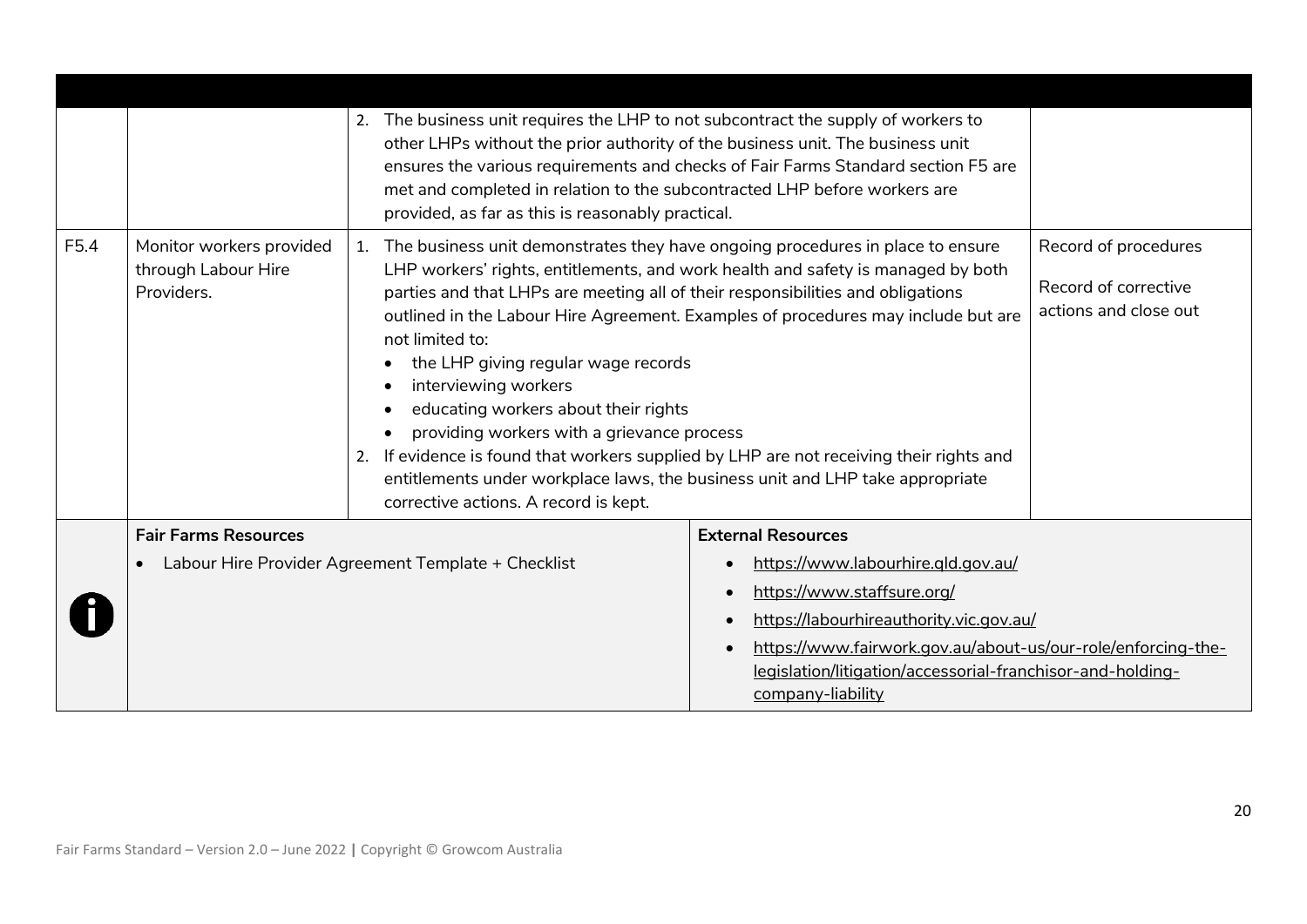<span id="page-20-0"></span>

| F <sub>6</sub> | <b>Conditions of employment</b>                                                                                  |                                                                                                                                                                                                                                                                                                                                                                                                                                                                                                                                                                                                                                                                                                                                                 |                                                                                                                                                                                                                                              |
|----------------|------------------------------------------------------------------------------------------------------------------|-------------------------------------------------------------------------------------------------------------------------------------------------------------------------------------------------------------------------------------------------------------------------------------------------------------------------------------------------------------------------------------------------------------------------------------------------------------------------------------------------------------------------------------------------------------------------------------------------------------------------------------------------------------------------------------------------------------------------------------------------|----------------------------------------------------------------------------------------------------------------------------------------------------------------------------------------------------------------------------------------------|
| F6.1           | Provide employees with a<br>written form of<br>engagement or contract.                                           | The business unit gives all employees a written form of engagement or contract of<br>employment which includes:<br>status of employment (e.g. full-time/part-time/casual)<br>Award/Agreement employees are employed under<br>classification within Award/Agreement<br>wages, key terms and conditions<br>2. For casual employees only, the business unit may use an induction (or other)<br>document that outlines the information in F6.1.1<br>For eligible casual employees only, the business unit demonstrates compliance with<br>3.<br>its obligations to offer casual conversion and/or respond to requests for casual<br>conversion<br>4. The form of engagement or contract has to be legible and in English<br>5.<br>A record is kept. | Employment<br>documentation for full<br>time/part time employees<br>Induction checklist<br>documents for casual<br>employees, signed by<br>employees<br>Offers of casual<br>conversion and responses<br>to requests for casual<br>conversion |
| F6.2           | Apply employment<br>classification schedules<br>and wage rates correctly.                                        | The business unit demonstrates how:<br>employee jobs are classified according to Classification Schedules in the<br>relevant Awards/Agreements (e.g. Horticulture Award Levels 1 to 5)<br>wage rates are calculated/formulated for different types of employees<br>disputes are managed and documented.                                                                                                                                                                                                                                                                                                                                                                                                                                         | Document how<br>classification schedules are<br>used to classify positions<br>Document how wage<br>rates are calculated for<br>different classifications of<br>employees                                                                     |
| F6.3           | Provide employment<br>contracts for salaried<br>employees and where<br>applicable meet Award<br>requirements for | The business unit gives a formal employment contract to all employees on a salary<br>Where annualised salary is paid pursuant to an Award the business unit conducts<br>2.<br>reconciliations at required intervals<br>3. Contracts:<br>identify all the elements the salary is intended to cover<br>set out key duties and responsibilities                                                                                                                                                                                                                                                                                                                                                                                                    | Employment contracts and<br>documentation for salaried<br>employees                                                                                                                                                                          |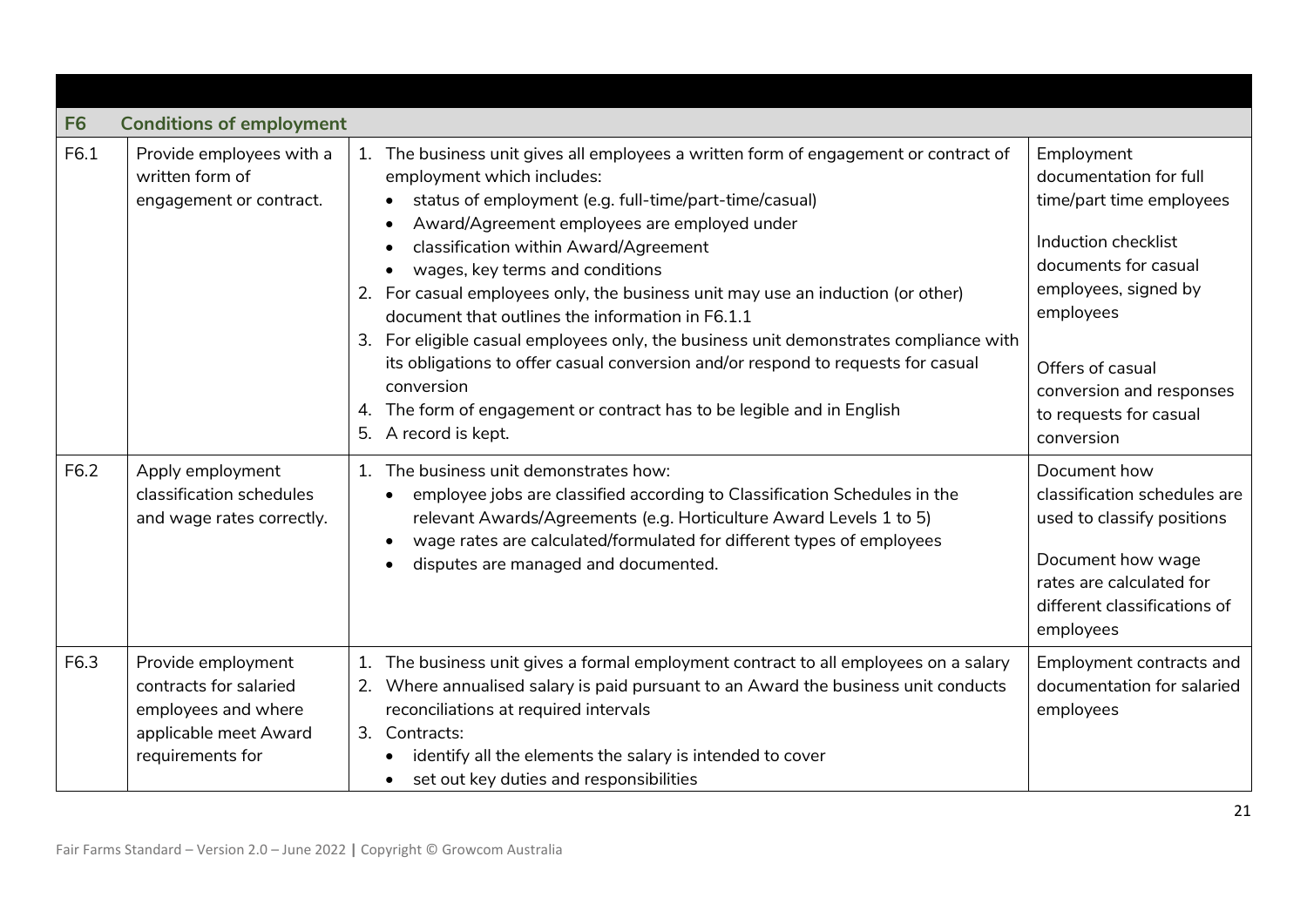|      | annualised salary<br>arrangements                                                           | • meet Award requirements where applicable                                                                                                                                                                                                                                                                                                                                                                                                     | Annualised wage<br>reconciliations                                                                                                       |
|------|---------------------------------------------------------------------------------------------|------------------------------------------------------------------------------------------------------------------------------------------------------------------------------------------------------------------------------------------------------------------------------------------------------------------------------------------------------------------------------------------------------------------------------------------------|------------------------------------------------------------------------------------------------------------------------------------------|
| F6.4 | Clearly communicate<br>probationary periods and<br>conditions.                              | If probationary periods are applied, the contract of employment or the<br>1.<br>process/policy clearly communicates:<br>a reasonable period of probation in line with skill level of position<br>terms and conditions of probation<br>review/s undertaken, issues identified, remedies agreed/applied<br>clear outcomes - that is, confirmation of employment, extension of probation or<br>termination.<br>2. All probation periods are paid. | Records of probationary<br>terms and conditions in<br>employment contracts or<br>induction documents<br>Records of<br>induction/training |
| F6.5 | Ensure correct wages are<br>paid to all employees.                                          | 1. The business unit demonstrates that all employees are paid in line with the<br>classification level and type of work under the relevant Award/Agreement<br>2. Wage rates are checked annually (1 July) to make sure they are in line with any<br>changes made by the Fair Work Commission.                                                                                                                                                  | Wage records<br>Pay slips                                                                                                                |
| F6.6 | Ensure casual and part-<br>time employees are<br>engaged correctly.                         | If casual and part-time employees are engaged, the business unit demonstrates:<br>1.<br>employees are rostered and paid for the minimum engagement period<br>employees are paid according to the Award/Agreement, plus applicable<br>loading/s<br>leave and other entitlements are applied.                                                                                                                                                    | Wage records<br>Pay slips<br>Written piecework<br>agreements, if applied                                                                 |
| F6.7 | Ensure piecework<br>arrangements comply with<br>provisions under the<br>Award or Agreement. | If piecework arrangements are used, the business unit demonstrates knowledge of<br>1.<br>current relevant provisions regarding piece work<br>Piecework rates are made in line with the relevant Award/Agreement formulas<br>2.<br>The business unit demonstrates how piecework rates are applied across relevant<br>3.<br>variable situations that alter productivity.                                                                         | Demonstrate access to<br>information regarding<br>piecework provisions<br>under the<br>Award/Agreement                                   |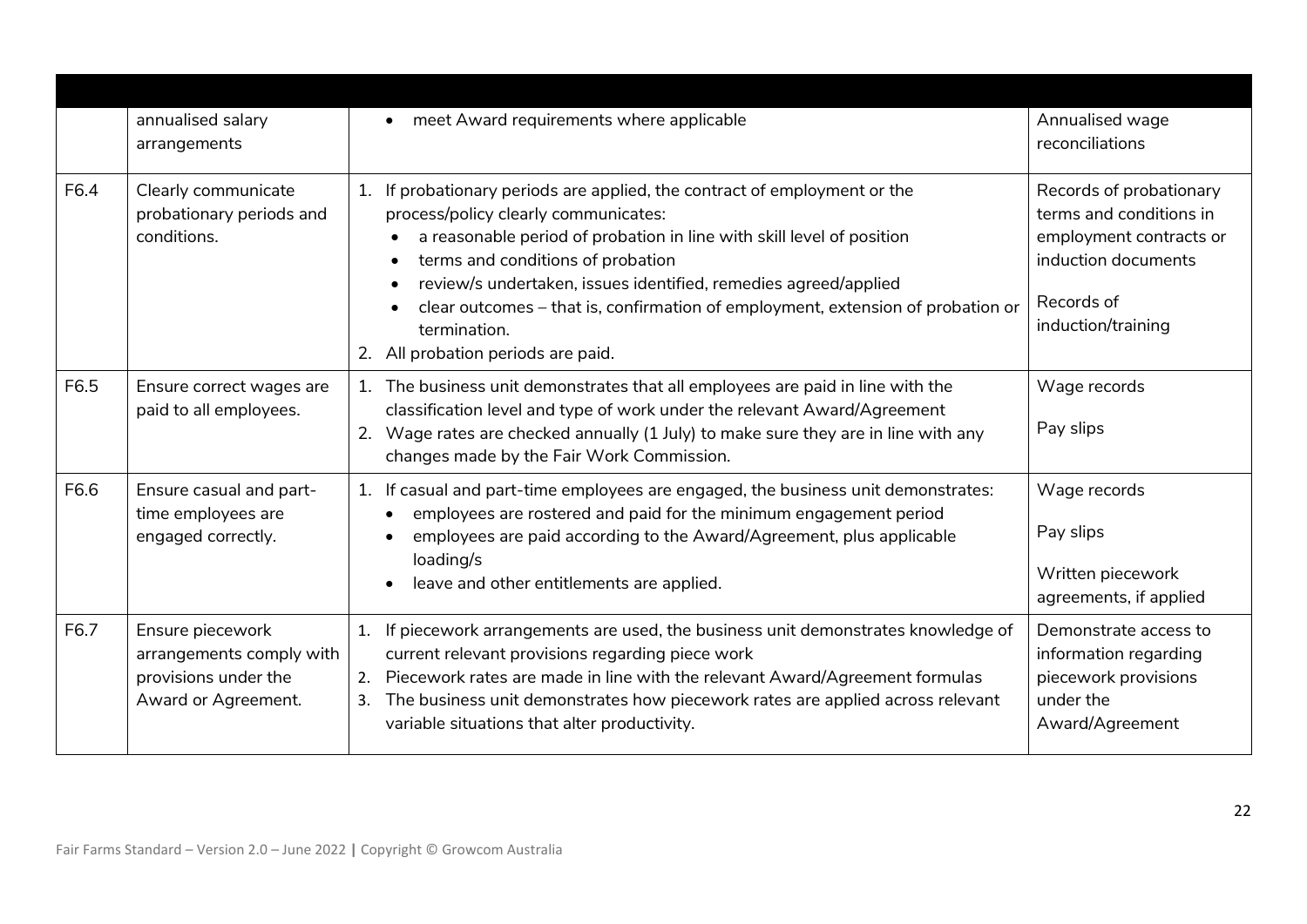|      |                                                                                                   | The business unit collects time and productivity records to regularly check the<br>4.<br>piecework rate is in line with the Award/Agreement requirements, including any<br>changes to wage rates<br>5. A written piecework record or agreement is made with every employee as required<br>by the relevant Award/Agreement.<br>6. Where required by the relevant Award or Agreement, pieceworkers are paid no<br>less than the amount they would have received if paid for each hour worked at<br>their hourly rate (including any casual loading)                                                                                                                                                                                                                                                                                                                                                                                                | Records of how rates have<br>been formulated in line<br>with Award/Agreement<br>provisions.<br>Written piecework records<br>or agreements |
|------|---------------------------------------------------------------------------------------------------|--------------------------------------------------------------------------------------------------------------------------------------------------------------------------------------------------------------------------------------------------------------------------------------------------------------------------------------------------------------------------------------------------------------------------------------------------------------------------------------------------------------------------------------------------------------------------------------------------------------------------------------------------------------------------------------------------------------------------------------------------------------------------------------------------------------------------------------------------------------------------------------------------------------------------------------------------|-------------------------------------------------------------------------------------------------------------------------------------------|
| F6.8 | Manage overtime and<br>penalty rates in<br>accordance with the<br>relevant Award or<br>Agreement. | The business unit demonstrates that overtime, evening, weekend and public<br>а.<br>holiday work is managed in line with the relevant Award/Agreement and to ensure<br>health and safety of employees<br>The business unit keeps records that include:<br>b.<br>appropriate overtime rates<br>$\bullet$<br>penalty rates for Saturday, Sunday, outside span of hours and Public Holidays<br>Where there is an agreement for employees to take time off in lieu (TOIL) of<br>$C_{\bullet}$<br>overtime or banked hours arrangements:<br>there is a written agreement<br>it meets the requirements of the relevant Award/Agreement and Fair Work Act<br>d. Overtime provisions are met under the relevant Award/Agreement, and the<br>business unit demonstrates a clear understanding of their obligations and workers'<br>rights<br>The business unit communicates to employees and labour hire workers that<br>e.<br>overtime work is voluntary. | Time records<br>Wage records<br>Pay slips                                                                                                 |
| F6.9 | Pay applicable allowances<br>in accordance with<br>relevant<br>Awards/Agreements.                 | 1. The business unit demonstrates that allowances (e.g. First Aid, Leading Hand, wet<br>work) are paid where applicable and in line with the relevant Award/Agreement.                                                                                                                                                                                                                                                                                                                                                                                                                                                                                                                                                                                                                                                                                                                                                                           | Wage records<br>Pay slips                                                                                                                 |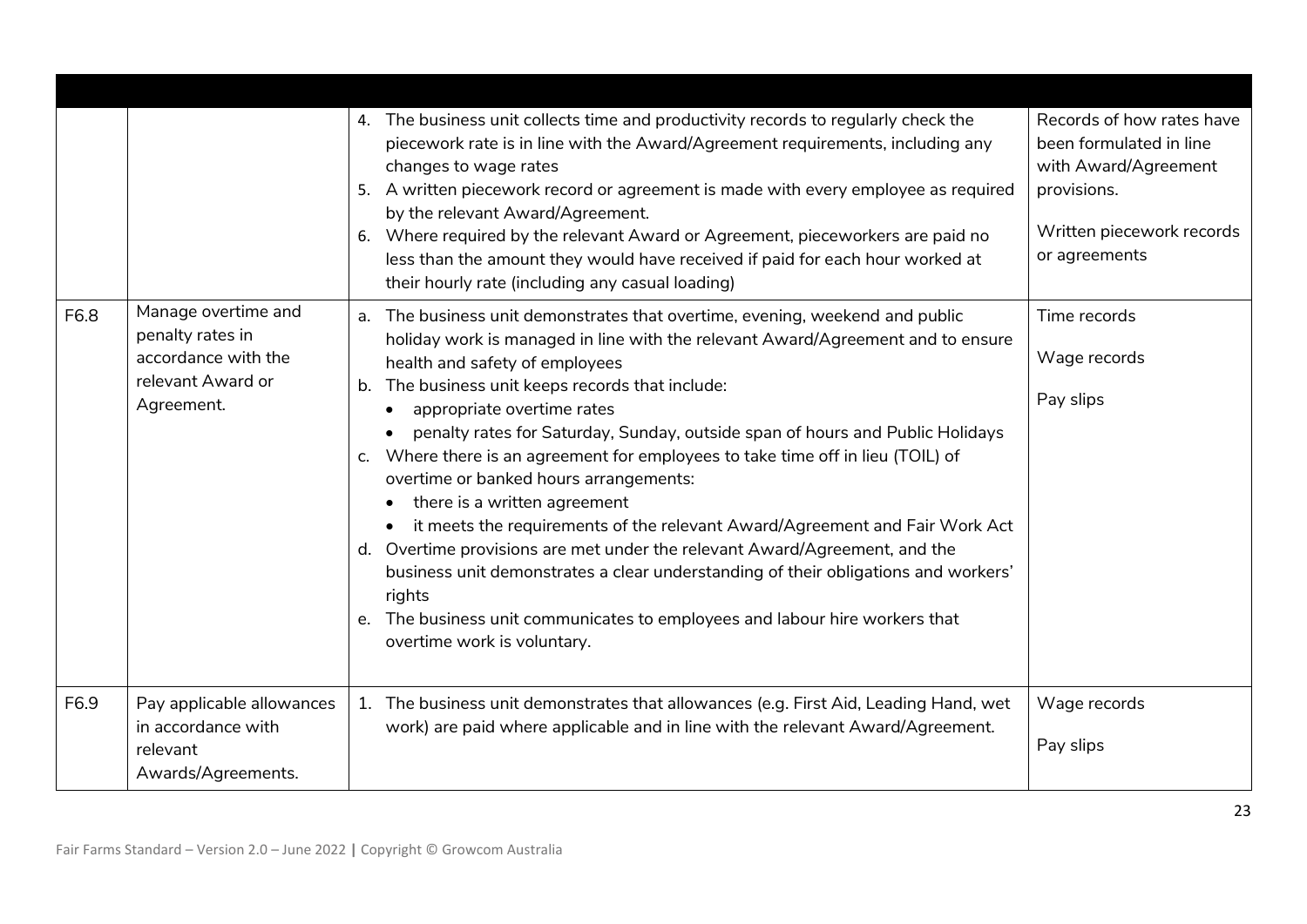| F6.10 | Manage rest and meal<br>break allowances in<br>accordance with relevant<br>Awards/Agreements and<br>with consideration of<br>worker health and safety. | The business unit demonstrates that worker meal and rest breaks are managed in<br>line with the relevant Award/Agreement<br>2. The business unit ensures that workers on rest breaks have access to shade and<br>water to manage risk of fatigue and heat stress.                                                                                                                                                                                                                                                                                                                             | Written agreements with<br>employees                                                                                                            |
|-------|--------------------------------------------------------------------------------------------------------------------------------------------------------|-----------------------------------------------------------------------------------------------------------------------------------------------------------------------------------------------------------------------------------------------------------------------------------------------------------------------------------------------------------------------------------------------------------------------------------------------------------------------------------------------------------------------------------------------------------------------------------------------|-------------------------------------------------------------------------------------------------------------------------------------------------|
| F6.11 | Provide leave in<br>accordance with the<br><b>National Employment</b><br>Standards (NES) and/ or<br>other relevant legislation.                        | The business unit demonstrates:<br>1.<br>an understanding of their obligations in line with Fair Work and/or relevant<br>State/Territory laws regarding leave<br>access to current information about provisions for annual leave, long service<br>$\bullet$<br>leave, parental Leave, carer's leave, unpaid carer's leave, compassionate leave,<br>family and domestic violence leave, community service leave and jury duty<br>information<br>knowledge of the relevant provisions and their application (including how to<br>$\bullet$<br>calculate paid leave for all types of employees). | Demonstrate access to<br>information regarding<br>various forms of leave and<br>how they are applied<br>HR records<br>Wage records<br>Pay slips |
| F6.12 | Ensure any Individual<br><b>Flexibility Agreements</b><br>(IFAs) in place meet<br>relevant Award provisions.                                           | If Individual Flexibility Agreements (IFA) are used, the business unit demonstrates<br>1.<br>these meet the requirements of the relevant Award/Agreement provisions<br>including the Fair Work Australia 'Better Off Overall Test' (BOOT)<br>2. IFAs are in writing.                                                                                                                                                                                                                                                                                                                          | Individual Flexibility<br>Agreements                                                                                                            |
| F6.13 | Ensure working hours<br>meet reasonable limits.                                                                                                        | The business unit demonstrates:<br>1.<br>ordinary working hours, excluding overtime, do not exceed 38 hours per week<br>in the case of voluntary overtime or additional hours, working hours do not<br>$\bullet$<br>exceed 60 hours in any 7 day period<br>only in cases of exceptional circumstances (including unexpected production<br>$\bullet$<br>peaks, accidents or emergencies), working hours do not exceed 80 hours per<br>week                                                                                                                                                     | Pay slips<br>Wage records<br>Fatigue Management<br>Policy                                                                                       |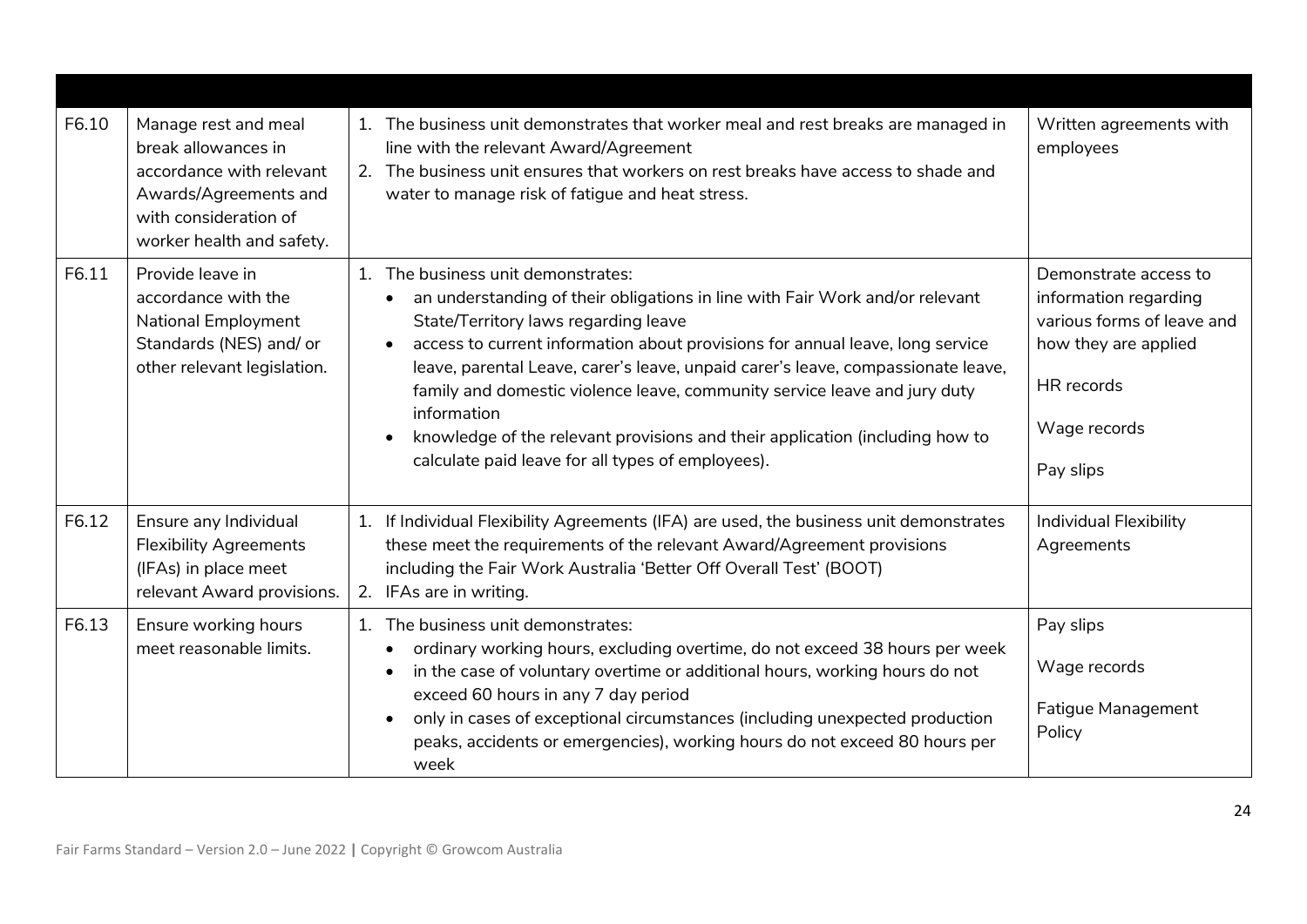|                             | The business unit demonstrates:<br>2.<br>and manage fatigue<br>3.<br>day period, or two days off in every 14 day period. | additional hours worked by workers are voluntarily undertaken – i.e. not forced<br>appropriate safeguards are put in place to protect workers' health and safety<br>The business unit demonstrates that workers receive at least one day off in every 7                                                                                                                                                                                                         |  |
|-----------------------------|--------------------------------------------------------------------------------------------------------------------------|-----------------------------------------------------------------------------------------------------------------------------------------------------------------------------------------------------------------------------------------------------------------------------------------------------------------------------------------------------------------------------------------------------------------------------------------------------------------|--|
| <b>Fair Farms Resources</b> |                                                                                                                          | <b>External Resources</b><br>https://www.fairwork.gov.au/how-we-will-help/templates-and-guides<br>https://www.fairwork.gov.au/pay/minimum-wages/piece-rates-and-<br><u>commission-payments#1607-1623</u><br>https://horticulture.fairwork.gov.au/how-to-use-piece-rates<br>https://www.fairwork.gov.au/employee-entitlements<br>https://calculate.fairwork.gov.au/<br>https://www.fairwork.gov.au/leave<br>https://www.fairwork.gov.au/leave/long-service-leave |  |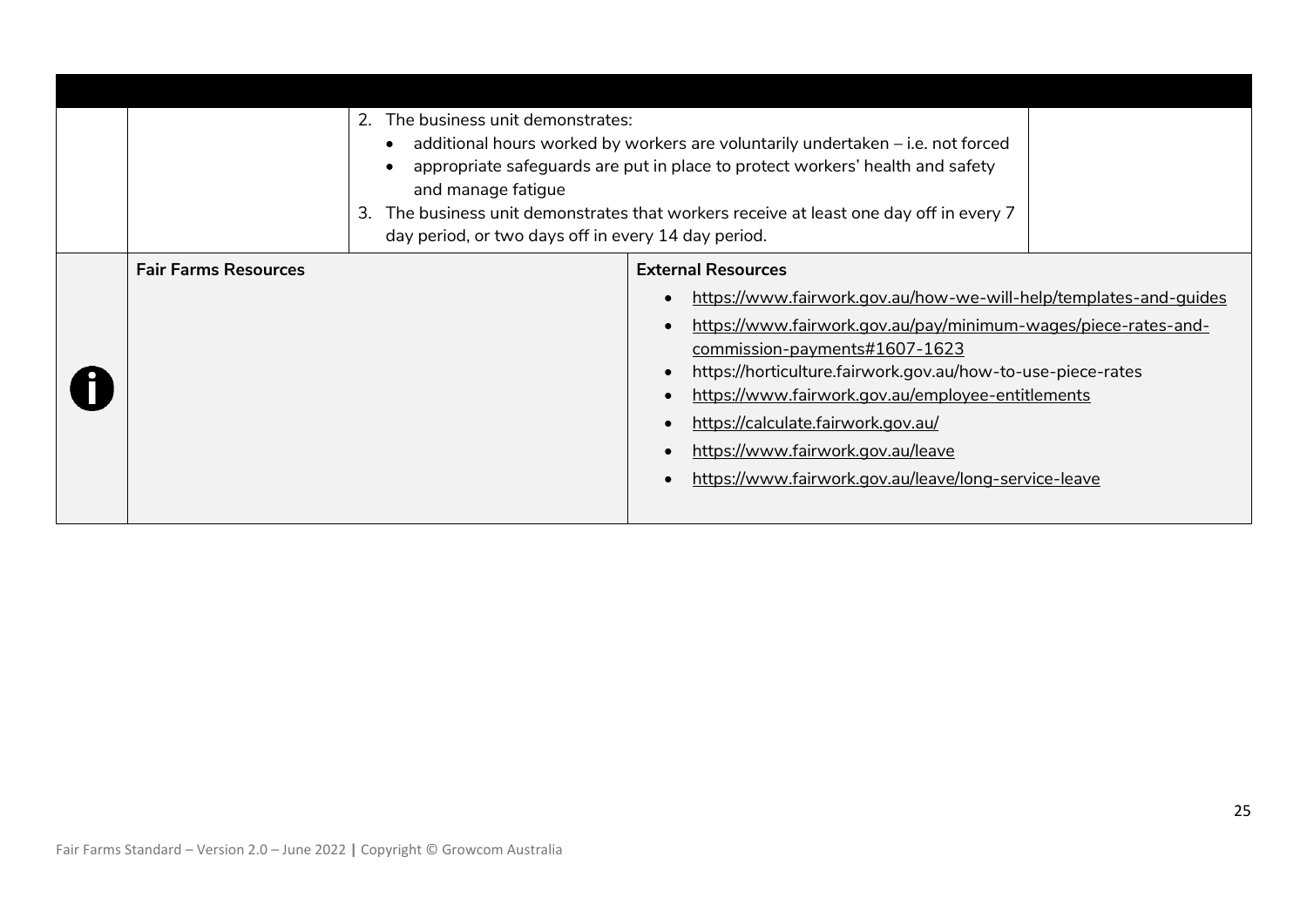<span id="page-25-0"></span>

| F7   | <b>Record keeping</b>                                                            |                                                                                                                                                                                                                                                                                                                                                                                                                                                                                                                                                                         |                                                                      |
|------|----------------------------------------------------------------------------------|-------------------------------------------------------------------------------------------------------------------------------------------------------------------------------------------------------------------------------------------------------------------------------------------------------------------------------------------------------------------------------------------------------------------------------------------------------------------------------------------------------------------------------------------------------------------------|----------------------------------------------------------------------|
| F7.1 | Maintain required<br>employment, time and<br>wage records.                       | The business unit demonstrates that employment, time and wage records are<br>1.<br>maintained in line with the requirements of the Fair Work Act for all employees.                                                                                                                                                                                                                                                                                                                                                                                                     | <b>Employment records</b><br>Time records<br>Wage records, pay slips |
| F7.2 | Maintain or have access to<br>appropriate employment<br>documentation templates. | The business unit demonstrates that relevant employment documentation<br>1.<br>templates are available. These may include, but are not restricted to:<br>employee details, including date of birth and contact details<br>contracts of employment<br>Individual Flexibility Arrangements<br>piece work arrangements<br>medical declarations<br>leave applications<br>new employee form<br>change of details<br>super selection<br>TFN declaration form<br>timesheets<br>written authorities<br>banked hours or voluntary additional hours agreements<br>LHP agreements. | HR documentation or<br>templates                                     |
| F7.3 | Ensure accurate and<br>timely payment of wages<br>and provision of pay slips.    | The business unit:<br>1.<br>pays accurate wages in line with Fair Work requirements<br>$\bullet$<br>meets all legally required withholdings, such as tax and superannuation<br>The business unit gives employees pay slips within 1 day of payment<br>2.<br>Pay slips include all information in line with the Fair Work requirements.<br>3.                                                                                                                                                                                                                            | Wage records<br>Pay slips                                            |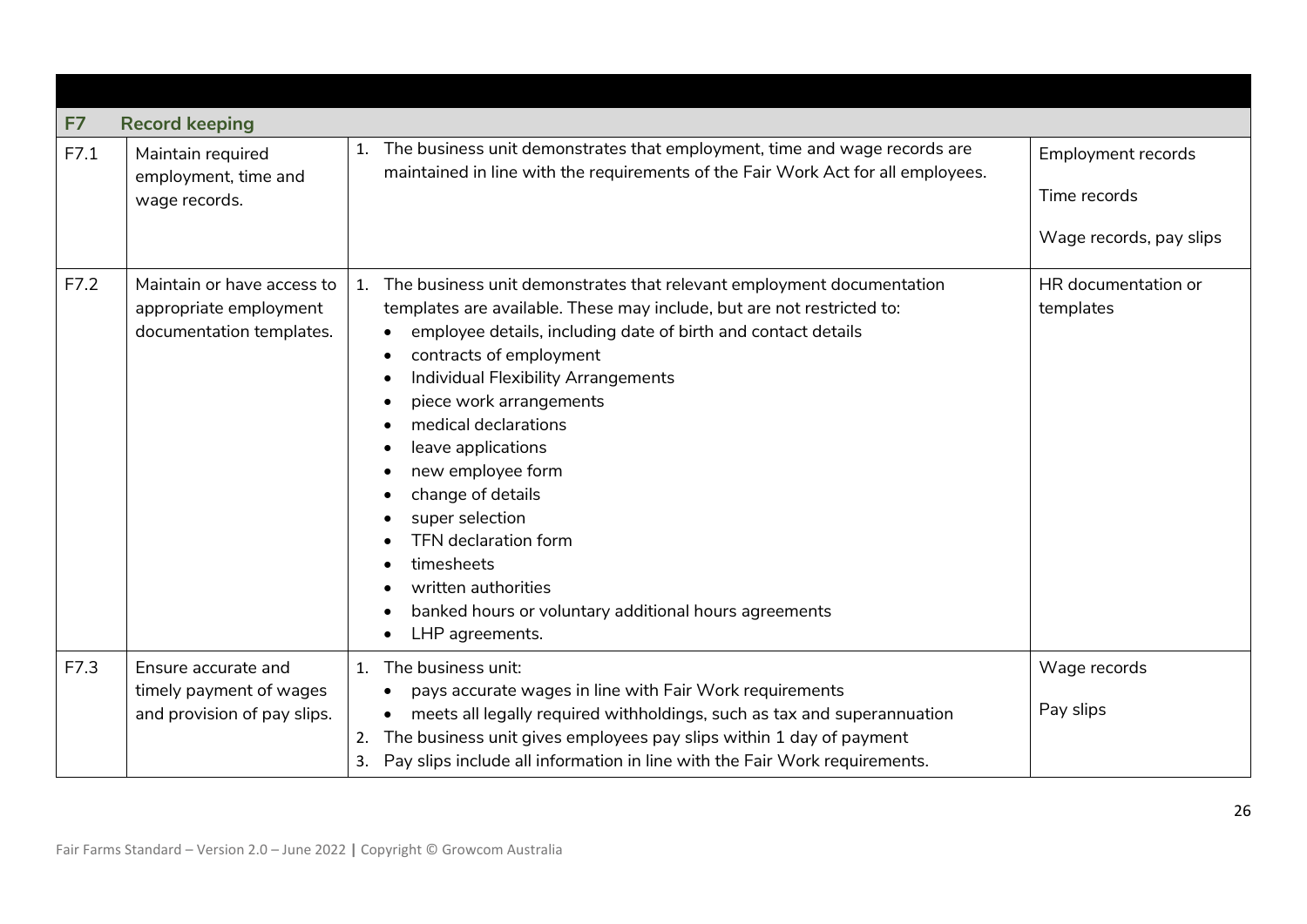| F7.4 | Ensure deductions from<br>wages are managed in<br>accordance with Fair<br>Work requirements. | 1. The business unit demonstrates that deductions from wages are only taken in line<br>with Fair Work guidelines<br>The business unit only deducts wages from employees when the employee<br>2.<br>authorises it in writing, and it is mainly for the employee's benefit.                                                                                                                                                                      | Wage records<br>Pay slips<br>Documents or templates<br>for authorised deductions |
|------|----------------------------------------------------------------------------------------------|------------------------------------------------------------------------------------------------------------------------------------------------------------------------------------------------------------------------------------------------------------------------------------------------------------------------------------------------------------------------------------------------------------------------------------------------|----------------------------------------------------------------------------------|
| F7.5 | Maintain working hours<br>records.                                                           | The business unit keeps accurate records of hours of work for all workers<br>1.<br>Records distinguish between ordinary hours, overtime hours, public holiday hours<br>2.<br>and leave hours.                                                                                                                                                                                                                                                  | Time records                                                                     |
| F7.6 | Maintain piece rate<br>records.                                                              | The business unit keeps accurate harvest/picking/packing volumes for workers on<br>1.<br>piecework rates.<br>2. The business unit keeps piecework records or piecework agreements as required by<br>the relevant Award or Agreement.<br>Where required by the relevant Award or Agreement, the business unit keeps a<br>3.<br>record of all hours worked by pieceworkers and the applicable piece rate at the time<br>those hours were worked. | Harvest records<br>Piecework records or<br>agreements                            |
| F7.7 | Maintain leave records.                                                                      | The business unit keeps employee leave entitlement records, including:<br>1.<br>accrued leave, leave history and unused leave entitlements<br>leave payment rate and date of payments<br>details of leave employee chooses to cash out, including rate of pay, date of<br>$\bullet$<br>payment and copy of decision.                                                                                                                           | Leave records                                                                    |
| F7.8 | Retain records in<br>accordance with relevant<br>legislation.                                | The business unit keeps all employment records for at least seven years (or longer if<br>1.<br>required by law)<br>2. The business unit keeps employment records private and confidential, with access<br>limited to:<br>the employee (including former employee) or their legal representative<br>the employer                                                                                                                                | <b>Employment record</b><br>history                                              |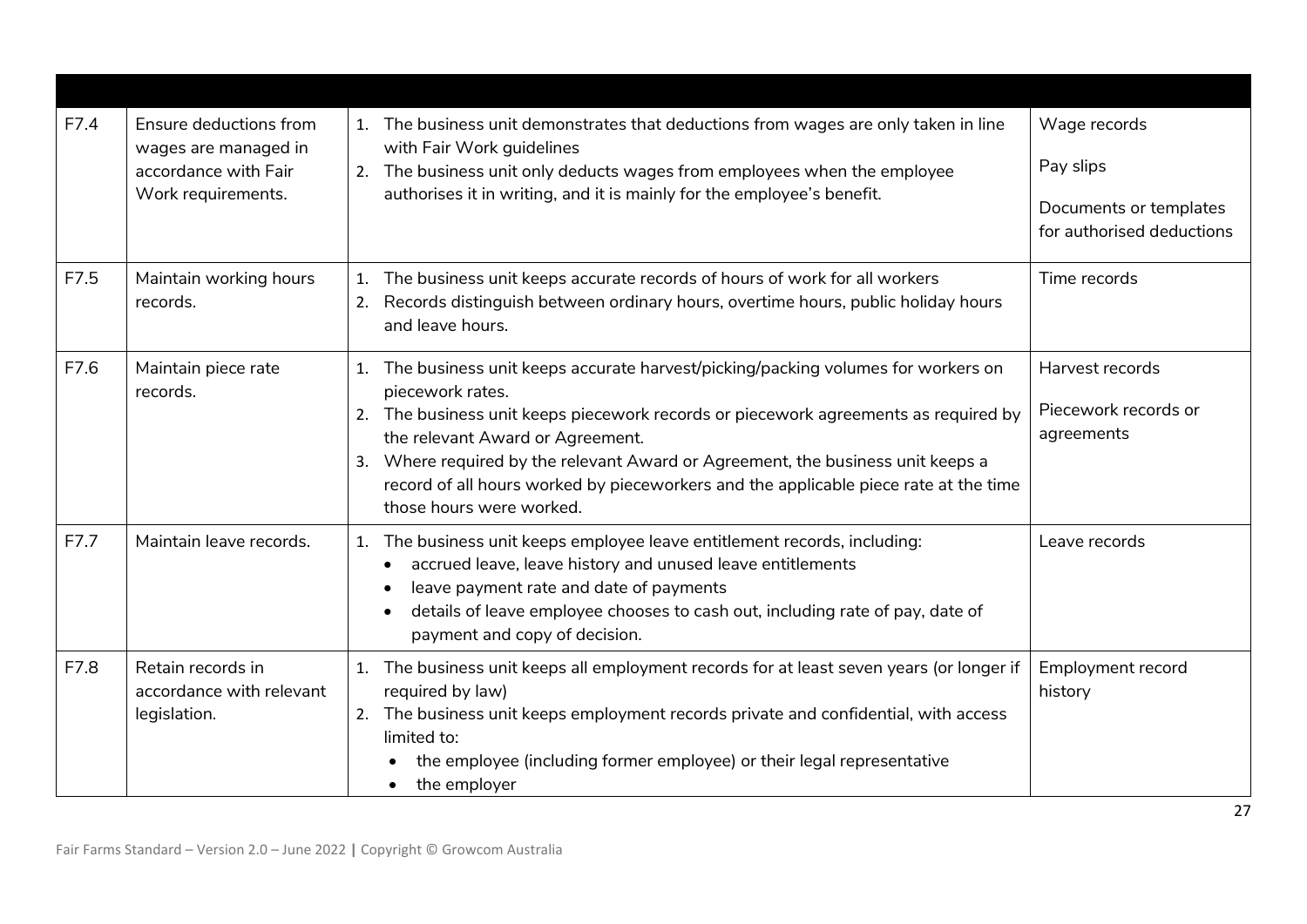|                             | relevant human resources staff<br>Fair Work Inspectors (where duly authorised)<br>union officials (where duly authorised). |                                                                                                                                                                                                                                                                                                          |  |
|-----------------------------|----------------------------------------------------------------------------------------------------------------------------|----------------------------------------------------------------------------------------------------------------------------------------------------------------------------------------------------------------------------------------------------------------------------------------------------------|--|
| <b>Fair Farms Resources</b> |                                                                                                                            | <b>External Resources</b><br>https://www.fairwork.gov.au/pay/minimum-wages/piece-rates-and-<br>commission-payments#1607-1623<br>https://horticulture.fairwork.gov.au/how-to-use-piece-rates<br>https://www.fairwork.gov.au/leave/annual-leave#1779-1795<br>https://www.ato.gov.au/Forms/TFN-declaration/ |  |
|                             |                                                                                                                            |                                                                                                                                                                                                                                                                                                          |  |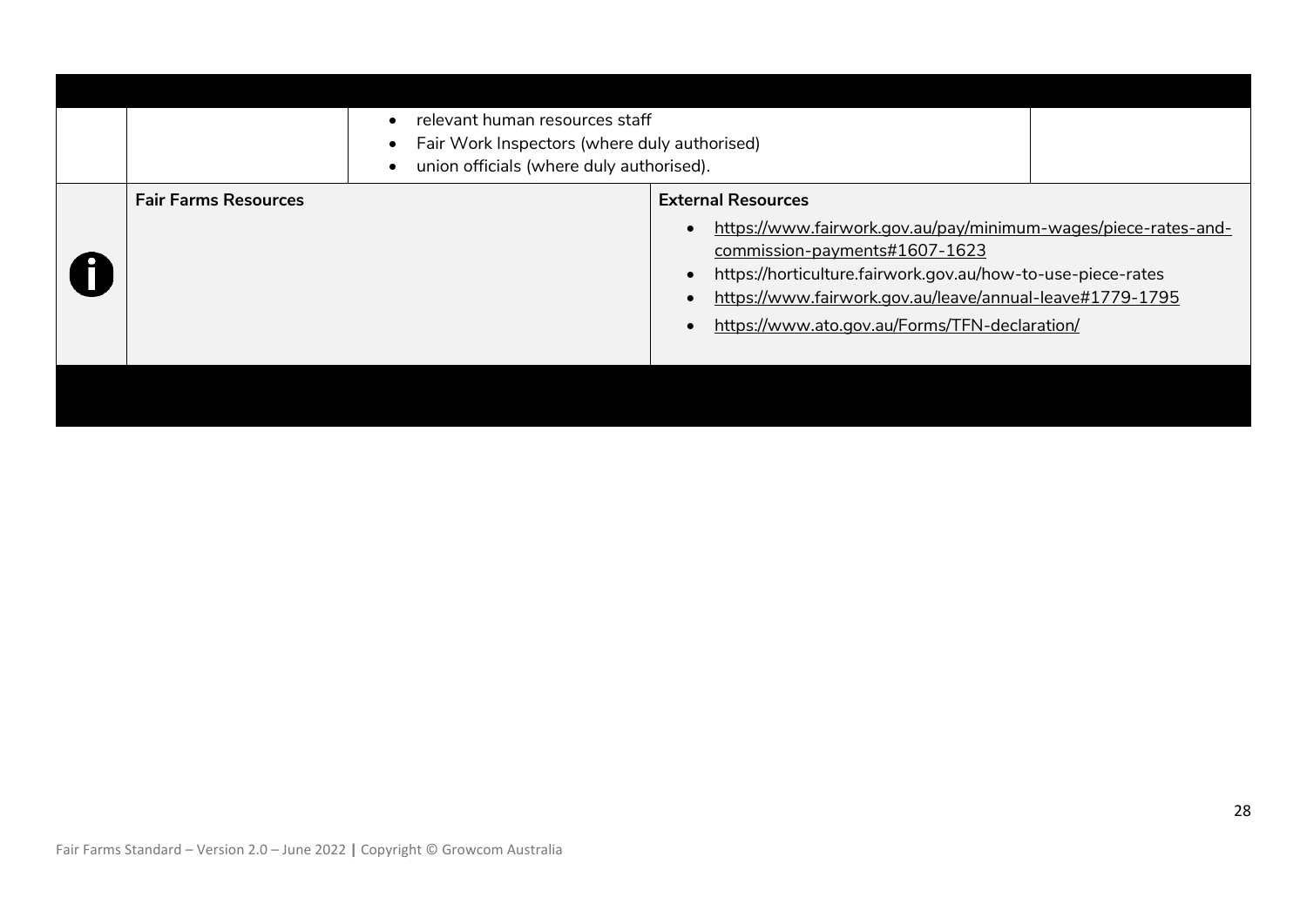<span id="page-28-0"></span>

| F <sub>8</sub> | Induction, communication, training and qualifications |                |                                                                                                                                                                                                                                                                                                                                                                                                                                                                                                                                                                                                                                                                                                                                                                                                                                                                                                                                                                                                                                                                                                                                                                                                                                                                                |                                                 |
|----------------|-------------------------------------------------------|----------------|--------------------------------------------------------------------------------------------------------------------------------------------------------------------------------------------------------------------------------------------------------------------------------------------------------------------------------------------------------------------------------------------------------------------------------------------------------------------------------------------------------------------------------------------------------------------------------------------------------------------------------------------------------------------------------------------------------------------------------------------------------------------------------------------------------------------------------------------------------------------------------------------------------------------------------------------------------------------------------------------------------------------------------------------------------------------------------------------------------------------------------------------------------------------------------------------------------------------------------------------------------------------------------|-------------------------------------------------|
| F8.1           | Provide workplace<br>induction for all workers.       | 2.<br>3.<br>4. | 1. The business unit has a documented induction procedure, covering:<br>workplace information<br>$\bullet$<br>worker role (job descriptions and inherent requirements)<br>$\bullet$<br>employment terms and conditions, including probationary periods and<br>piecework arrangements (where relevant)<br>workers' rights, including a copy of the Fair Work Information Statement (FWIS)<br>and the Fair Work My Employment Checklist<br>work health and safety<br>$\bullet$<br>relevant policies and procedures<br>$\bullet$<br>reporting structure<br>consultation process and dispute/grievance management<br>workplace policies including<br>commitment to comply with all legal requirements for fair and safe<br>employment<br>general protection rights including Freedom of Association, workplace rights<br>commitment to a workplace free of bullying and harassment<br>training, managing performance and conduct<br>others, as relevant to the business<br>$\circ$<br>The business unit effectively communicates induction information to workers of<br>non-English speaking backgrounds<br>Workers sign the induction process to demonstrate they understand it<br>The business unit keeps records of the induction process<br>5. All induction periods are paid. | Induction documentation<br>and sign-off records |
|                |                                                       |                |                                                                                                                                                                                                                                                                                                                                                                                                                                                                                                                                                                                                                                                                                                                                                                                                                                                                                                                                                                                                                                                                                                                                                                                                                                                                                |                                                 |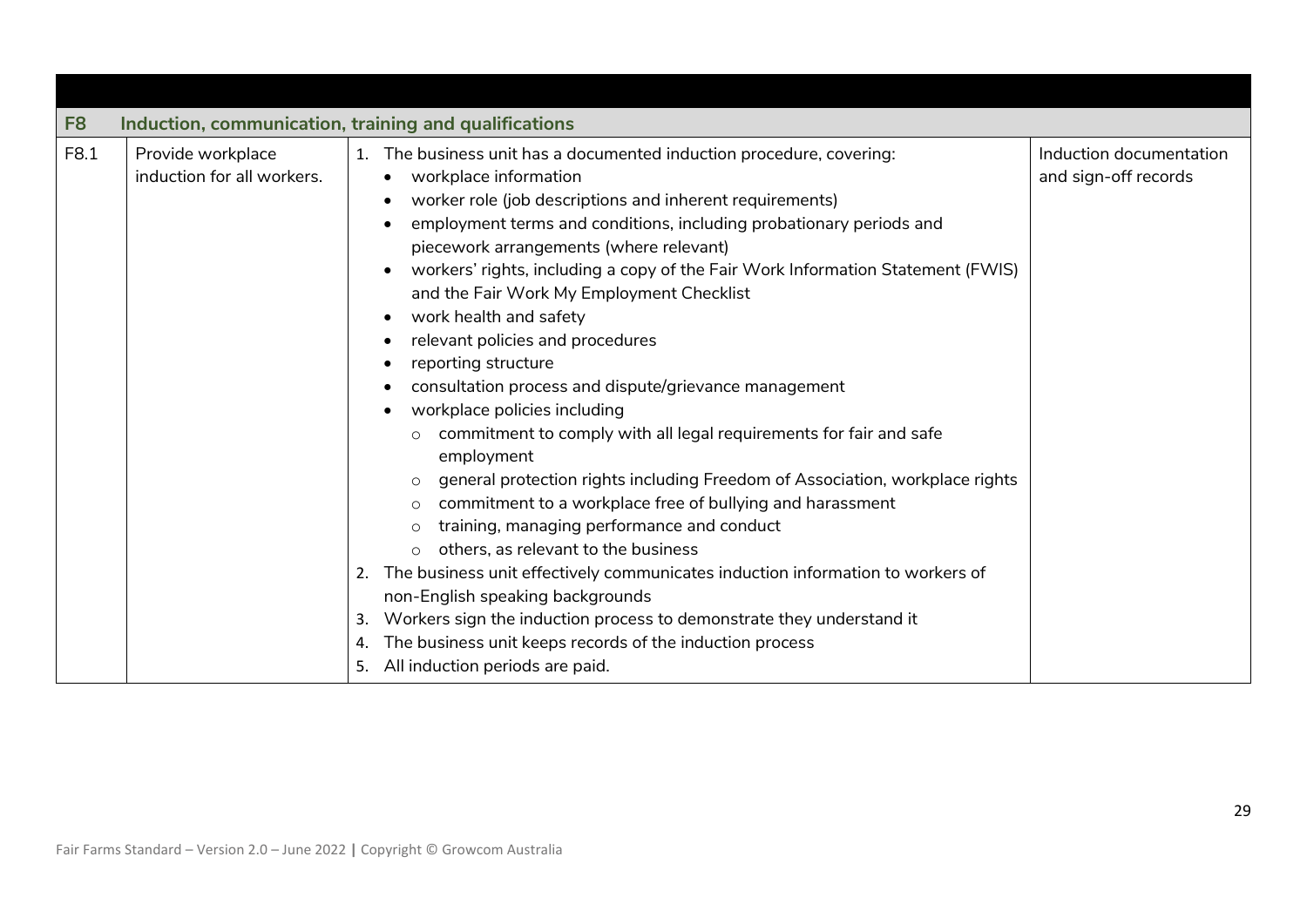| F8.2 | Maintain procedures to<br>communicate effectively<br>with workers from non-<br>English speaking<br>backgrounds. | effective communication with those workers.                                                                                                       | 1. If workers from non-English speaking backgrounds are employed (either directly or<br>through Labour Hire Providers), the business unit has procedures to ensure                                                                                                                                                                                                                                                                                                                                                                                                                                                                                                                                                          | Procedures for<br>communication with non-<br>English speaking workers |
|------|-----------------------------------------------------------------------------------------------------------------|---------------------------------------------------------------------------------------------------------------------------------------------------|-----------------------------------------------------------------------------------------------------------------------------------------------------------------------------------------------------------------------------------------------------------------------------------------------------------------------------------------------------------------------------------------------------------------------------------------------------------------------------------------------------------------------------------------------------------------------------------------------------------------------------------------------------------------------------------------------------------------------------|-----------------------------------------------------------------------|
| F8.3 | Provide training for<br>workers.                                                                                | 1.<br>meet the required conditions<br>topic of training<br>date of training<br>5.<br>and/or workers change<br>6. All on the job training is paid. | The business unit gives all workers on the job training when they commence work,<br>Training records<br>including work health and safety training<br>2. The business unit gives workers training relevant to the workers' tasks. The training<br>ensures workers on probation or piecework rates have a reasonable opportunity to<br>3. The business unit gives training an accessible format for all workers, especially<br>those of non-English speaking backgrounds.<br>4. The business unit keeps a record of internal and external training, and includes:<br>name and signature of trainee<br>name of trainer or training provider<br>The business unit conducts a review of training at least annually or when tasks |                                                                       |
| F8.4 | Ensure workers are<br>qualified or licensed, as<br>required.                                                    | 1.<br>work that needs those qualifications.                                                                                                       | Only workers who hold the required license, certificates or qualifications performs                                                                                                                                                                                                                                                                                                                                                                                                                                                                                                                                                                                                                                         | Licenses, certificates,<br>qualifications, as relevant                |
|      | <b>Fair Farms Resources</b>                                                                                     |                                                                                                                                                   | <b>External Resources</b><br>https://farmsafe.org.au/induction-tool<br>https://www.fairwork.gov.au/tools-and-resources/templates#employ                                                                                                                                                                                                                                                                                                                                                                                                                                                                                                                                                                                     |                                                                       |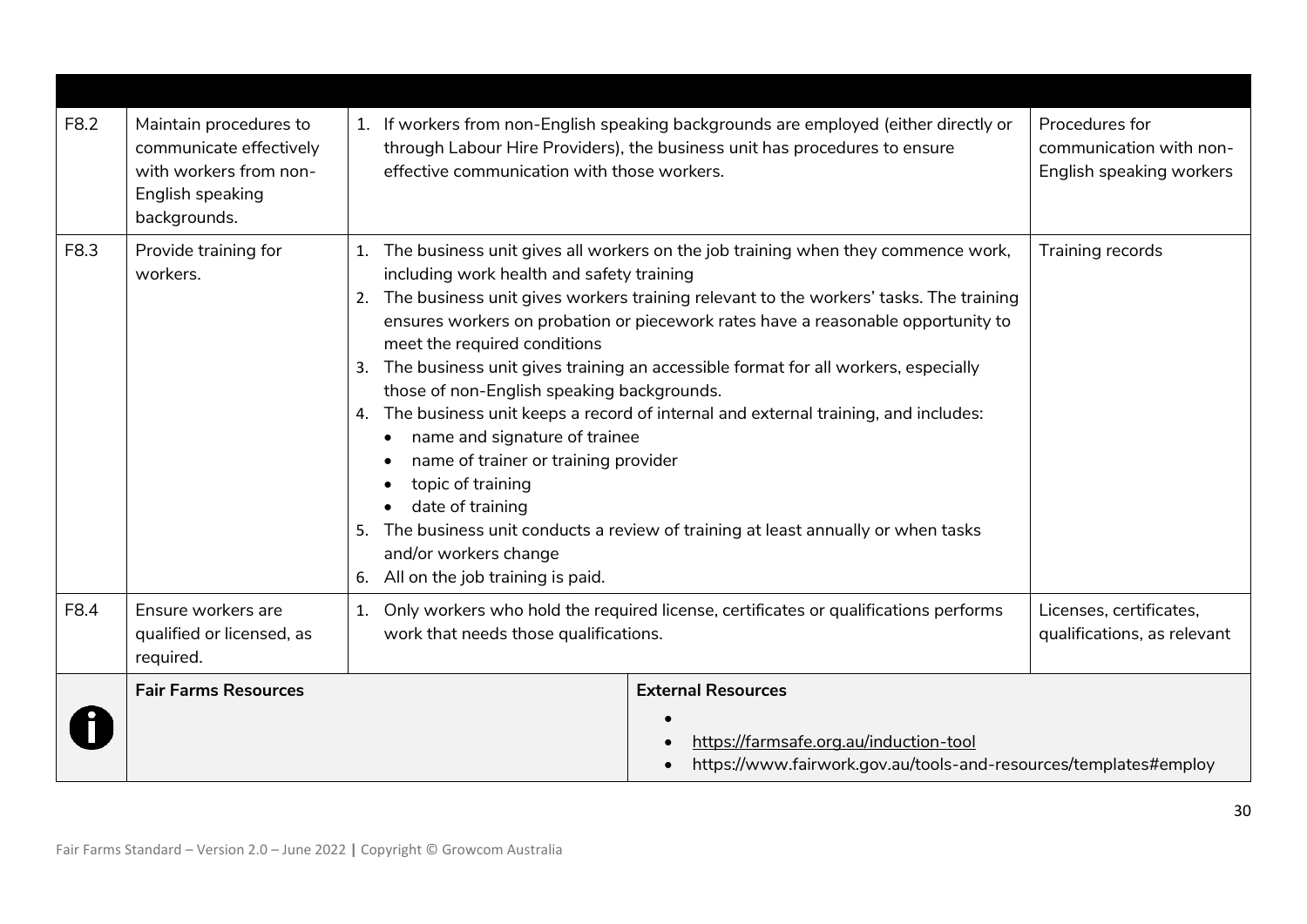<span id="page-30-0"></span>

| F <sub>9</sub> | <b>Supervision and performance management</b>                                                |                                                                                                                                                                                                                                                                               |                                                                                                                                                                                                                                                                                                                                      |                                                                                                                  |
|----------------|----------------------------------------------------------------------------------------------|-------------------------------------------------------------------------------------------------------------------------------------------------------------------------------------------------------------------------------------------------------------------------------|--------------------------------------------------------------------------------------------------------------------------------------------------------------------------------------------------------------------------------------------------------------------------------------------------------------------------------------|------------------------------------------------------------------------------------------------------------------|
| F9.1           | Document and<br>communicate roles and<br>responsibilities of<br>managers and<br>supervisors. | Workers in management and supervisory roles have clear position descriptions,<br>1.<br>which outline their roles, responsibilities, levels of authority and legal obligations, if<br>any.                                                                                     |                                                                                                                                                                                                                                                                                                                                      | Manager/supervisor<br>position descriptions                                                                      |
| F9.2           | Manage worker<br>performance.                                                                | The business unit implements policies and procedures to ensure:<br>1.<br>workers understand the performance and conduct requirements of employment<br>appropriate management of issues relating to poor performance or conduct<br>Records are kept and accessible by workers. |                                                                                                                                                                                                                                                                                                                                      | Employment performance<br>policies/procedures<br>Records of induction,<br>training and performance<br>management |
|                | <b>Fair Farms Resources</b>                                                                  |                                                                                                                                                                                                                                                                               | <b>External Resources</b>                                                                                                                                                                                                                                                                                                            |                                                                                                                  |
|                |                                                                                              |                                                                                                                                                                                                                                                                               | https://www.fairwork.gov.au/ArticleDocuments/766/Job-description-<br>$\bullet$<br>template.docx.aspx<br>https://www.fairwork.gov.au/employee-entitlements/managing-<br>$\bullet$<br>performance-and-warnings<br>https://www.fairwork.gov.au/how-we-will-help/templates-and-<br>guides/best-practice-quides/managing-underperformance |                                                                                                                  |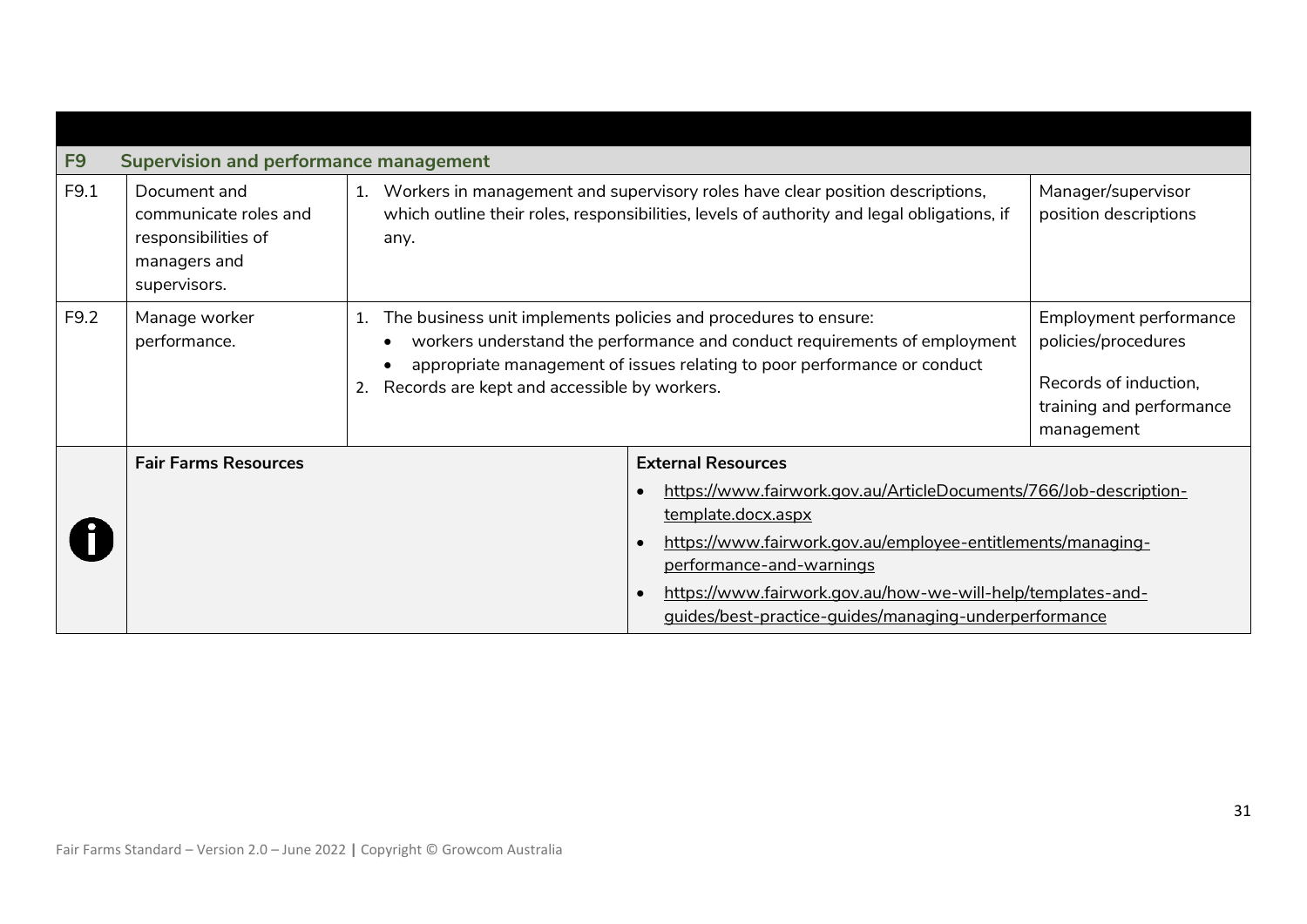<span id="page-31-0"></span>

| <b>F10</b> | <b>Termination and redundancy</b>                                                                           |                                             |                                                                                                                                                                                                                                                                                                                                                                                                                                                      |  |
|------------|-------------------------------------------------------------------------------------------------------------|---------------------------------------------|------------------------------------------------------------------------------------------------------------------------------------------------------------------------------------------------------------------------------------------------------------------------------------------------------------------------------------------------------------------------------------------------------------------------------------------------------|--|
| F10.1      | Follow appropriate<br>process for termination of<br>employment, in<br>accordance with the Fair<br>Work Act. | 1.<br>2.                                    | The business unit demonstrates knowledge of the appropriate process to follow<br>when terminating employment to ensure compliance with the Fair Work Act and/or<br>information regarding<br>the Small Business Fair Dismissal Code (if applicable)<br>correct employment<br>The business unit keeps records of employment terminations.<br>termination process and<br>Records of employment<br>termination.<br>Records of unfair<br>dismissal claims |  |
| F10.2      | Follow appropriate<br>redundancy process, in<br>accordance with the Fair<br>Work Act.                       | $\mathbf{1}$<br>$\circ$<br>(NES)<br>$\circ$ | The business unit demonstrates:<br>access to the rules for redundancy in the National Employment Standards<br>applying the NES rules for redundancy including employee consultation,<br>notice periods and severance payments<br>The business unit keeps redundancy records.                                                                                                                                                                         |  |
|            | <b>Fair Farms Resources</b>                                                                                 |                                             | <b>External Resources</b><br>https://www.fairwork.gov.au/ending-employment<br>https://www.fairwork.gov.au/how-we-will-help/templates-and-quides/fact-<br>sheets/minimum-workplace-entitlements/notice-of-termination-and-<br>redundancy-pay<br>https://www.fairwork.gov.au/ArticleDocuments/715/Small-Business-Fair-<br>Dismissal-Code-2011.pdf.aspx                                                                                                 |  |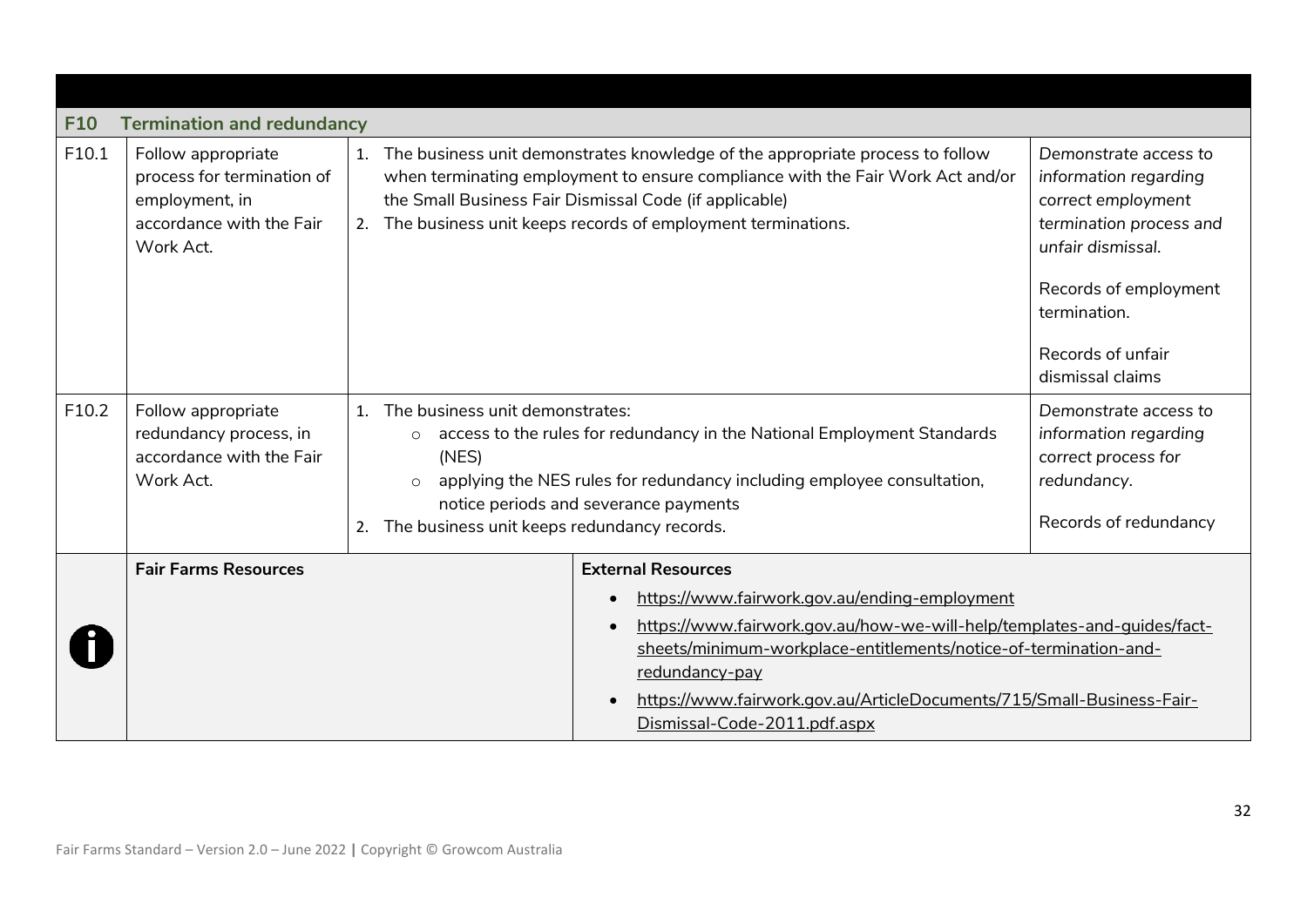<span id="page-32-0"></span>

| F11   | <b>Safe working conditions</b>                                                                         |                                                                                                                                                                                                                                                                                                                                                                                                                                                                                                                                                                                                                                                                                                                                                                                                                                                                                                                                                                                                                                                                                                                                                                                                                                                                                                                                                                                                                                                                                                                                                                                                                   |                                     |
|-------|--------------------------------------------------------------------------------------------------------|-------------------------------------------------------------------------------------------------------------------------------------------------------------------------------------------------------------------------------------------------------------------------------------------------------------------------------------------------------------------------------------------------------------------------------------------------------------------------------------------------------------------------------------------------------------------------------------------------------------------------------------------------------------------------------------------------------------------------------------------------------------------------------------------------------------------------------------------------------------------------------------------------------------------------------------------------------------------------------------------------------------------------------------------------------------------------------------------------------------------------------------------------------------------------------------------------------------------------------------------------------------------------------------------------------------------------------------------------------------------------------------------------------------------------------------------------------------------------------------------------------------------------------------------------------------------------------------------------------------------|-------------------------------------|
| F11.1 | Maintain and implement<br>appropriate Workplace<br>Health and Safety (WHS)<br>policies and procedures. | 1. The business unit has a work health and safety (WHS) policy that addresses safe<br>working environment. Elements of the policy may include:<br>building integrity<br>$\bullet$<br>machine, electrical, chemical safety<br>fire safety<br>first aid<br>emergency and evacuation<br>harassment and bullying<br>Risk management<br>$\bullet$<br>The business unit has procedures addressing priority workplace hazards and<br>2.<br>managing risks including (but not limited to):<br>Risk management procedures consistent with the relevant Code of Practice<br>regular test and tag for electrical equipment to AS/NZS 3760:2010 or any<br>$\bullet$<br>relevant Code of Practice for rural workplaces<br>Regular maintenance and testing of fire safety equipment to AS 1851-2012<br>$\bullet$<br>maintenance program and required safety checks for machinery<br>$\bullet$<br>The management of on site traffic (e.g. cars, trucks and forklifts) and storage<br>$\bullet$<br>systems (e.g pallet racking to be inspected at least every 12 months in<br>accordance with AS4084 Steel Storage Racking)<br>The provision of emergency eyewash and shower stations compliant with<br>$\bullet$<br>AS4775-2007<br>Safe storage and handling of hazardous substances and dangerous goods<br>$\bullet$<br>Competency, training, licencing and supervision of workers<br>Noise, facility lighting and ventilation<br>The business unit uses signage and documentation to communicate critical WHS<br>3.<br>information, particularly to communicate effectively with workers of non-English<br>speaking background | WHS policy documents<br>WHS signage |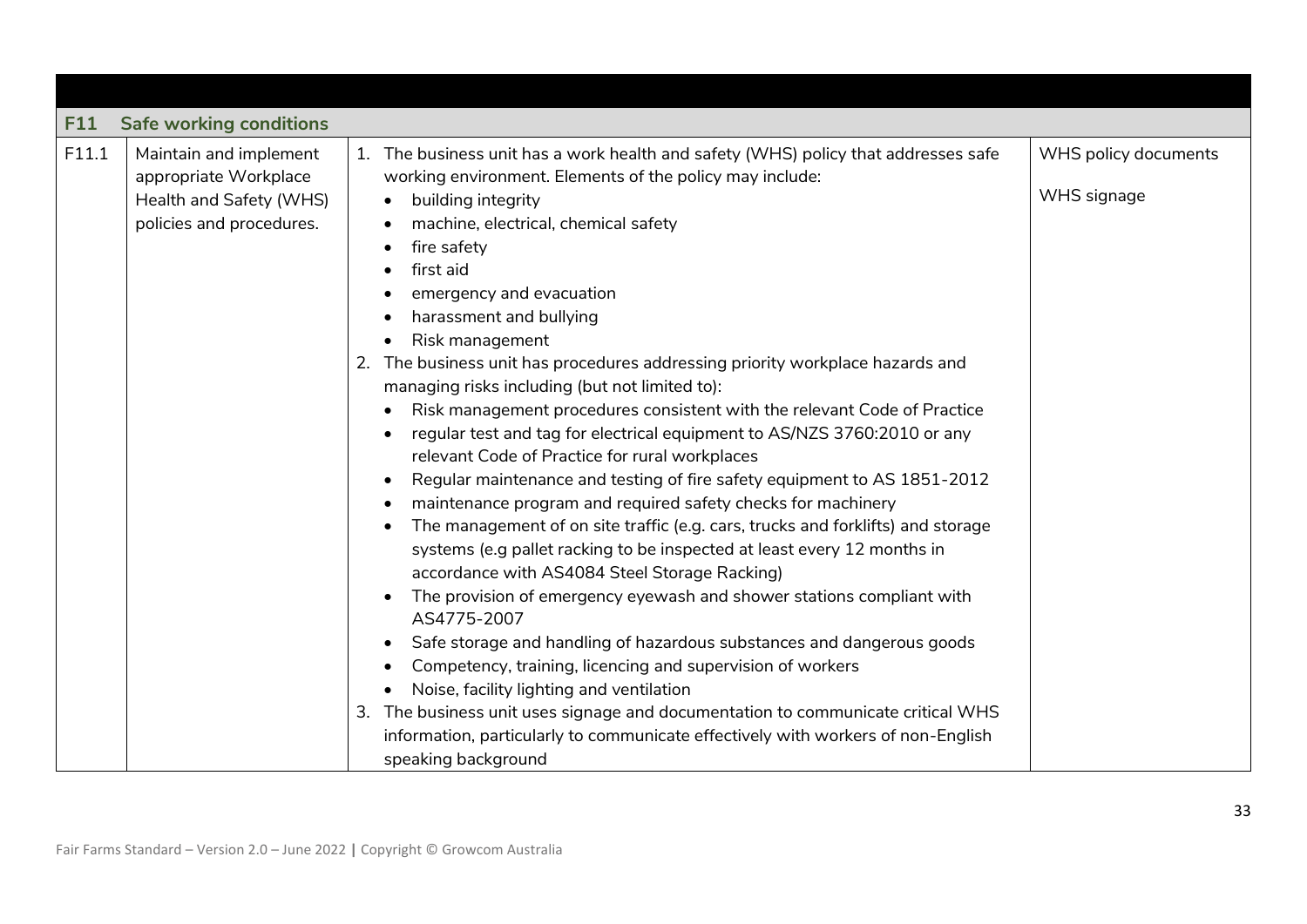|       |                                                                                | 4. The business unit has appropriate systems and exclusions to protect the safety of<br>children (if applicable)<br>The WHS policies and procedures are developed in line with relevant legislation<br>5.<br>and Codes of Practice, in consultation with worker and health and safety<br>representatives.                                                                                                                                                                             |                                                                                            |
|-------|--------------------------------------------------------------------------------|---------------------------------------------------------------------------------------------------------------------------------------------------------------------------------------------------------------------------------------------------------------------------------------------------------------------------------------------------------------------------------------------------------------------------------------------------------------------------------------|--------------------------------------------------------------------------------------------|
| F11.2 | Appoint a representative<br>with responsibility for<br>work health and safety. | 1. The Senior Manager/ Owner demonstrates knowledge of WHS duties including the<br>primary duty of care<br>2. The business unit appoints a person who is responsible for maintaining and<br>coordinating the implementation of WHS<br>The appointed person is appropriately trained to perform their role<br>3.<br>The appointed person uses a documented regular schedule to review hazards and<br>4.<br>risks, and improve the business' risk mitigation and management procedures. | Organisational chart<br>Training records<br>WHS review schedule<br><b>Risk Assessments</b> |
| F11.3 | Provide and maintain<br>adequate amenities for<br>workers.                     | The business unit ensures worker amenities are adequate, safe and clean, including:<br>1.<br>clean toilets sufficient for the number and gender of workers<br>free, clean drinking water<br>$\bullet$<br>sanitary facilities for safestorage and preparation of food<br>The business unit ensures amenities comply with relevant WHS laws.<br>2.                                                                                                                                      | <b>Cleaning Records</b>                                                                    |
| F11.4 | <b>Ensure Personal</b><br>Protective Equipment<br>(PPE) is used as required.   | 1. PPE is used as a control measure when exposure to risks cannot be minimised in<br>other ways<br>2. The business unit assesses using PPE against work conditions and task-specific<br>requirements, which may include hot, cold and wet weather, dust and sun exposure<br>3. PPE is well-maintained, appropriate for task requirements and freely available to all<br>workers as required<br>The business unit trains workers in how to use and maintain PPE.<br>4.                 | PPE policy<br>PPE maintenance records                                                      |
| F11.5 | Develop emergency<br>procedures and train<br>employees in them.                | 1. The business unit has documented emergency procedures that are included in<br>induction<br>2. Worksites meet legal requirements to ensure safe entry and exit of all people                                                                                                                                                                                                                                                                                                        | Emergency Response Plan<br><b>Evacuation Maps</b>                                          |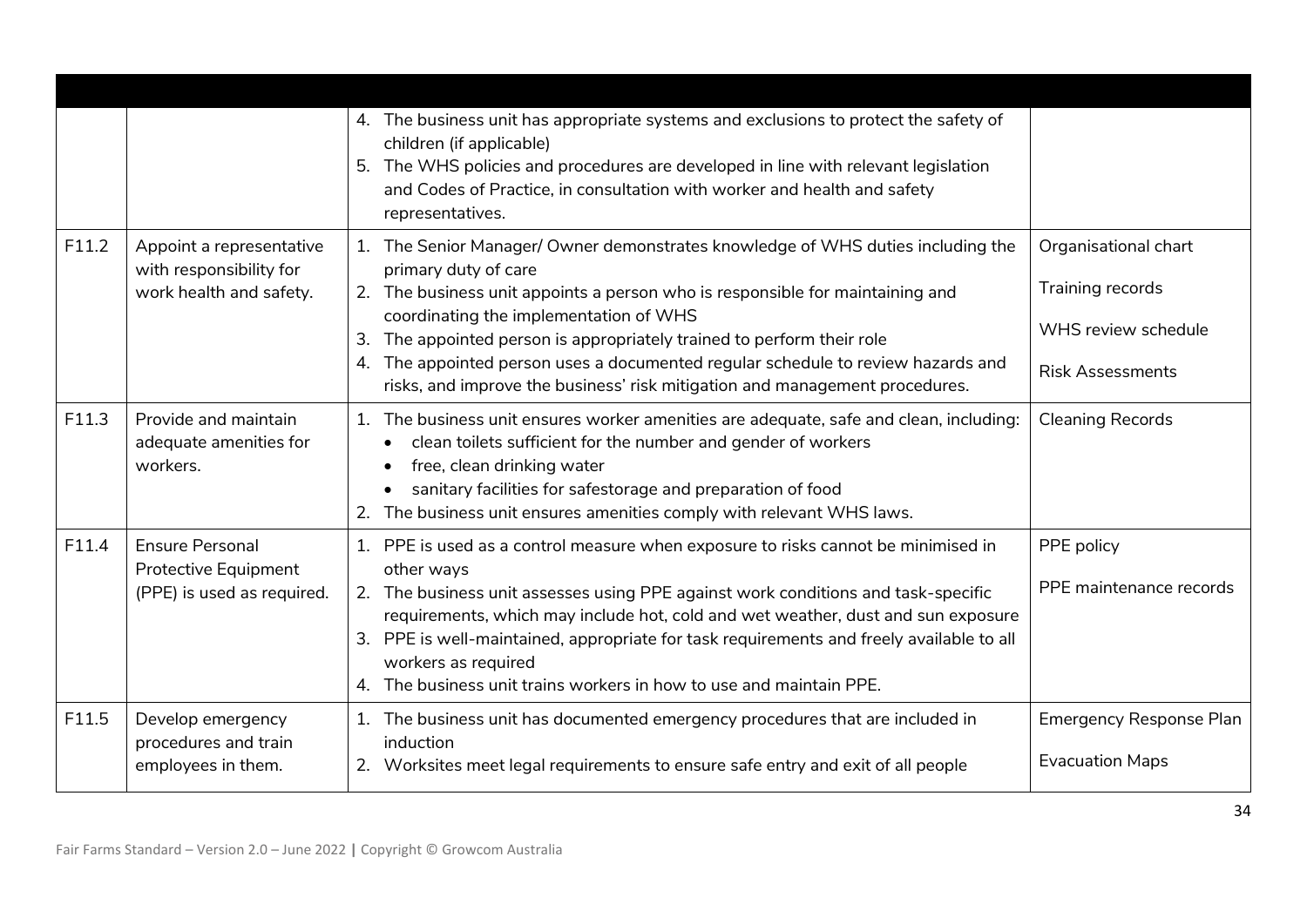|       |                                                              | 3. Emergency procedures include:<br>an effective response to an emergency situation<br>evacuation procedures and evacuation maps compliant with AS3745 -<br>"Planning for Emergencies in Facilities"<br>notification of emergency services - who, how and location information<br>$\bullet$<br>medical treatment and assistance<br>effective communication to co-ordinate the emergency response and all persons<br>at the workplace<br>a trained and appointed fire warden<br>4. Emergency procedures are reviewed annually and updated when required<br>Emergency procedures are tested annually.<br>5.<br>Emergency exits are kept clear at all times.<br>6. |                                                                 |
|-------|--------------------------------------------------------------|-----------------------------------------------------------------------------------------------------------------------------------------------------------------------------------------------------------------------------------------------------------------------------------------------------------------------------------------------------------------------------------------------------------------------------------------------------------------------------------------------------------------------------------------------------------------------------------------------------------------------------------------------------------------|-----------------------------------------------------------------|
| F11.6 | Develop and maintain first<br>aid procedures.                | 1. The business unit has appropriate first aid procedures, equipment, facilities and<br>training that have been developed against relevant workplace hazards<br>All workers have access to first aid equipment and facilities<br>2.<br>The business unit has trained first aiders in line with legal requirements<br>The business unit keeps records of all training, certification and any first aid<br>4.<br>treatments.                                                                                                                                                                                                                                      | First Aid policies and<br>procedures                            |
| F11.7 | Manage environmental<br>hazards, fatigue and<br>remote work. | 1. The business unit has effective procedures in place to<br>manage remote or isolated workers<br>reduce the risk of injury or illness resulting from environmental hazards such<br>as: storms, dust, high or low temperatures, and sun exposure<br>reduce the risk of and manage fatigue. This may include managing breaks<br>and job rotation.<br>These procedures are reviewed at least annually.<br>2.                                                                                                                                                                                                                                                      | Environmental hazards,<br>fatigue and remote work<br>procedures |
|       | <b>Fair Farms Resources</b>                                  | <b>External Resources</b><br>https://www.worksafe.gld.gov.au/<br>$\bullet$                                                                                                                                                                                                                                                                                                                                                                                                                                                                                                                                                                                      |                                                                 |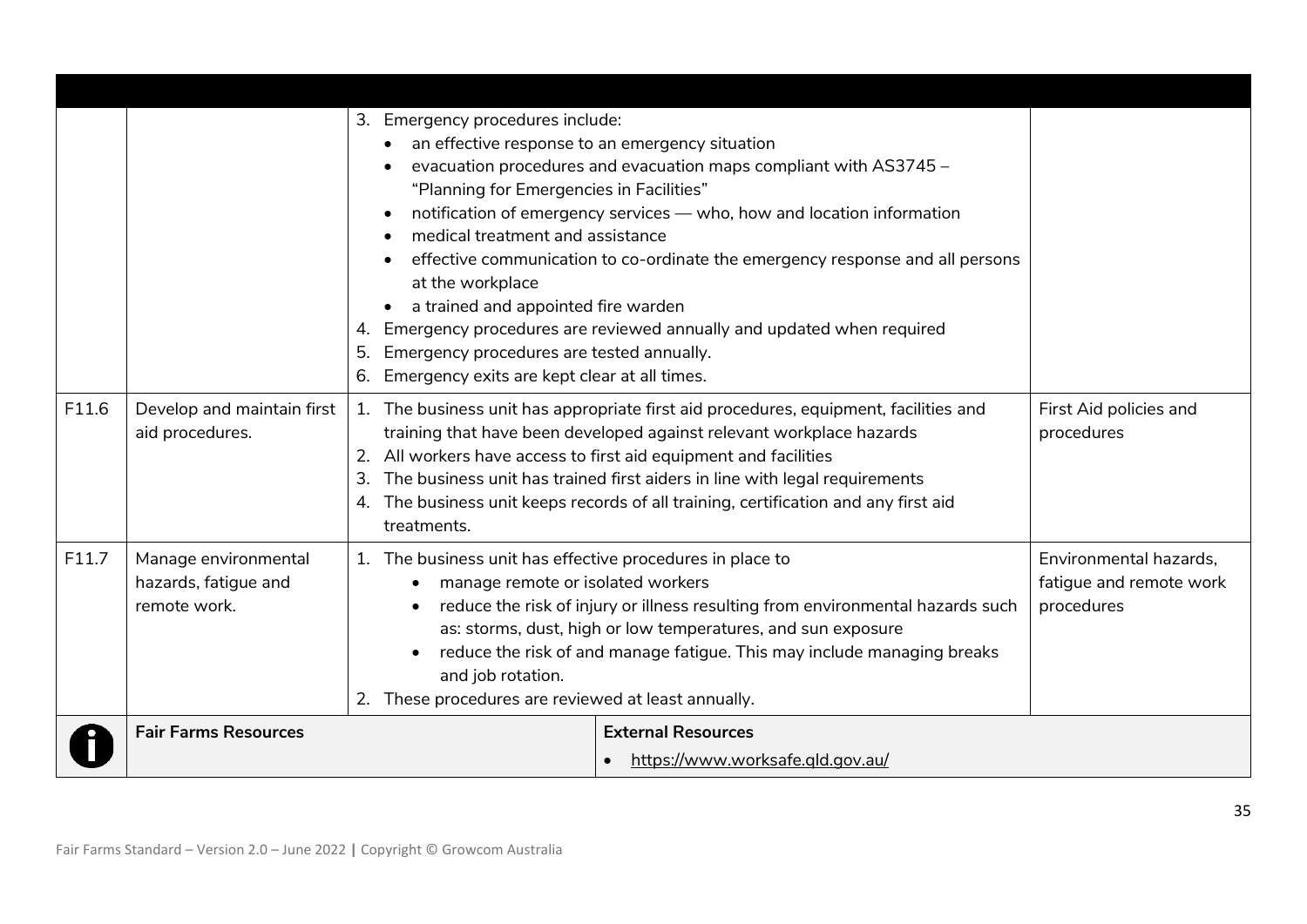|  | https://www.safework.nsw.gov.au/                                            |  |
|--|-----------------------------------------------------------------------------|--|
|  | https://www.worksafe.vic.gov.au/                                            |  |
|  | https://www.worksafe.tas.gov.au/                                            |  |
|  | https://www.safework.sa.gov.au/                                             |  |
|  | http://www.worksafe.nt.gov.au/                                              |  |
|  | https://www.accesscanberra.act.gov.au/app/answers/detail/a_id/2198/~/worksa |  |
|  | fe-act                                                                      |  |
|  | https://www.commerce.wa.gov.au/worksafe/                                    |  |
|  | https://www.safeworkaustralia.gov.au/                                       |  |
|  |                                                                             |  |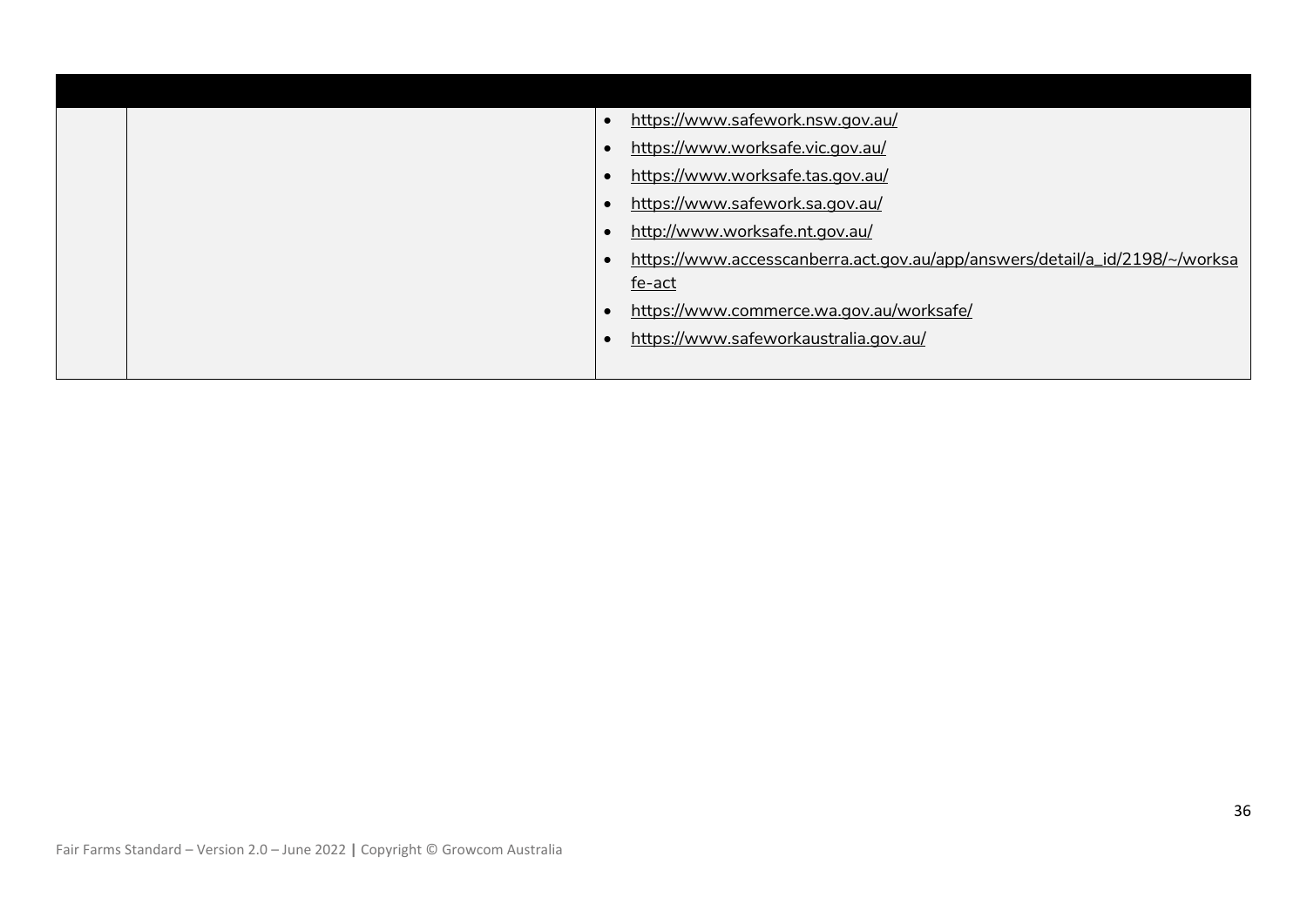<span id="page-36-0"></span>

|       | <b>Code Element</b>                          |                                                                                                                                                                                                                                                                                                                                                                                                                                                                                                                                                                                                                                                                                                                                                                                                                                                                                                                                                                                                                                                                                                                                                                                                                                                                                                                                                                                                                                                                                                                   |                                                                                           |  |  |  |
|-------|----------------------------------------------|-------------------------------------------------------------------------------------------------------------------------------------------------------------------------------------------------------------------------------------------------------------------------------------------------------------------------------------------------------------------------------------------------------------------------------------------------------------------------------------------------------------------------------------------------------------------------------------------------------------------------------------------------------------------------------------------------------------------------------------------------------------------------------------------------------------------------------------------------------------------------------------------------------------------------------------------------------------------------------------------------------------------------------------------------------------------------------------------------------------------------------------------------------------------------------------------------------------------------------------------------------------------------------------------------------------------------------------------------------------------------------------------------------------------------------------------------------------------------------------------------------------------|-------------------------------------------------------------------------------------------|--|--|--|
| F12   | Safe accommodation and living conditions     |                                                                                                                                                                                                                                                                                                                                                                                                                                                                                                                                                                                                                                                                                                                                                                                                                                                                                                                                                                                                                                                                                                                                                                                                                                                                                                                                                                                                                                                                                                                   |                                                                                           |  |  |  |
| F12.1 | Ensure accommodation for<br>workers is safe. | 1. If the business unit provides accommodation to workers (whether on-site or off-<br>site), the accommodation must meet occupants' basic needs and legal requirements<br>for health and safety. Requirements include but are not limited to:<br>structurally sound and in line with local council regulations<br>lockable, with safe entry and exit<br>٠<br>potable water, hot water and electricity provided and easily accessible<br>$\bullet$<br>appropriate toilets, washing, laundry and dining facilities (including refrigerated<br>food storage)<br>sanitary and reasonably free from rodents and insects<br>$\bullet$<br>adequate lighting, heating, cooling and ventilation<br>٠<br>fittings, appliances and equipment in good condition<br>appropriately located away from production buildings<br>$\bullet$<br>appropriate alarms and safety equipment (including smoke detectors in working<br>condition)<br>clearly marked emergency exits<br>not overcrowded, i.e.:<br>$\bullet$<br>two people or less in each room; or<br>each occupant has at least 5.5m <sup>2</sup> of floor space in sleeping quarters; or<br>$\circ$<br>meets PALM requirements)<br>$\circ$<br>If worker accommodation is provided by a Labour Hire Provider or other<br>2.<br>accommodation provider, the business unit uses procedures to ensure the workers'<br>rights regarding F12.1.1 are met. Examples of procedures may include but are not<br>limited to:<br>regular monitoring visits (where this is appropriate) | Accommodation<br>maintenance checks<br>Monitoring records<br><b>Educational materials</b> |  |  |  |
|       |                                              | educate workers about their rights regarding F12.1.1.                                                                                                                                                                                                                                                                                                                                                                                                                                                                                                                                                                                                                                                                                                                                                                                                                                                                                                                                                                                                                                                                                                                                                                                                                                                                                                                                                                                                                                                             |                                                                                           |  |  |  |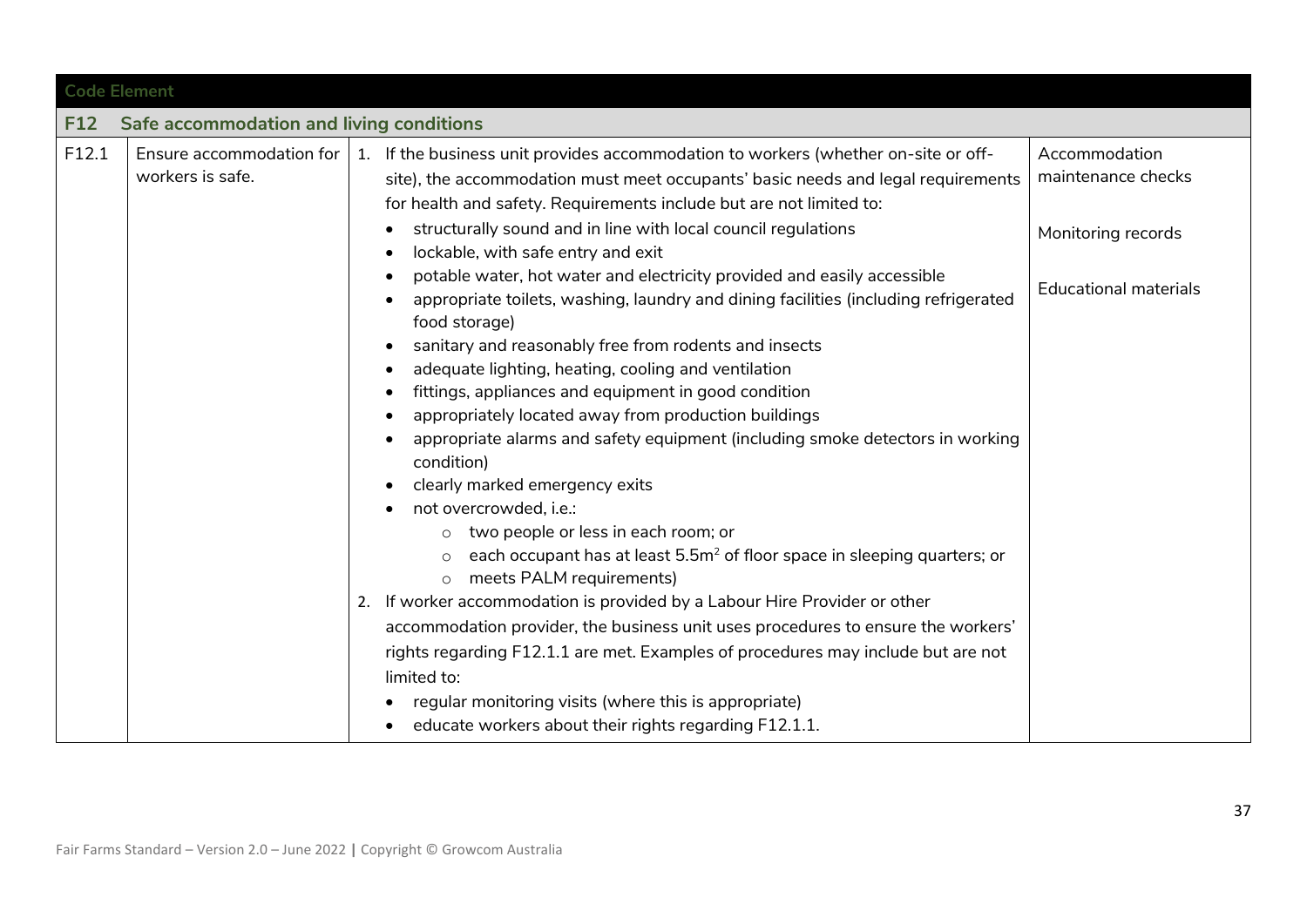| <b>Code Element</b> |                                                    |                                                                                                      |                                                                                                                                                                        |                              |
|---------------------|----------------------------------------------------|------------------------------------------------------------------------------------------------------|------------------------------------------------------------------------------------------------------------------------------------------------------------------------|------------------------------|
| F12.2               | Ensure accommodation is<br>freely chosen and meets | influenced or coerced                                                                                | 1. Workers freely choose to live in the provided accommodation and are not unduly                                                                                      | <b>Tenancy Agreements</b>    |
|                     | legal requirements.                                |                                                                                                      | 2. The accommodation provider does not excessively interfere or place restrictions on<br>workers' freedom of movement beyond what is reasonable for personal safety    | Monitoring records           |
|                     |                                                    | 3. If workers are charged for accommodation:<br>the cost must be at or below fair local market price |                                                                                                                                                                        | <b>Educational materials</b> |
|                     |                                                    | writing and documented on pay slips                                                                  | receipts are issued for payments or deductions from wages and are agreed to in                                                                                         |                              |
|                     |                                                    | 4. Where accommodation falls under a tenancy authority:<br>there is a legal tenancy agreement        |                                                                                                                                                                        |                              |
|                     |                                                    |                                                                                                      | if bond is taken, it is lodged with the relevant tenancy authority                                                                                                     |                              |
|                     |                                                    |                                                                                                      | 5. Where accommodation does not fall under a tenancy authority, a written<br>agreement is signed by both parties and outlines the conditions of tenancy                |                              |
|                     |                                                    |                                                                                                      | 6. If accommodation is provided through a relationship with a labour hire provider or<br>other accommodation provider, the business unit uses procedures to ensure the |                              |
|                     |                                                    | but are not limited to:                                                                              | workers' rights regarding F12.2.1-6 are met. Examples of procedures may include                                                                                        |                              |
|                     |                                                    | Regular monitoring visits (where this is appropriate)                                                |                                                                                                                                                                        |                              |
|                     |                                                    |                                                                                                      | Educate workers about their rights regarding F12.2.1-6.                                                                                                                |                              |
|                     | <b>Fair Farms Resources</b>                        |                                                                                                      | <b>External Resources</b>                                                                                                                                              |                              |
|                     |                                                    |                                                                                                      | https://www.safeworkaustralia.gov.au/system/files/documents/1901/co<br>$\bullet$<br>de_of_practice_-_managing_the_work_environment_and_facilities.pdf                  |                              |
|                     |                                                    |                                                                                                      | https://www.rta.gld.gov.au/                                                                                                                                            |                              |
|                     |                                                    |                                                                                                      | https://www.fairtrading.nsw.gov.au/housing-and-property/renting                                                                                                        |                              |
|                     |                                                    |                                                                                                      | https://www.safework.nsw.gov.au/_data/assets/pdf_file/0006/52872/<br>Accommodation-for-rural-agricultural-work-Code-of-practice.pdf                                    |                              |
|                     |                                                    |                                                                                                      | https://www.consumer.vic.gov.au/housing/renting                                                                                                                        |                              |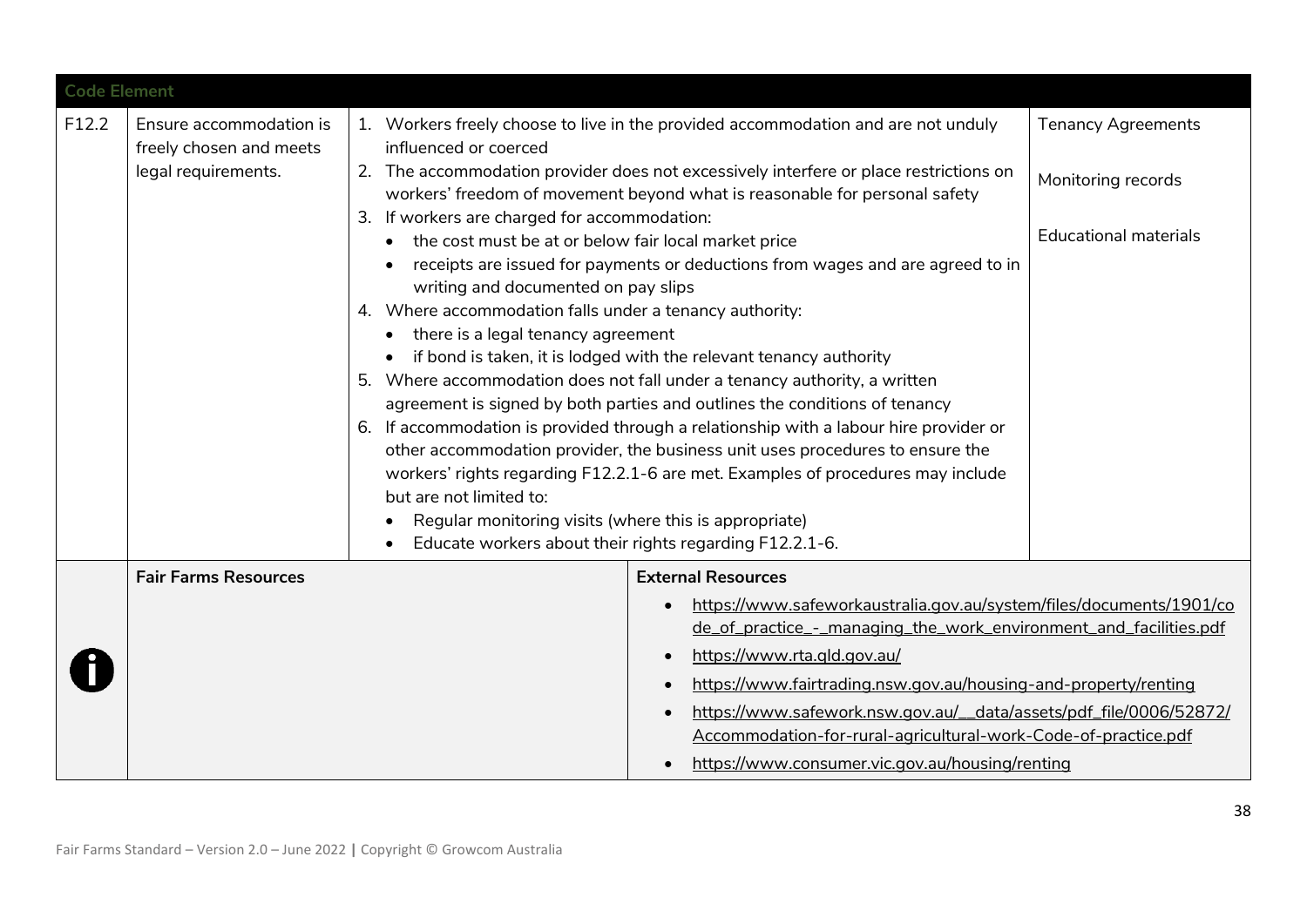| <b>Code Element</b> |                                                                                                                                                                                                                                                                                                                 |
|---------------------|-----------------------------------------------------------------------------------------------------------------------------------------------------------------------------------------------------------------------------------------------------------------------------------------------------------------|
|                     | https://www.accesscanberra.act.gov.au/app/answers/detail/a_id/77/~/re<br>sidential-tenancies<br>https://www.cbos.tas.gov.au/topics/housing/renting<br>https://www.sa.gov.au/topics/housing/renting-and-letting<br>http://www.consumeraffairs.nt.gov.au/ForConsumers/ResidentialTenanc<br>ies/Pages/default.aspx |
|                     | https://www.commerce.wa.gov.au/who-we-assist/landlord-lessor<br>https://www.commerce.wa.gov.au/worksafe/employer-provided-<br>accommodation-and-duty-care                                                                                                                                                       |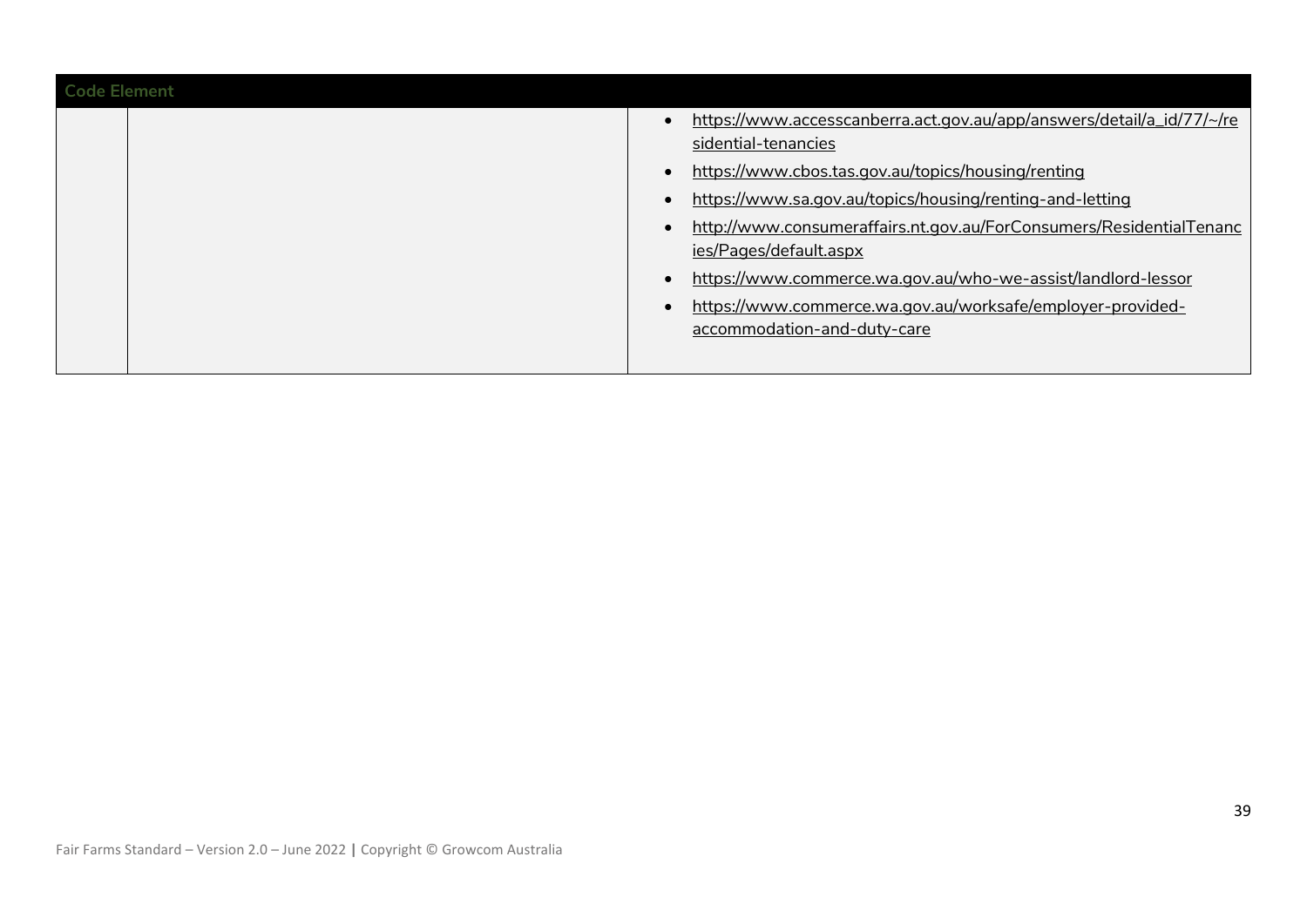# **Glossary**

<span id="page-39-0"></span>

| <b>Accessorial liability</b>             | Legal principle by which a host business of on-hired employees may be liable for the Labour Hire Provider's breaches of<br>employment laws.                                                                                                                                                                                                                                                       |
|------------------------------------------|---------------------------------------------------------------------------------------------------------------------------------------------------------------------------------------------------------------------------------------------------------------------------------------------------------------------------------------------------------------------------------------------------|
| <b>Additional Hours</b>                  | Hours worked in excess of maximum weekly ordinary hours or work.                                                                                                                                                                                                                                                                                                                                  |
| Agreement                                | Industrial instrument that is individual to one business or a group of businesses. When a workplace has registered the<br>Agreement with the Fair Work Commission, the relevant Award does not apply. Other terms that are used to refer to an<br>Agreement include Enterprise Agreement (EA), Enterprise Bargaining Agreement (EBA), Collective Agreement and<br>Australian Workplace Agreement. |
| Allowance                                | Extra payments made to employees who:                                                                                                                                                                                                                                                                                                                                                             |
|                                          | do certain tasks or have a particular skill<br>use their own tools at work<br>work in unpleasant or dangerous conditions.                                                                                                                                                                                                                                                                         |
| <b>ATO</b>                               | The Australian Tax Office.                                                                                                                                                                                                                                                                                                                                                                        |
| Award                                    | Industrial instruments that outline the minimum pay rates and conditions of employment for specific industries and<br>occupations.                                                                                                                                                                                                                                                                |
| <b>Better Off Overall Test</b><br>(BOOT) | A test that requires an employee must be "better off overall" under an agreement than if they were covered by the<br>relevant Award and NES.                                                                                                                                                                                                                                                      |
| <b>Business unit</b>                     | The Participating Business Unit (PBU) as defined by the Fair Farms Rules.                                                                                                                                                                                                                                                                                                                         |
| <b>Casual Loading</b>                    | An additional loading casual employees receive in lieu of entitlements such as annual leave and personal leave.                                                                                                                                                                                                                                                                                   |
| Code of conduct                          | A document that sets out and describes the standards of behaviour and conduct expected from workers in the<br>workplace.                                                                                                                                                                                                                                                                          |
| <b>Compulsory school age</b>             | The age a minor must be enrolled in and attend school or an equivalent program, dependant on State/Territory laws.                                                                                                                                                                                                                                                                                |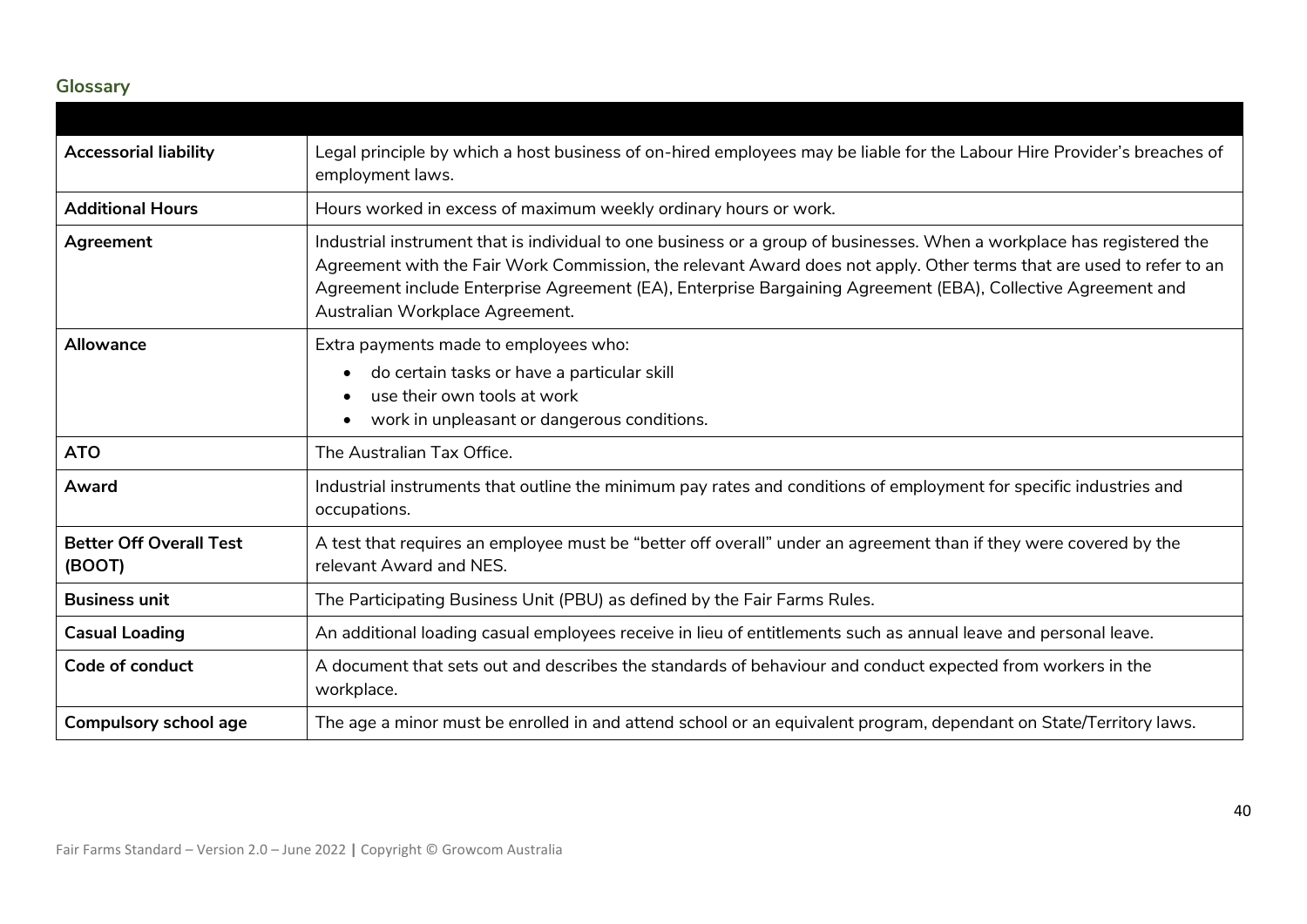| <b>Corrective Action Record</b>                         | A written record of an issue, or issues, which must be addressed to demonstrate compliance with the Fair Farms<br>Standard or Fair Farms Rules. They may be documented during internal audits, external audits, or during routine<br>business activities.                                                                                                    |
|---------------------------------------------------------|--------------------------------------------------------------------------------------------------------------------------------------------------------------------------------------------------------------------------------------------------------------------------------------------------------------------------------------------------------------|
| <b>Dispute</b>                                          | A disagreement concerning an employee's statutory or contractual rights or entitlements.                                                                                                                                                                                                                                                                     |
| <b>Employee</b>                                         | A person employed directly by the business unit as either a full-time, part-time or casual staff member.                                                                                                                                                                                                                                                     |
| <b>Fair Farms Rules</b>                                 | A document released by Growcom, detailing the requirements of businesses participating in the Fair Farms Program.                                                                                                                                                                                                                                            |
| <b>Fair Work Ombudsman</b>                              | A government department that promotes compliance with the Fair Work Act through education, information, assistance<br>and undertaking enforcement action.                                                                                                                                                                                                    |
| <b>General Protections</b>                              | The Fair Work Act 2009 provides protection for workers in the following areas:<br>Workplace rights<br>$\bullet$<br>The right to engage in industrial activities<br>$\bullet$<br>The right to be free from unlawful discrimination<br>$\bullet$<br>The right to be free from undue influence or pressure in negotiating individual arrangements.<br>$\bullet$ |
| Grievance                                               | A compliant raised by an employee about something they are unhappy with in the workplace.                                                                                                                                                                                                                                                                    |
| <b>Identity papers</b>                                  | Documents that serve as official proof of the holder's identity. These might include passports, birth certificates or driver's<br>licenses.                                                                                                                                                                                                                  |
| <b>Individual Flexibility</b><br><b>Agreement (IFA)</b> | A written agreement used by an employer and an employee to change the effect of certain clauses in their Award or<br>Agreement. It is used to make alternative arrangements that suit the needs of the employer and employee.                                                                                                                                |
| <b>Induction</b>                                        | A process used by employers to introduce new workers to their job and the business.                                                                                                                                                                                                                                                                          |
| <b>Industrial instrument</b>                            | An instrument that has legal application with respect to minimum entitlements for employees covered within its scope.                                                                                                                                                                                                                                        |
| Internal audit                                          | An audit conducted by the business to review its own processes and system management.                                                                                                                                                                                                                                                                        |
| <b>Labour Hire Provider (LHP)</b>                       | Also known as a Labour Hire Company. LHPs enable businesses (the 'host') to source temporary labour without directly<br>employing the workers.                                                                                                                                                                                                               |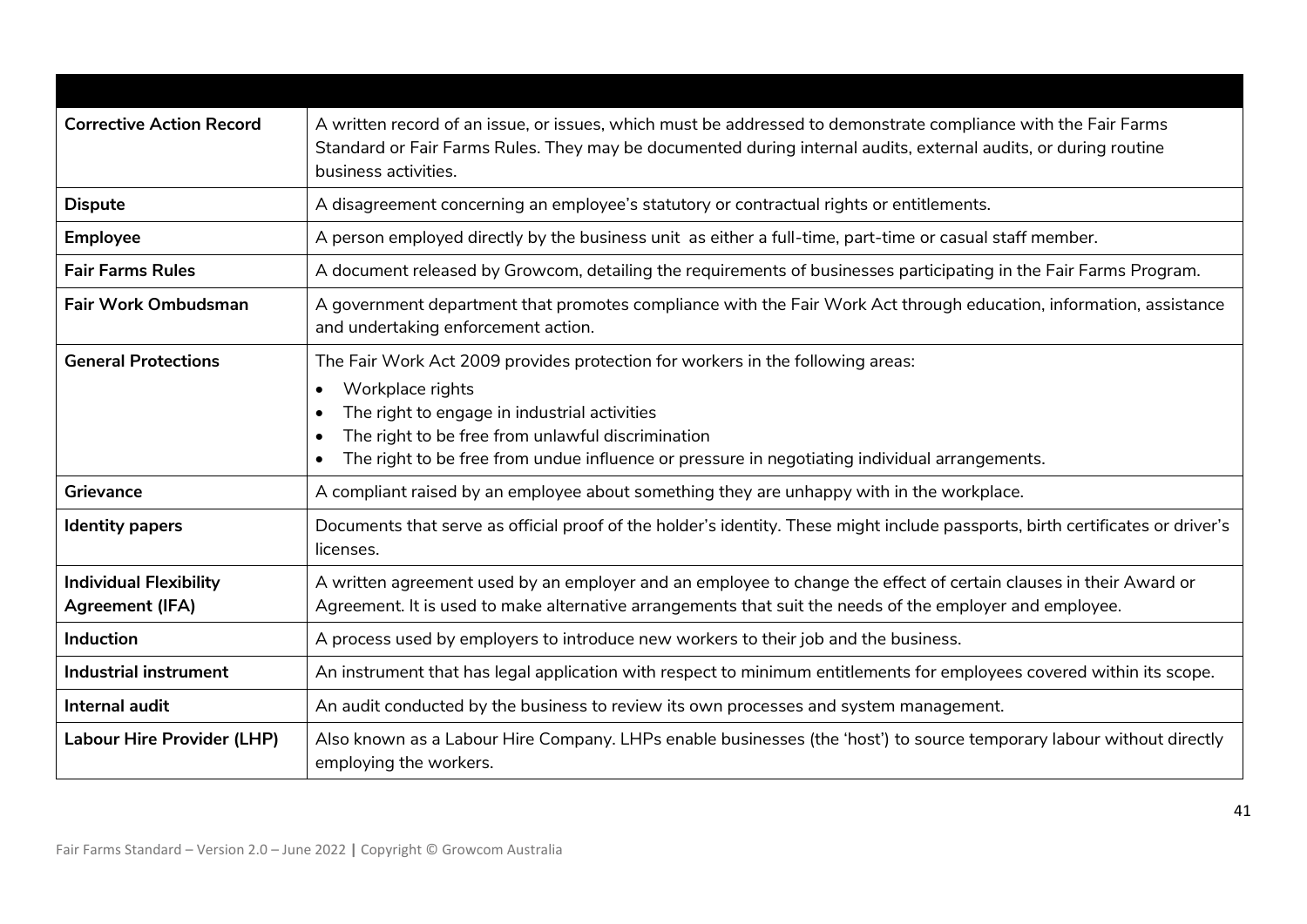| Minimum engagement period                                        | Minimum engagement periods are provided for by Awards and Agreements that require a minimum period of time an<br>employee can be engaged and paid for.                                                        |
|------------------------------------------------------------------|---------------------------------------------------------------------------------------------------------------------------------------------------------------------------------------------------------------|
| <b>National Employment</b><br><b>Standards (NES)</b>             | 11 minimum employment entitlements that have to be provided to all employees, regardless of their industrial<br>instrument. These are provided for by the Fair Work Act.                                      |
| Non-compliance                                                   | A failure to comply with the requirements of the Fair Farms Standard or Fair Farms Rules.                                                                                                                     |
| <b>Ordinary Hours</b>                                            | The ordinary hours worked by an employee are the specified number of hours they are employed to work per week. For<br>full-time employees, the maximum ordinary hours is 38 hours.                            |
| <b>Organisational structure</b>                                  | The chain of command or hierarchy of workers within an organisation or business.                                                                                                                              |
| Overtime                                                         | Hours worked in excess of ordinary daily working hours or average weekly hours.                                                                                                                               |
| <b>Pacific Australia Labour</b><br><b>Mobility Scheme (PALM)</b> | The Australian Government Scheme incorporating the Seasonal Workers Programme and the Pacific Labour Scheme.                                                                                                  |
| <b>Parental leave</b>                                            | An employee's entitlement to time off work to care for a child.                                                                                                                                               |
| <b>Pay Slip</b>                                                  | A notice of payment that an employer gives to an employee.                                                                                                                                                    |
| <b>Performance Management</b>                                    | The process of evaluating and managing workers' performance to ensure it is consistent with the business's objectives<br>and the standards expected of workers.                                               |
| <b>Piecework</b>                                                 | Piecework occurs when an employer pays a piece rate, i.e. a rate of pay calculated based on a quantifiable output or task,<br>not a period of time worked.                                                    |
| <b>Policy statement</b>                                          | A document that sets out acceptable methods, procedures and behaviours within the business.                                                                                                                   |
| <b>Probation</b>                                                 | A period of time where employers can assess if employees are suitable for the role and business.                                                                                                              |
| <b>Property map</b>                                              | Any combination of aerial photographs and topographical, cadastral or self-drawn maps or map overlays that document<br>the relevant boundaries, infrastructure and features on, or adjacent to, the property. |
| <b>Recruitment fees</b>                                          | Fees paid by a worker to a Labour Hire Provider or recruiter to aid in getting a job.                                                                                                                         |